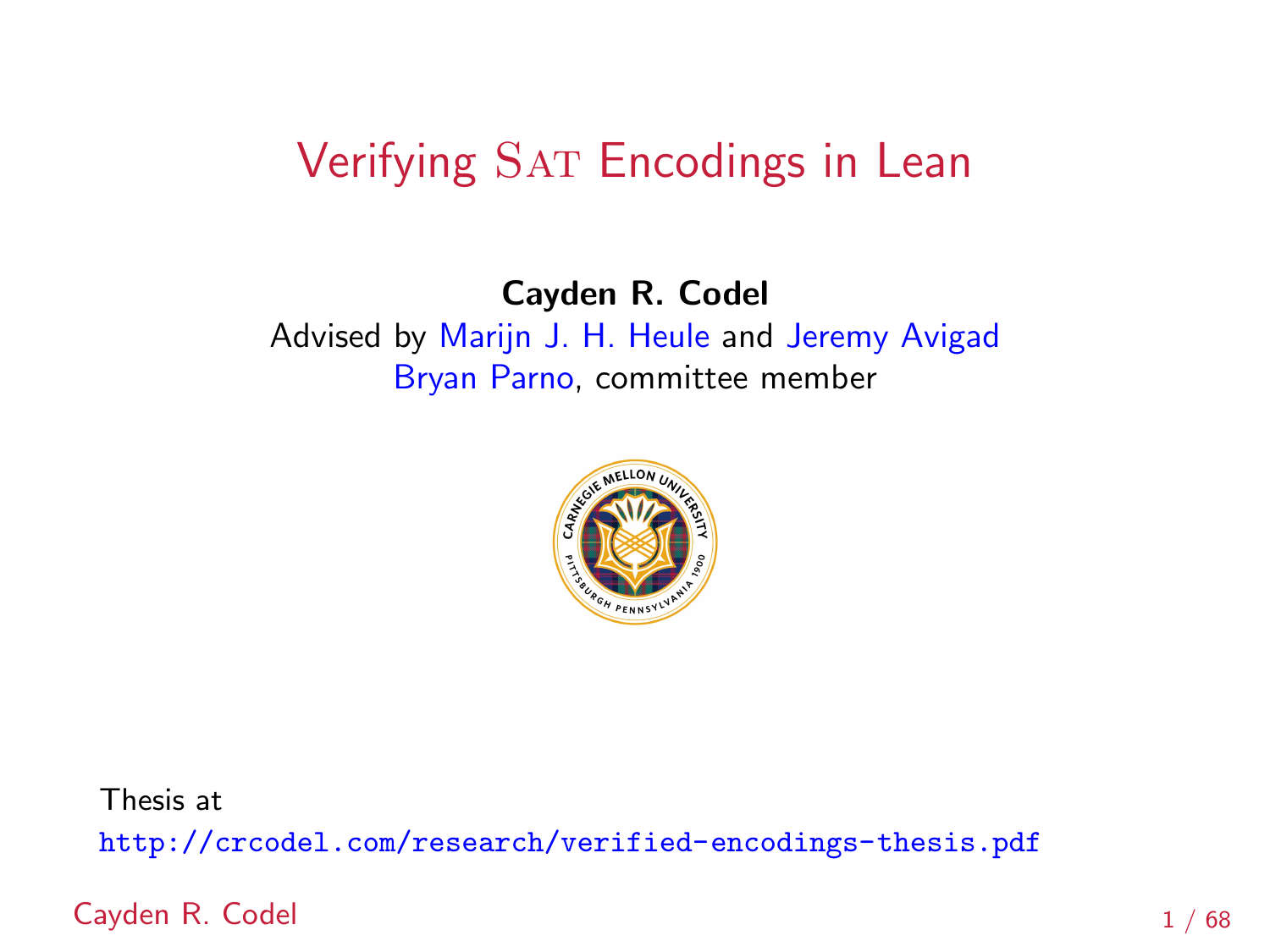

### An encoding transforms one problem to another.

Cayden R. Codel 2 / 68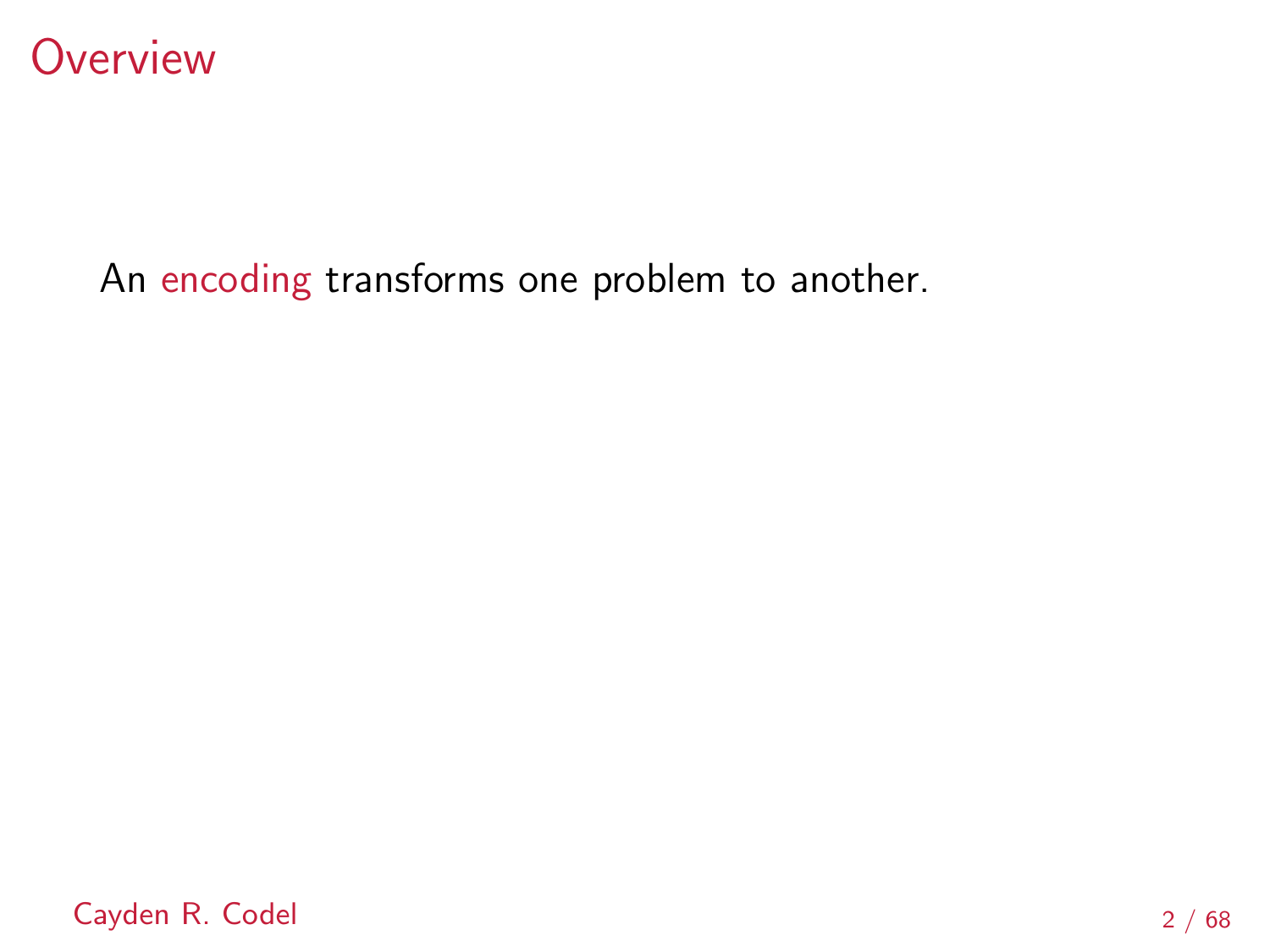

An encoding transforms one problem to another.

The SAT toolchain is trustworthy—except for encodings.

Cayden R. Codel 2 / 68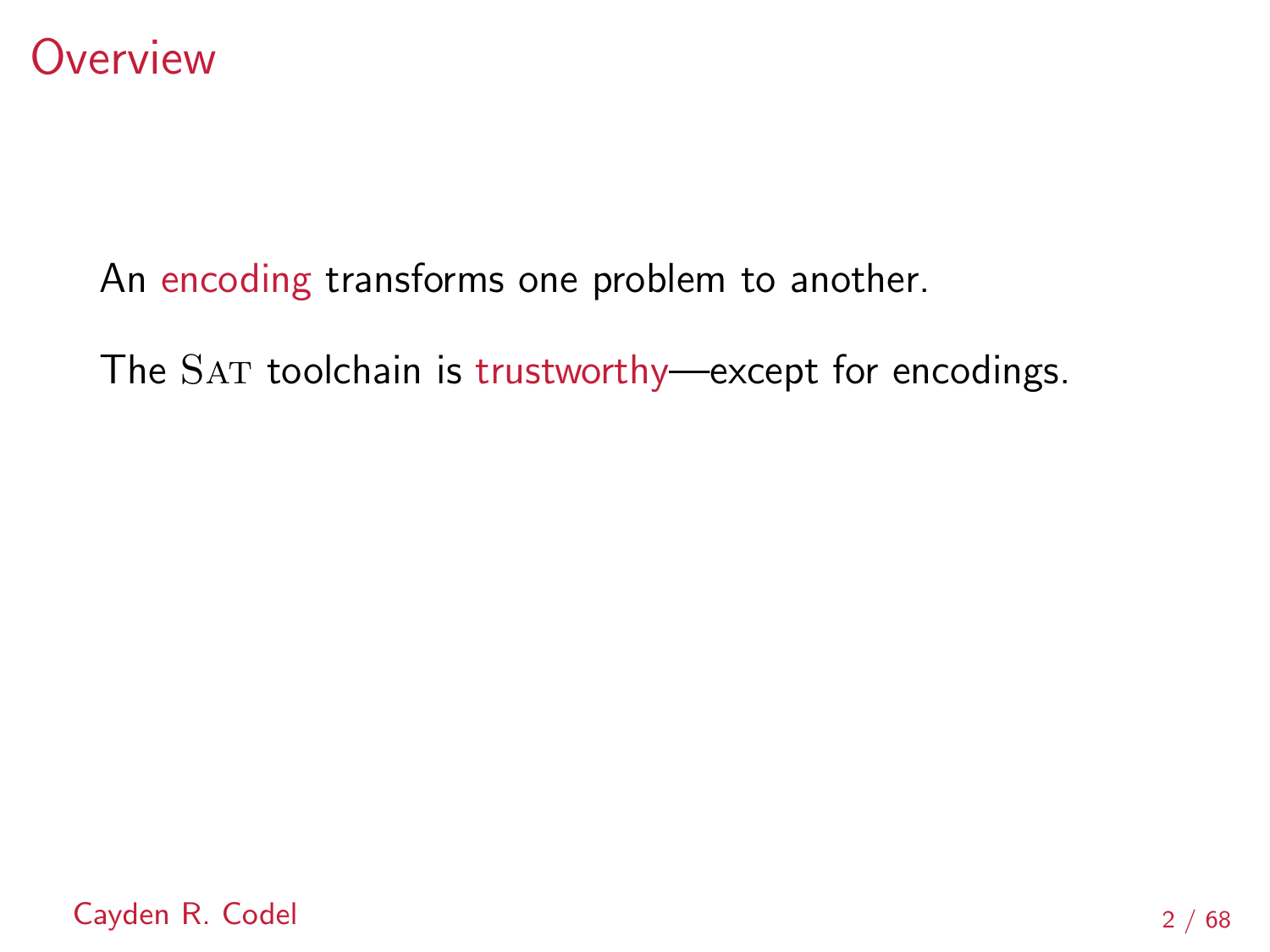

An encoding transforms one problem to another.

The SAT toolchain is trustworthy—except for encodings.

We present a library of verified SAT encodings in Lean.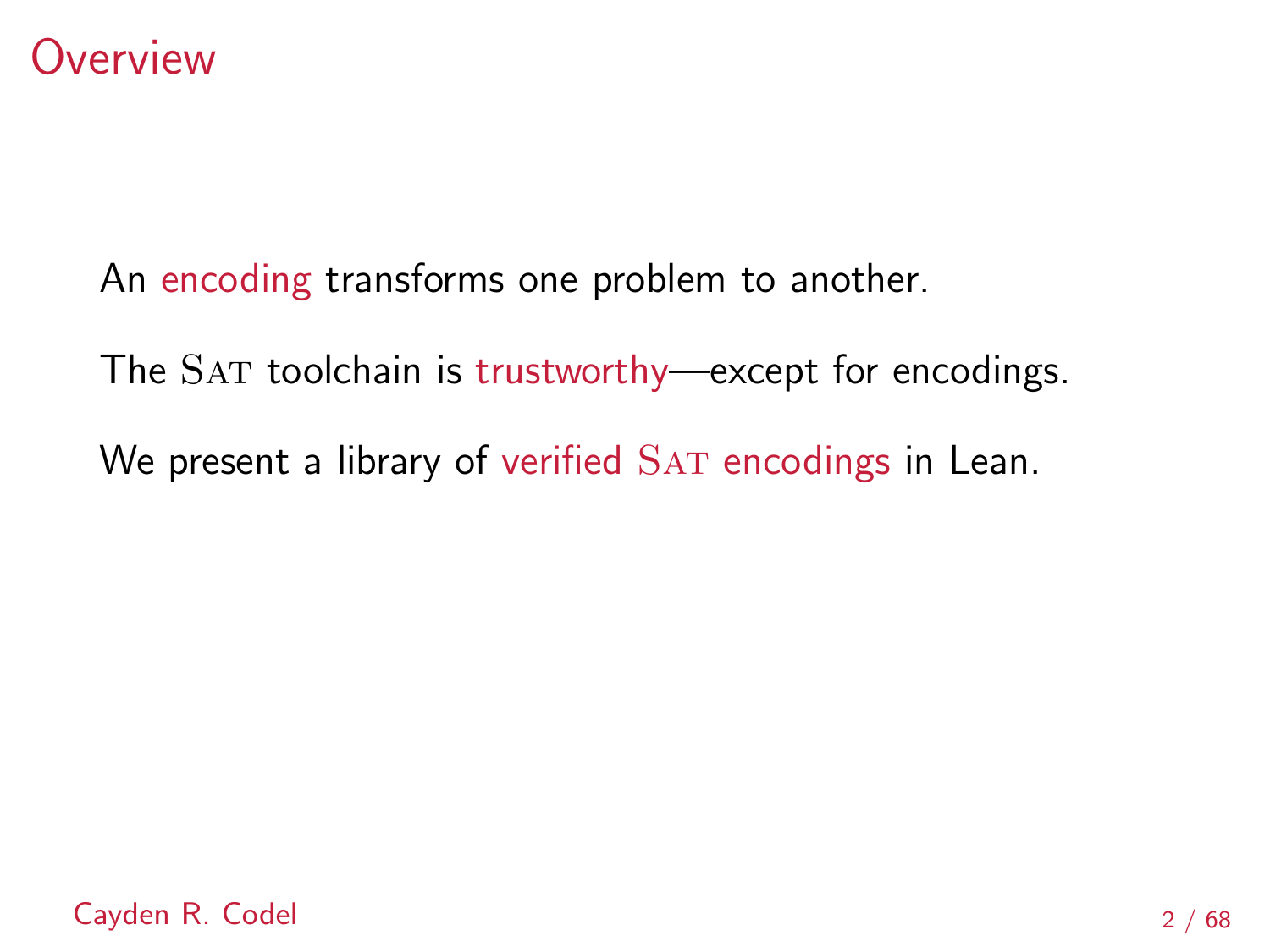### **Overview**

An encoding transforms one problem to another.

The SAT toolchain is trustworthy—except for encodings.

We present a library of verified SAT encodings in Lean.

Our correctness proofs improve confidence in solver results.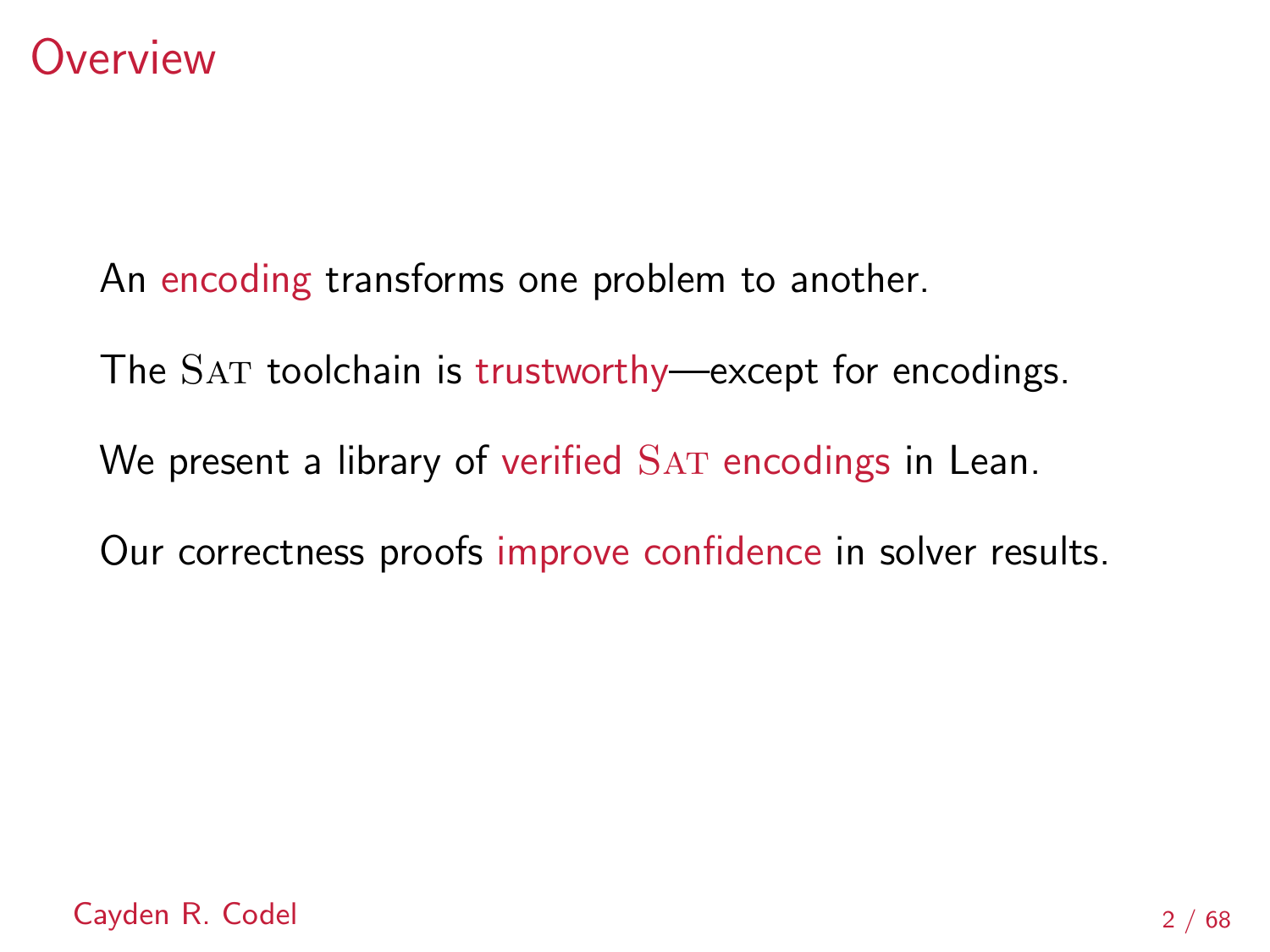### **Overview**

An encoding transforms one problem to another.

The SAT toolchain is trustworthy—except for encodings.

We present a library of verified SAT encodings in Lean.

Our correctness proofs improve confidence in solver results.

We develop general proof methods and data structures.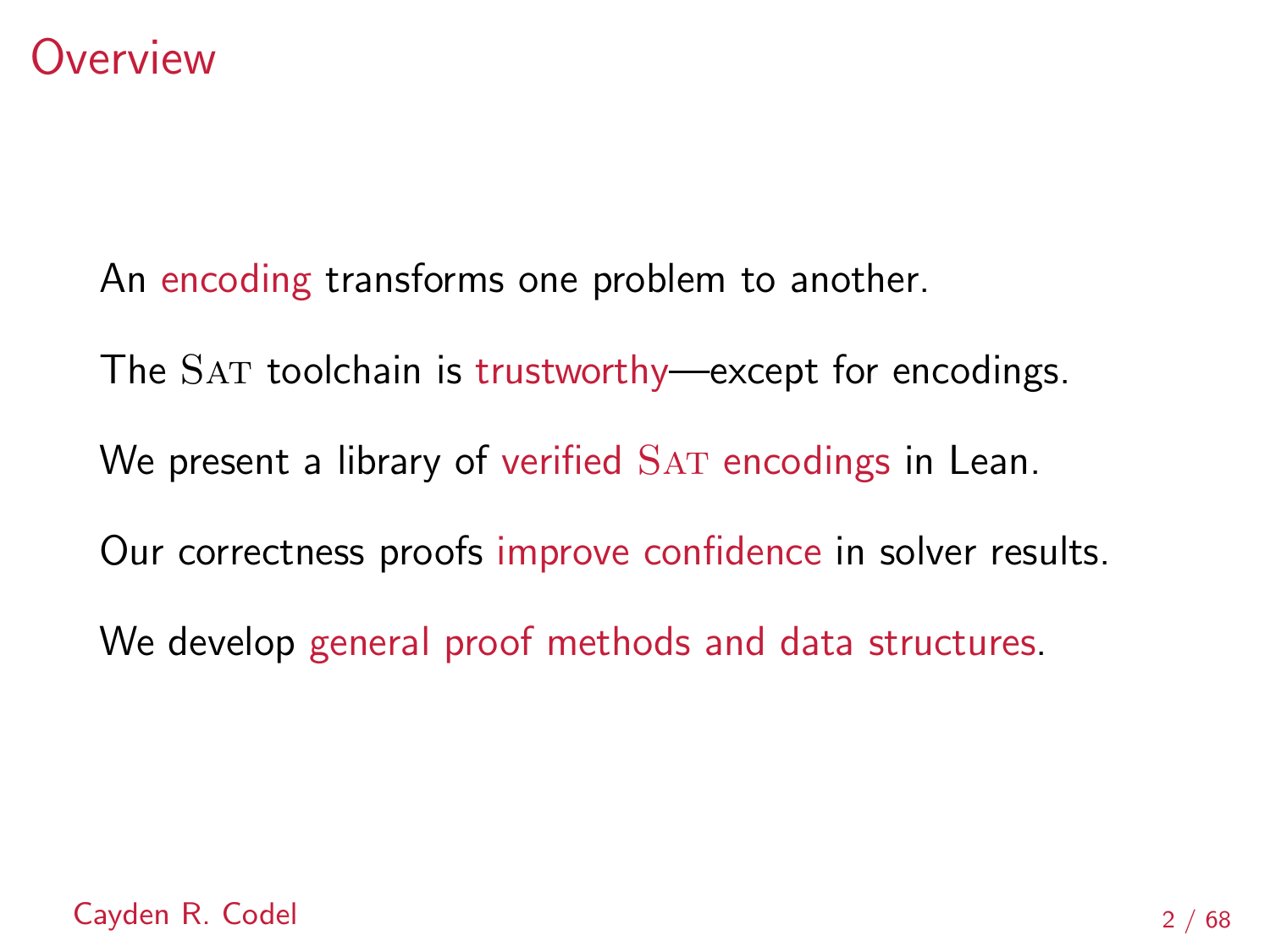[The Lean theorem prover](#page-20-0)

[Encoding verification library](#page-24-0)

[Encodings and proofs of correctness](#page-37-0)

**[Conclusion](#page-103-0)** 

Cayden R. Codel 3 / 68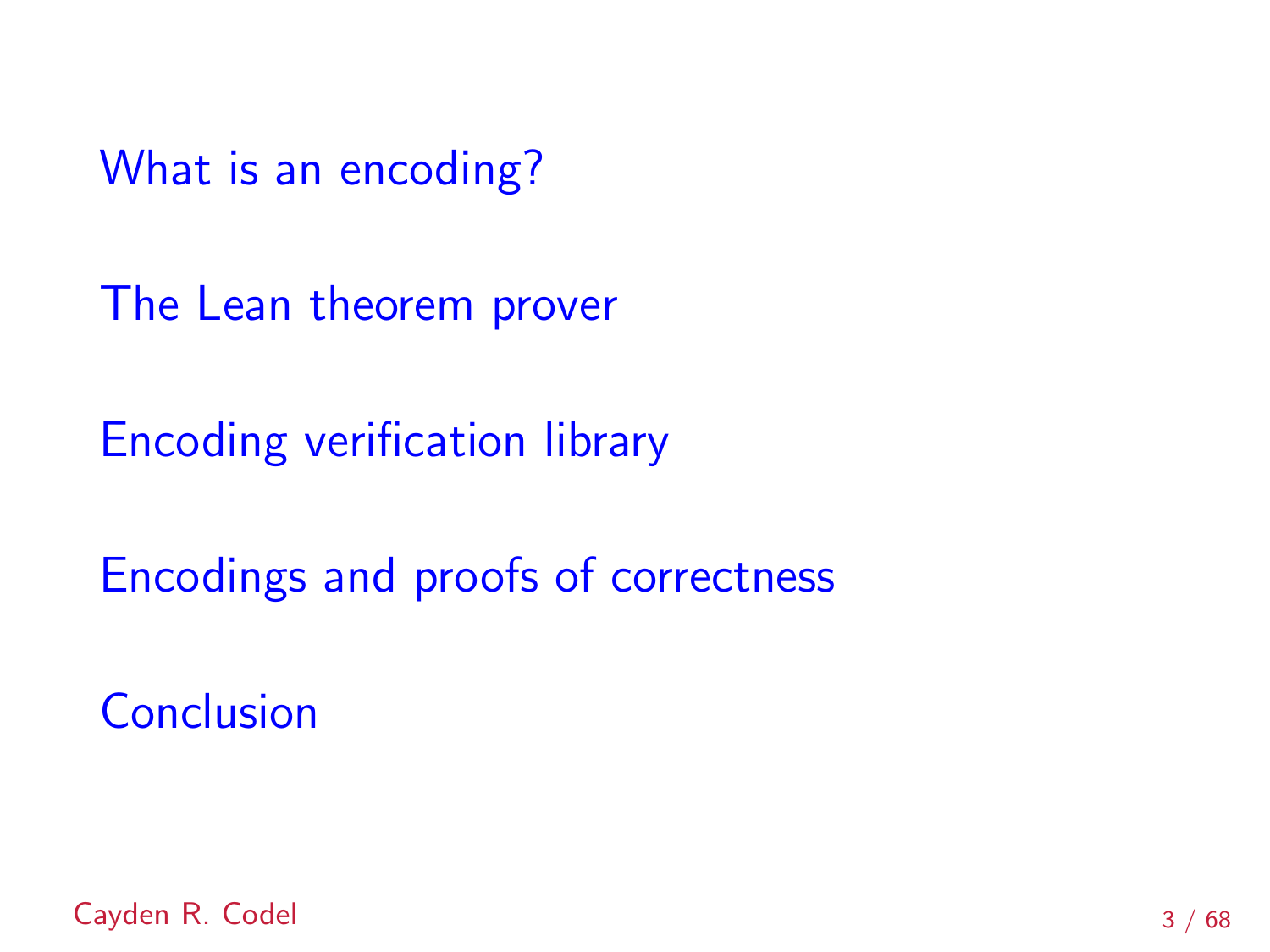<span id="page-7-0"></span>[The Lean theorem prover](#page-20-0)

[Encoding verification library](#page-24-0)

[Encodings and proofs of correctness](#page-37-0)

**[Conclusion](#page-103-0)** 

Cayden R. Codel 4 / 68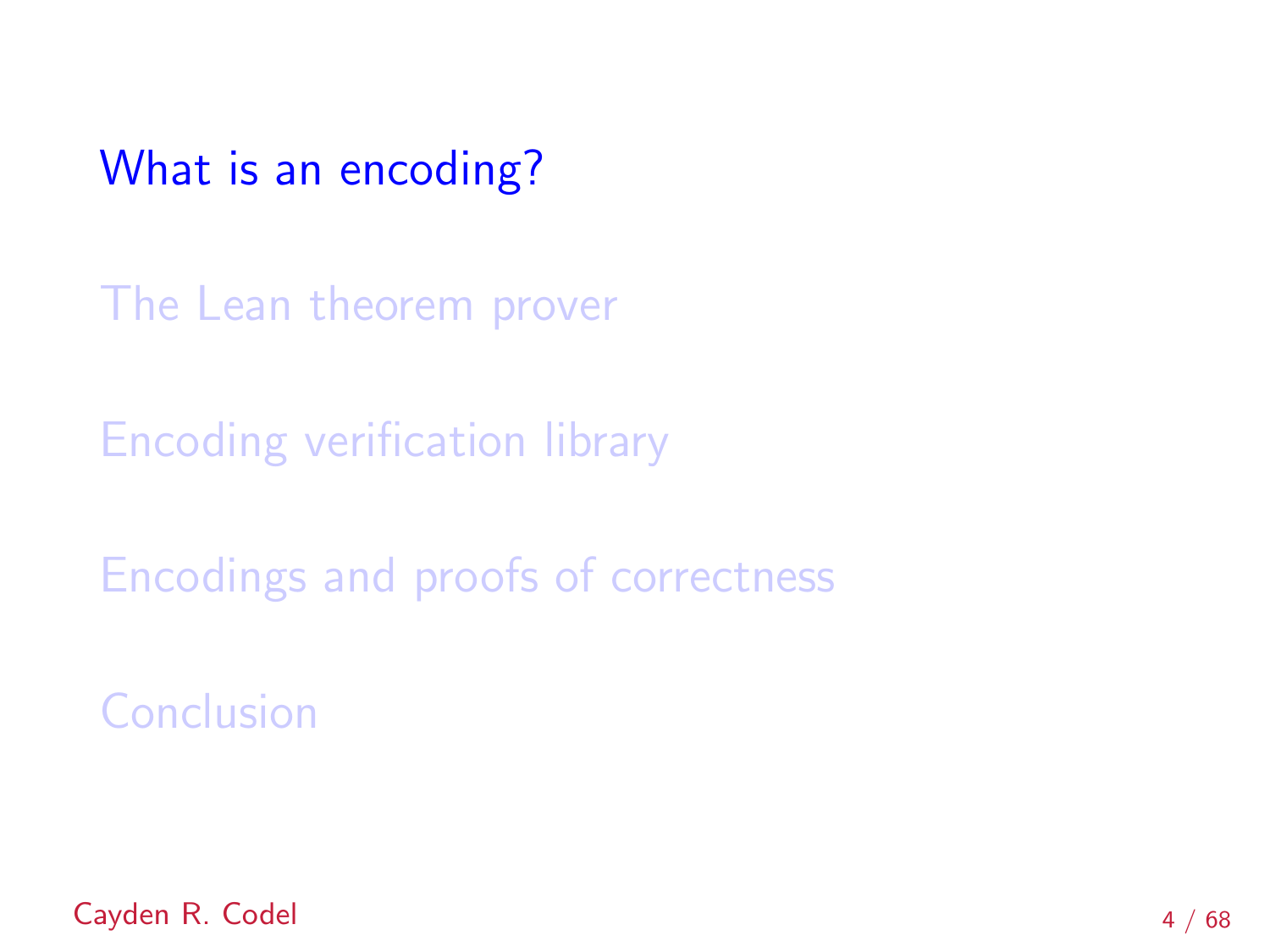

Cayden R. Codel 5 / 68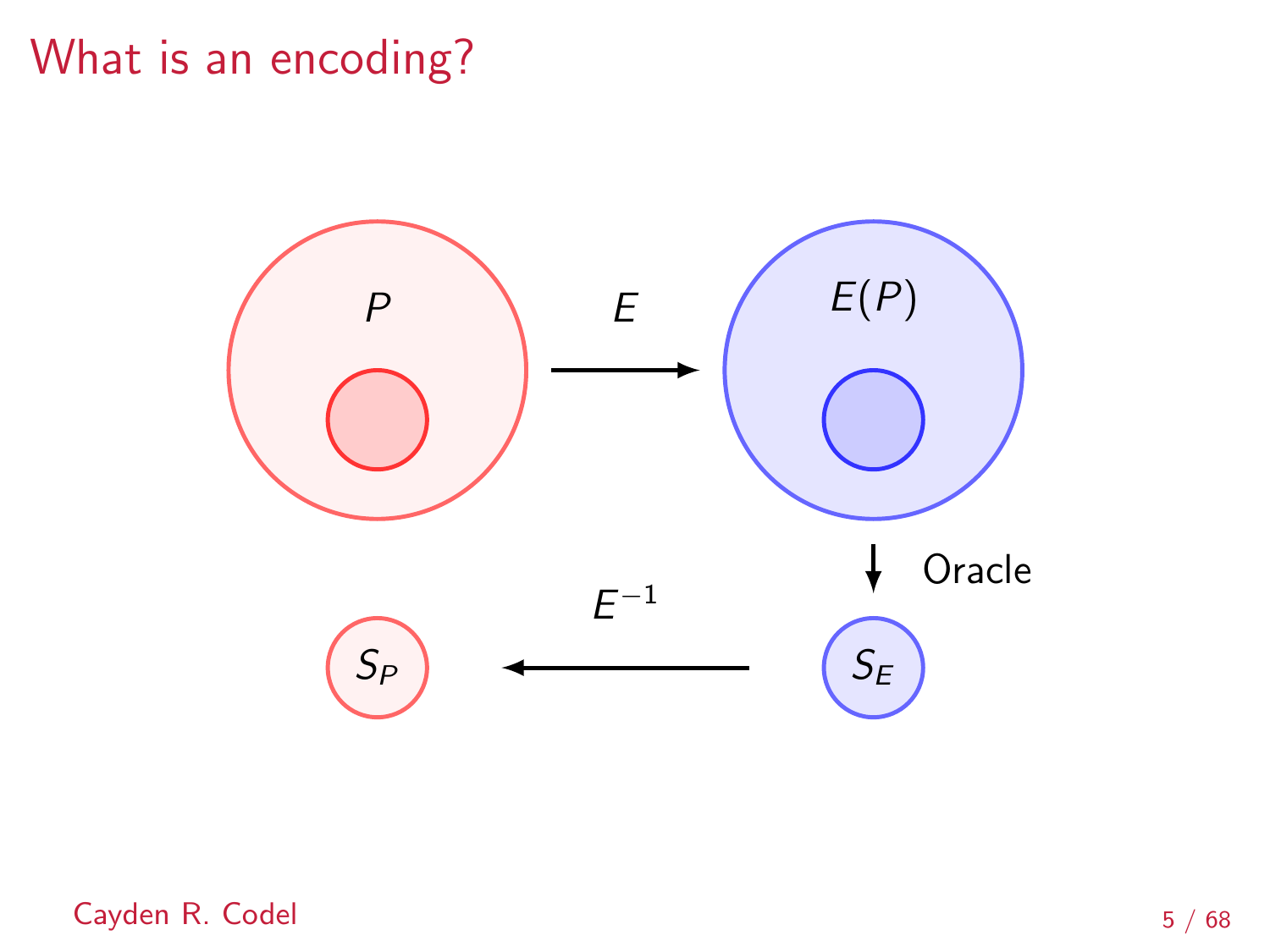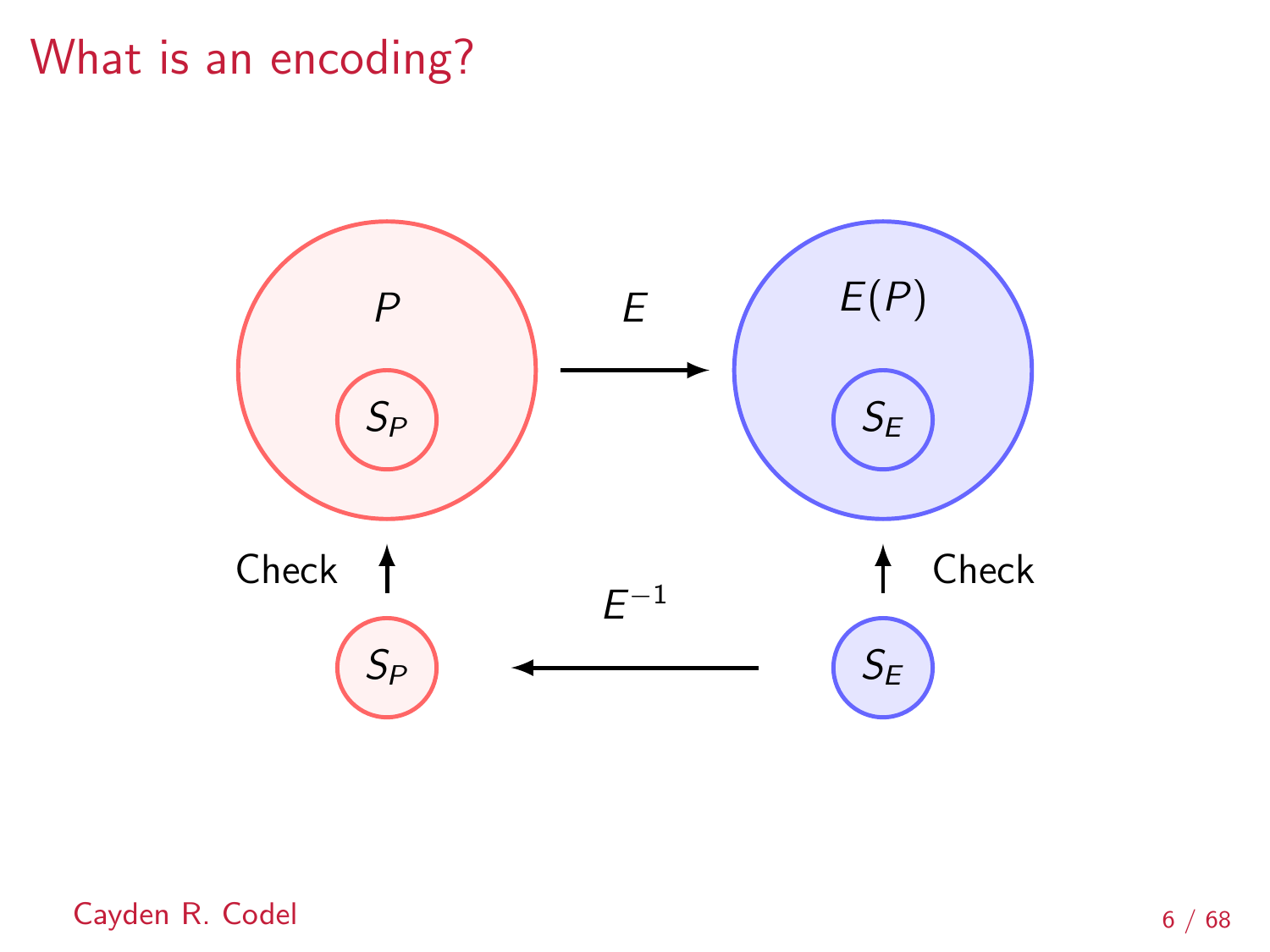

Cayden R. Codel 7 / 68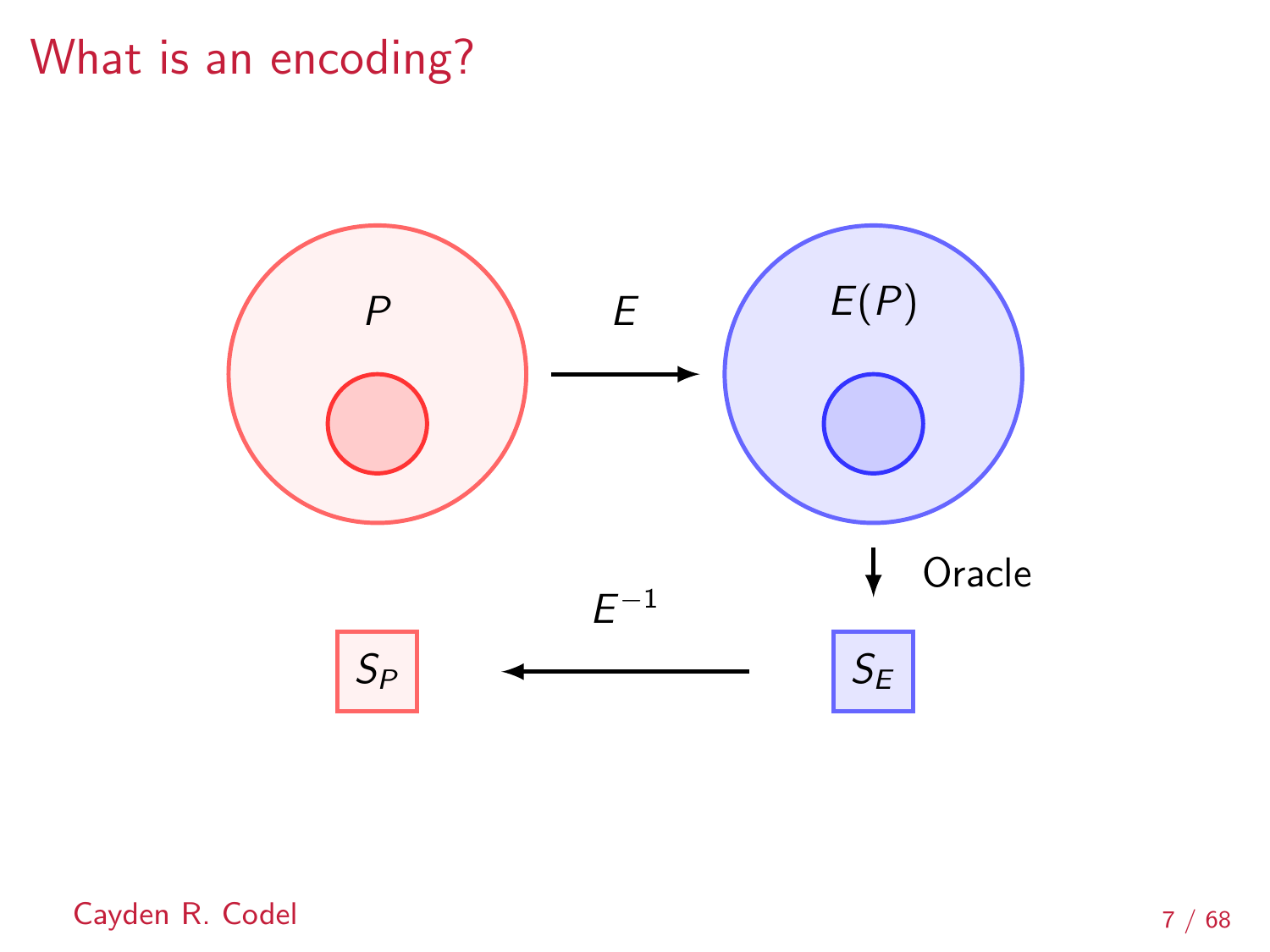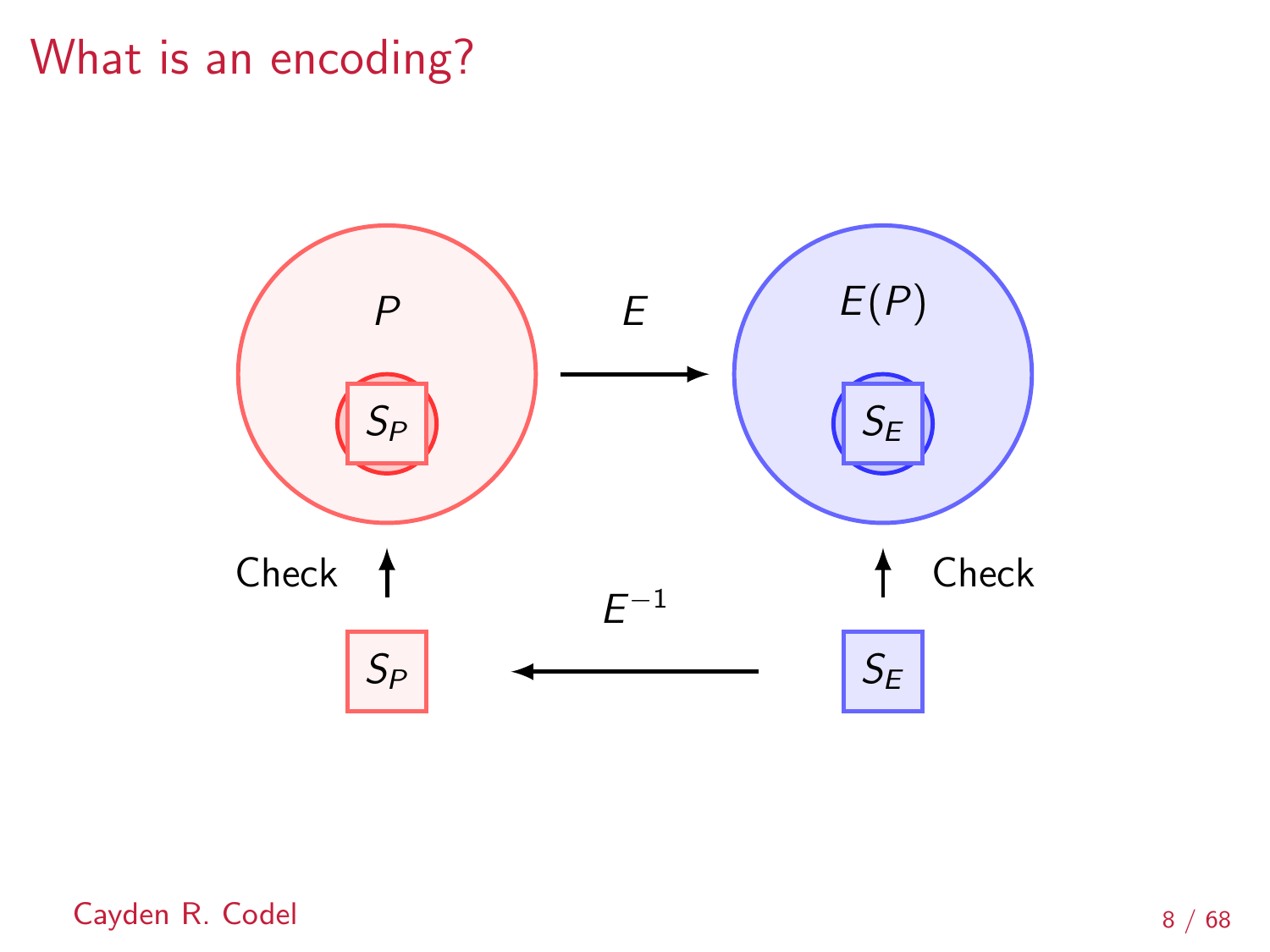

Cayden R. Codel 9 / 68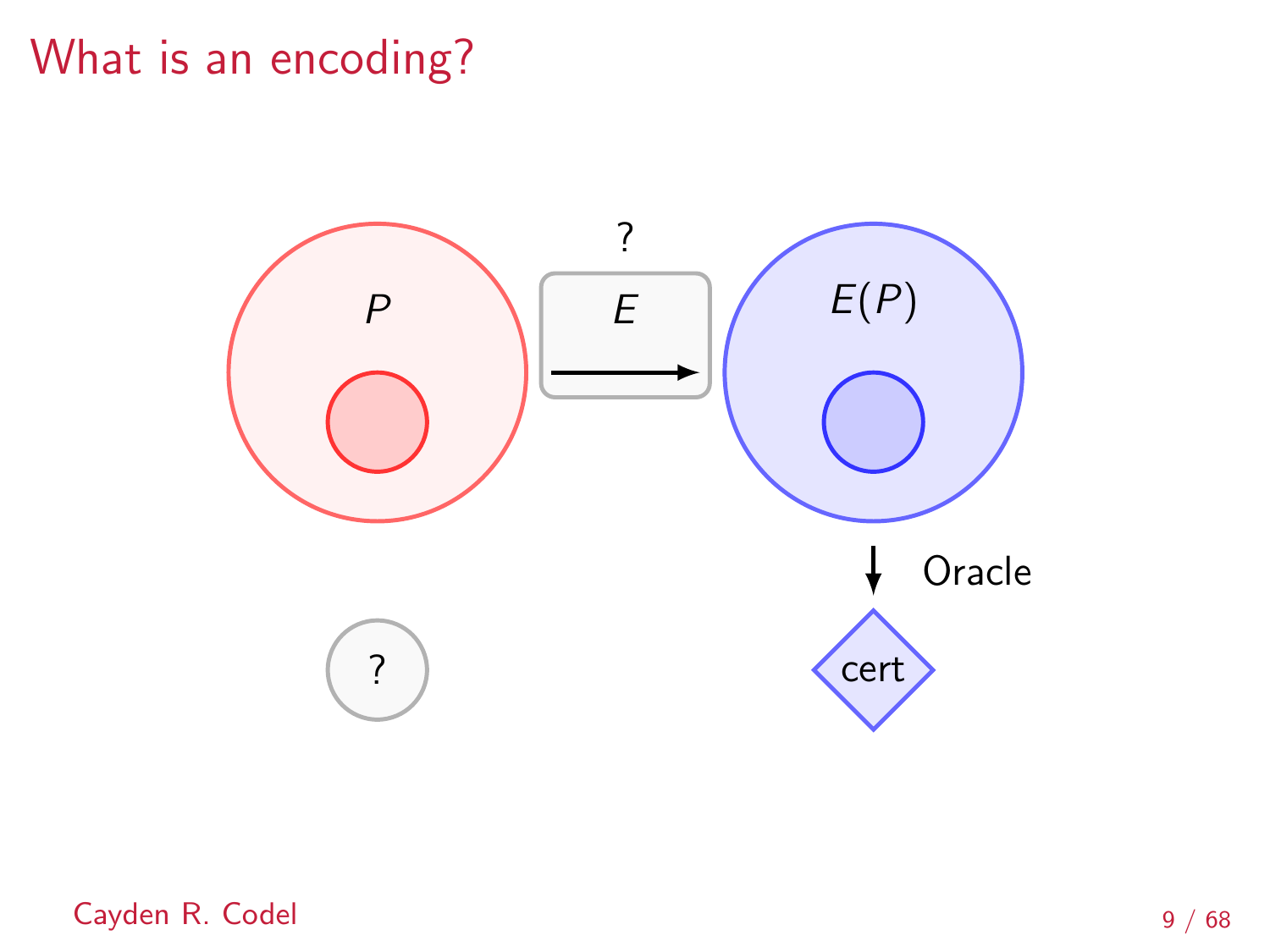## $F = (x_1 \vee x_2) \wedge (\overline{x}_1 \vee x_3) \wedge (\overline{x}_2 \vee \overline{x}_3)$

Cayden R. Codel 10 / 68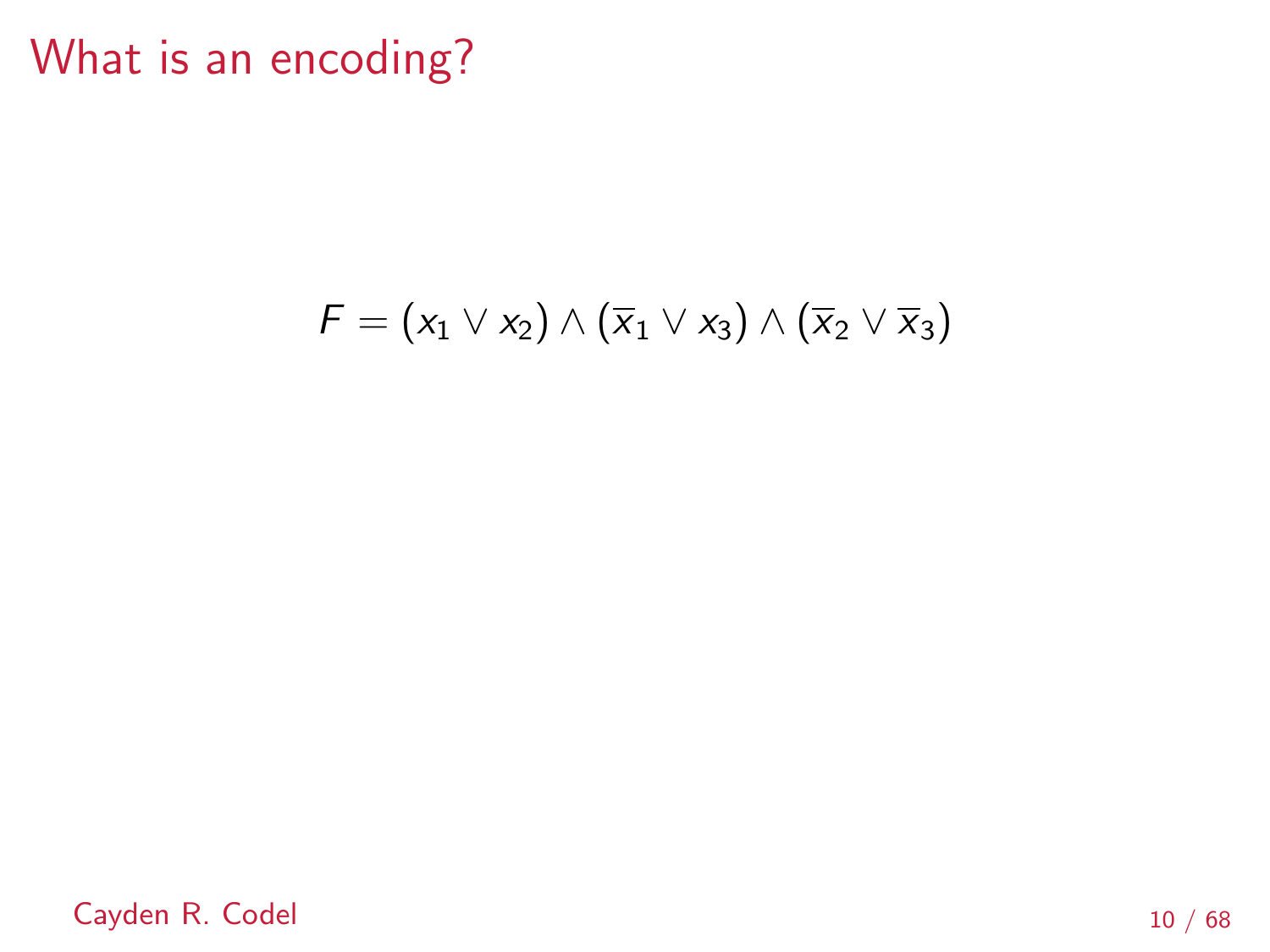$$
\digamma=(\mathsf{x}_1\vee \mathsf{x}_2)\wedge (\overline{\mathsf{x}}_1\vee \mathsf{x}_3)\wedge (\overline{\mathsf{x}}_2\vee \overline{\mathsf{x}}_3)
$$

$$
\tau=\{x_1=\top, x_2=\bot, x_3=\top\}
$$

Variable set  $V(\tau) = \{x_1, x_2, x_3\}$ 

Cayden R. Codel 10 / 68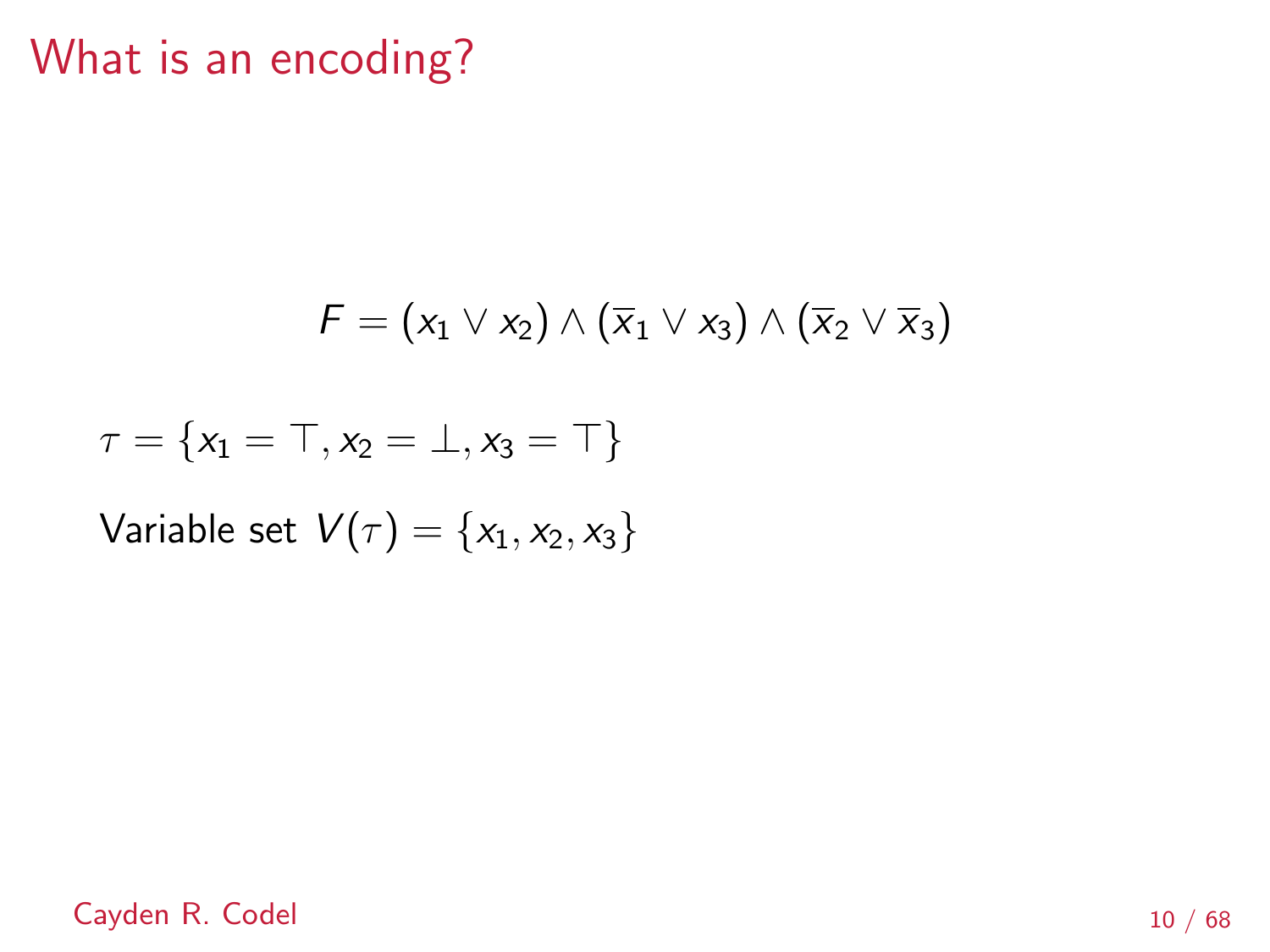$$
\digamma=(\mathsf{x}_1\vee \mathsf{x}_2)\wedge (\overline{\mathsf{x}}_1\vee \mathsf{x}_3)\wedge (\overline{\mathsf{x}}_2\vee \overline{\mathsf{x}}_3)
$$

$$
\tau=\{x_1=\top, x_2=\bot, x_3=\top\}
$$

Variable set  $V(\tau) = \{x_1, x_2, x_3\}$ 

 $\tau$  satisfies F (written  $\tau(F) = \top$ ) and F is satisfiable.

Cayden R. Codel 10 / 68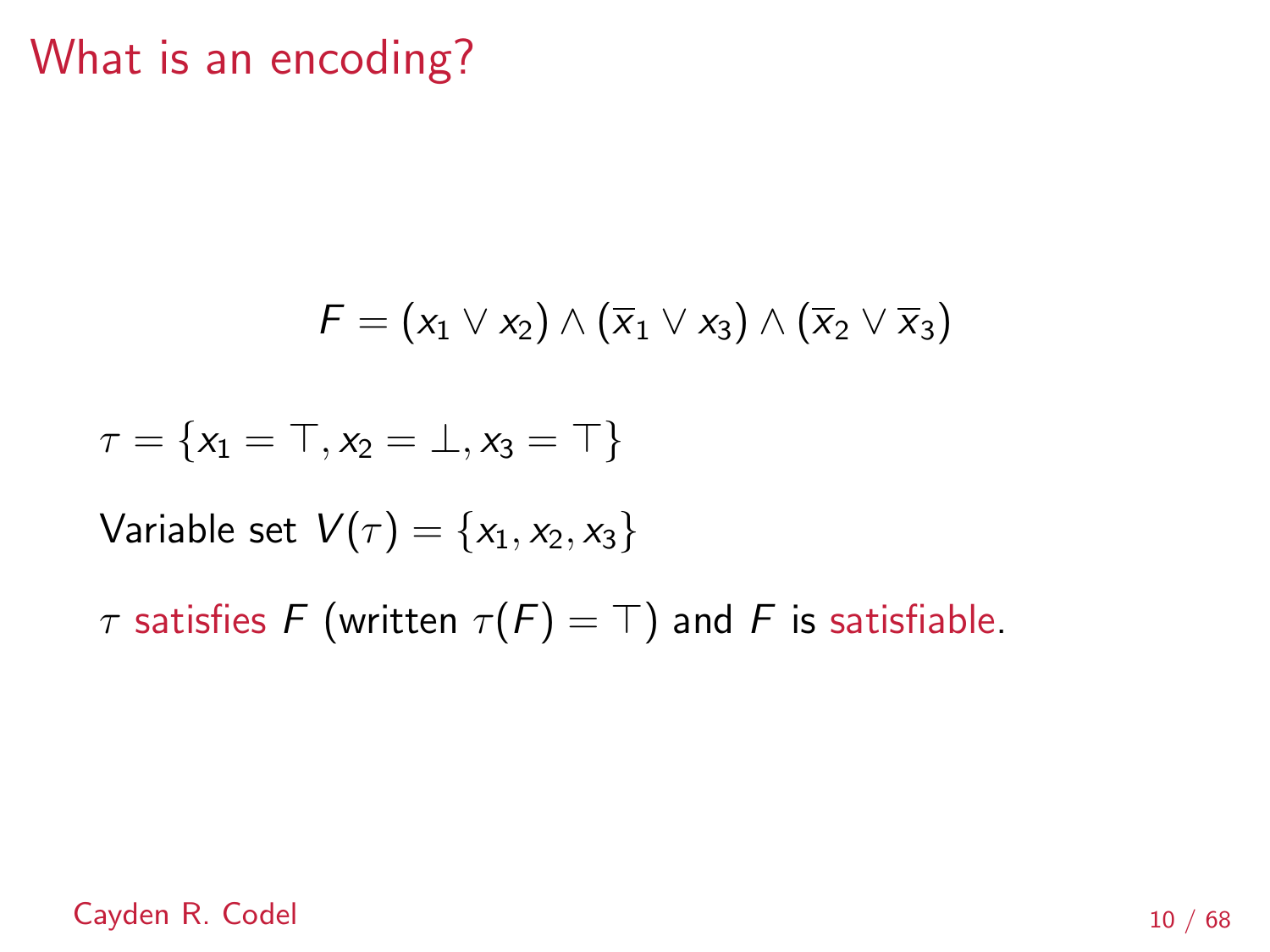$$
\digamma = (\mathbf{x}_1 \vee \mathbf{x}_2) \wedge (\overline{\mathbf{x}}_1 \vee \mathbf{x}_3) \wedge (\overline{\mathbf{x}}_2 \vee \overline{\mathbf{x}}_3)
$$

$$
\tau=\{x_1=\top, x_2=\bot, x_3=\top\}
$$

Variable set  $V(\tau) = \{x_1, x_2, x_3\}$ 

 $\tau$  satisfies F (written  $\tau(F) = \top$ ) and F is satisfiable.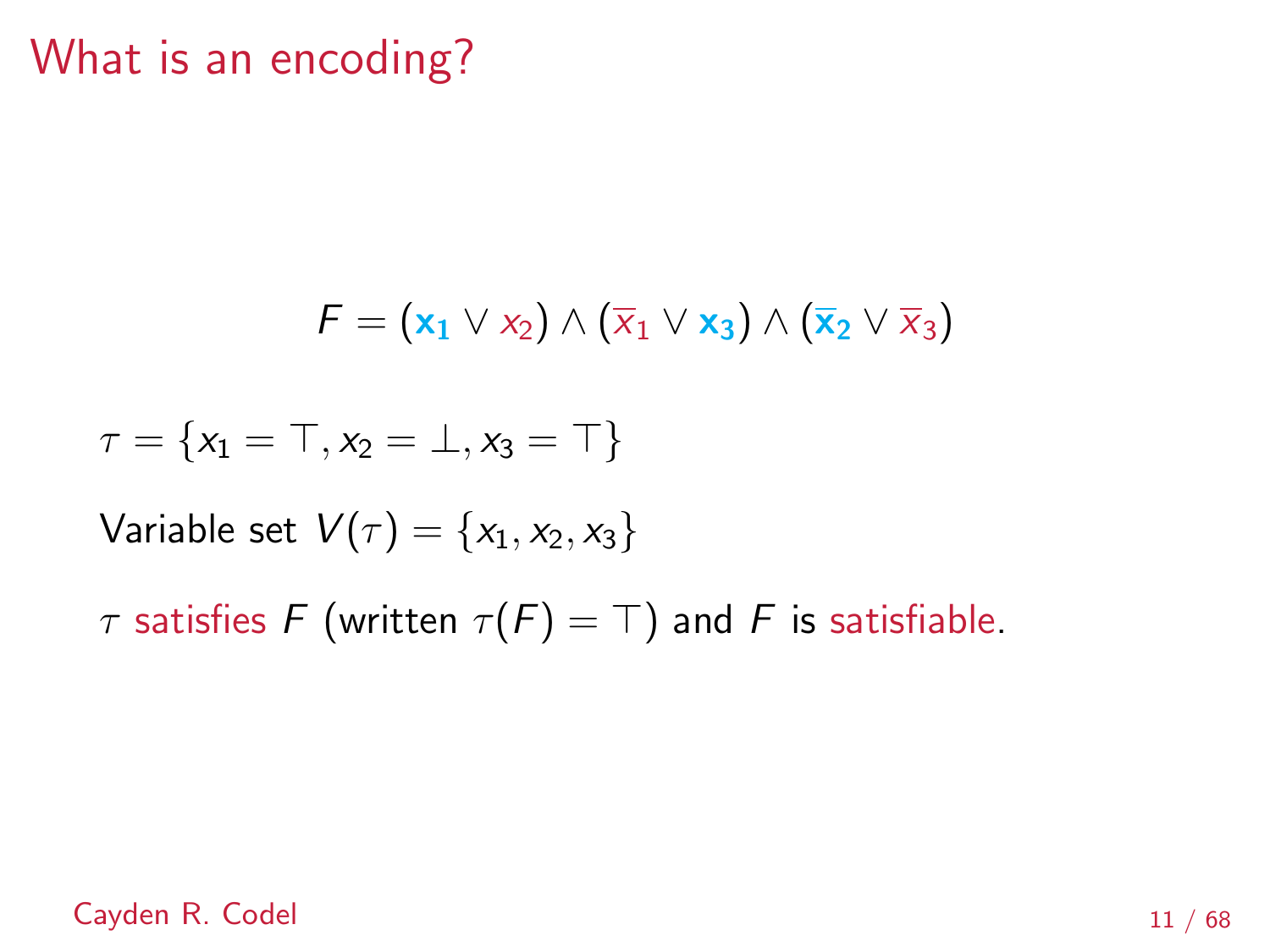Definition: Extended truth assignment

Let  $\tau$  be an assignment on  $V(\tau)$ . Then  $\sigma$  extends  $\tau$  if  $V(\tau) \subseteq V(\sigma)$ and  $\forall x \in V(\tau)$ ,  $\tau(x) = \sigma(x)$ .

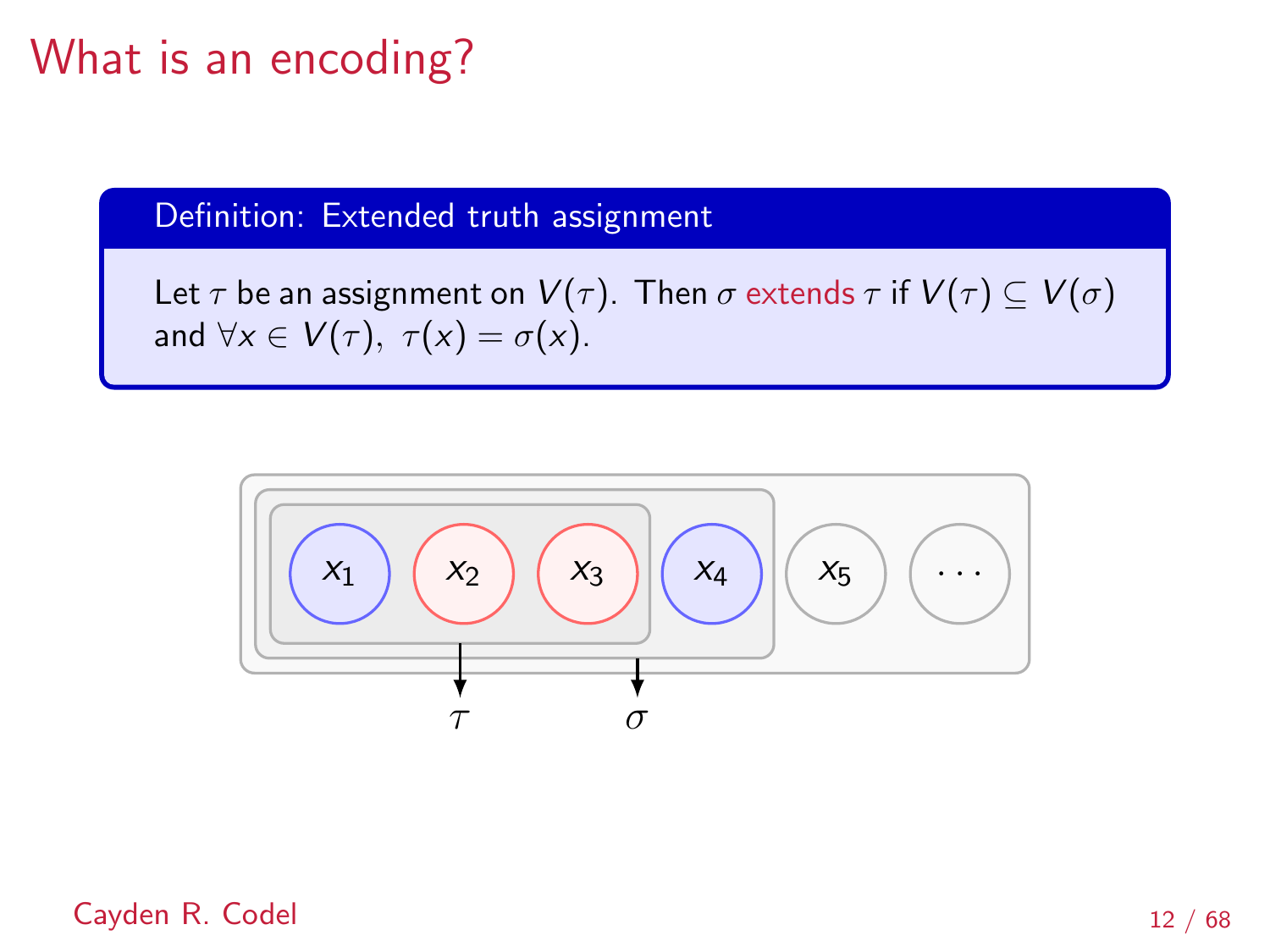Definition: Extended truth assignment

Let  $\tau$  be an assignment on  $V(\tau)$ . Then  $\sigma$  extends  $\tau$  if  $V(\tau) \subset V(\sigma)$ and  $\forall x \in V(\tau)$ ,  $\tau(x) = \sigma(x)$ .

#### Definition: Encoding of a Boolean relation

Let R be a Boolean relation, F be a formula, and  $x_1, \ldots, x_n$  be variables representing the inputs of  $R$ . Then  $F$  encodes  $R$  iff:  $\forall \tau$  on  $x_1, \ldots, x_n$ ,  $R(\tau(x_1), \ldots, \tau(x_n))$  iff F is satisfied by some assignment that extends  $\tau$ .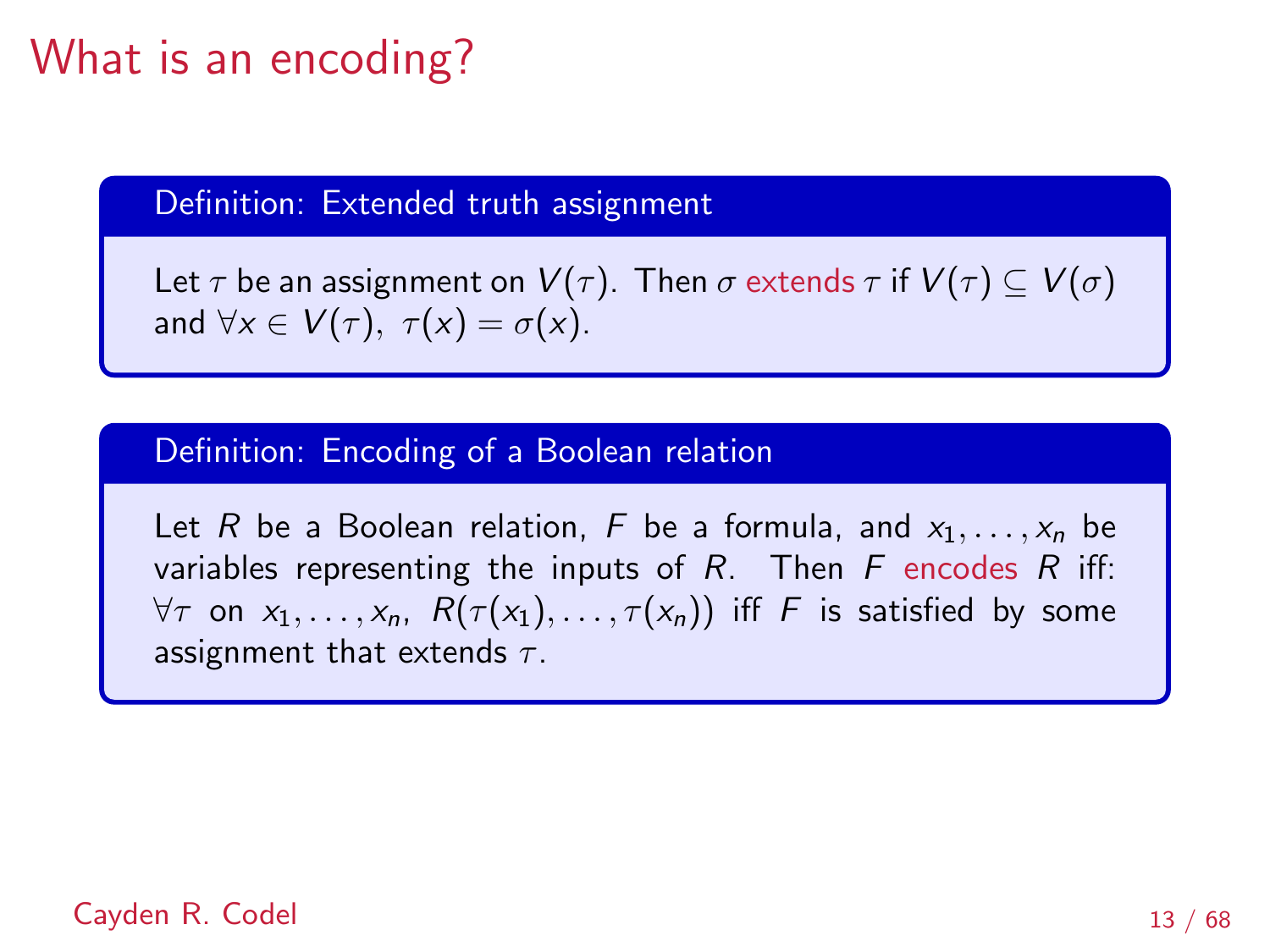Definition: Extended truth assignment

Let  $\tau$  be an assignment on  $V(\tau)$ . Then  $\sigma$  extends  $\tau$  if  $V(\tau) \subset V(\sigma)$ and  $\forall x \in V(\tau)$ ,  $\tau(x) = \sigma(x)$ .

#### Definition: Encoding of a Boolean relation

Let R be a Boolean relation, F be a formula, and  $x_1, \ldots, x_n$  be variables representing the inputs of  $R$ . Then  $F$  encodes  $R$  iff:  $\forall \tau$  on  $x_1, \ldots, x_n$ ,  $R(\tau(x_1), \ldots, \tau(x_n))$  iff F is satisfied by some assignment that extends  $\tau$ .

Special case  $R := (f(\tau(x_1), \ldots, \tau(x_n)) = \top)$ . Then R is defined by f.

#### Cayden R. Codel 2002 13 / 68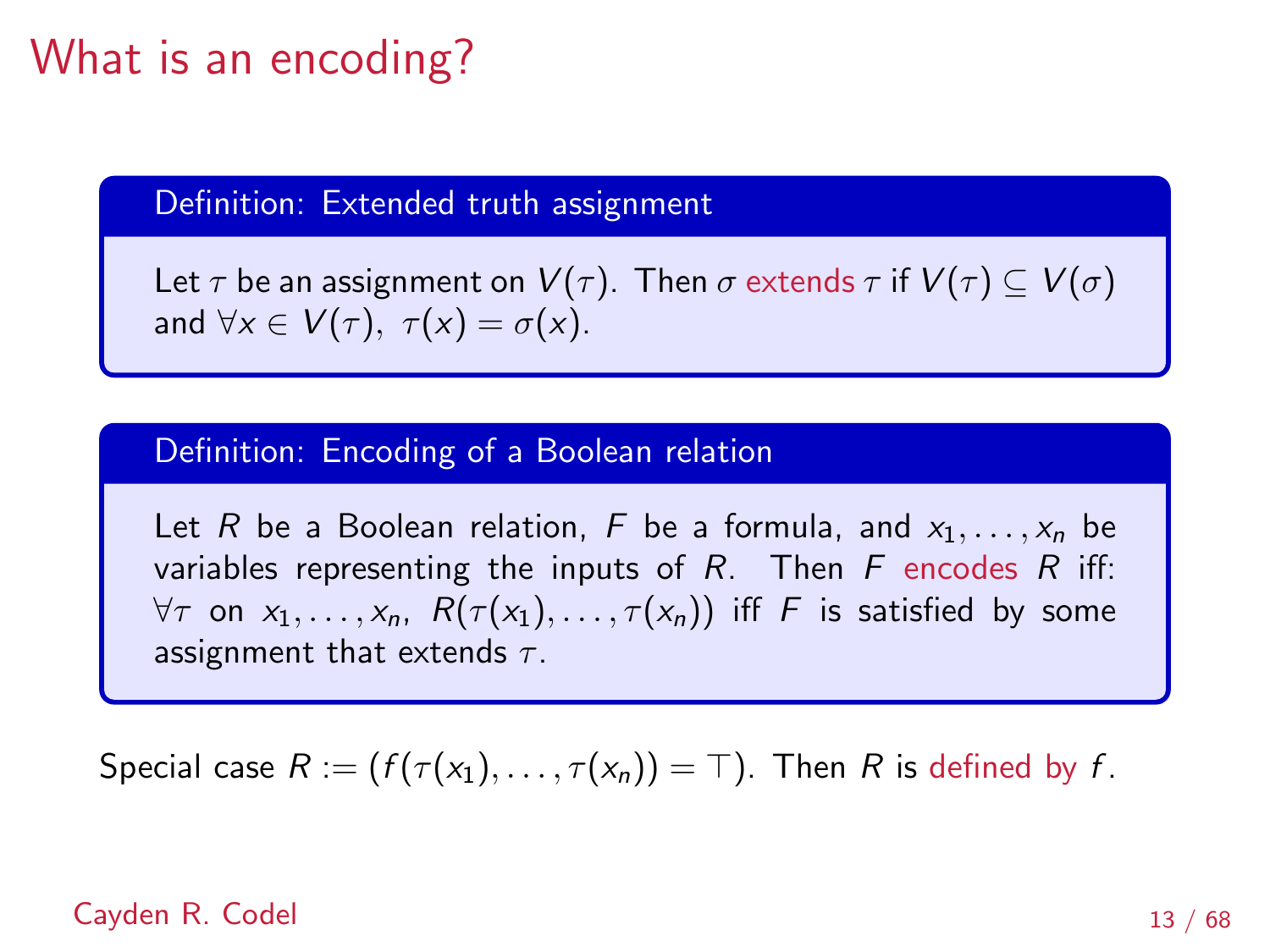<span id="page-20-0"></span>[The Lean theorem prover](#page-20-0)

[Encoding verification library](#page-24-0)

[Encodings and proofs of correctness](#page-37-0)

**[Conclusion](#page-103-0)** 

Cayden R. Codel 14 / 68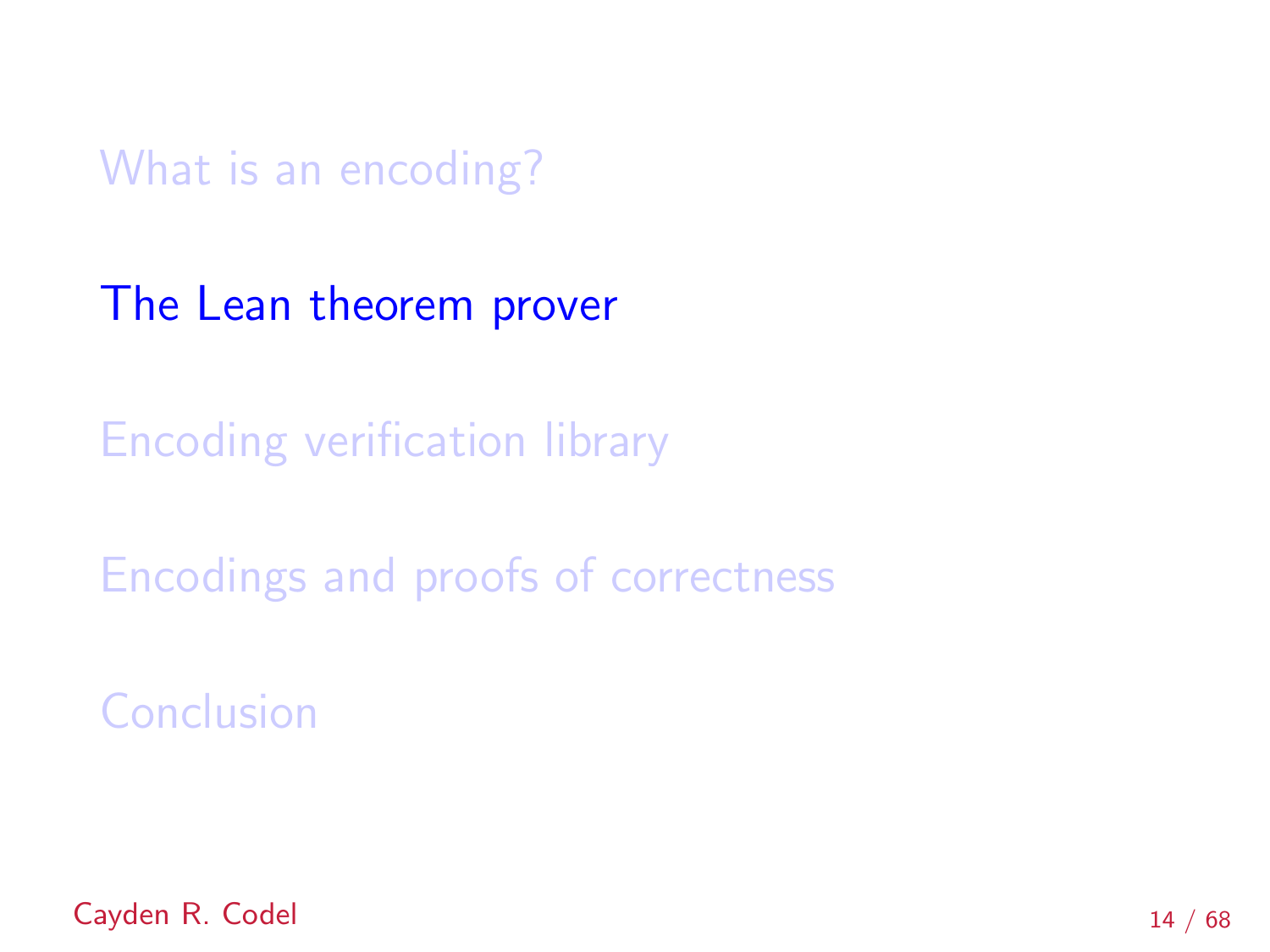### The Lean theorem prover



### [Lean](https://leanprover.github.io/about/) is an interactive theorem prover based on the CoIC.

Cayden R. Codel 15 / 68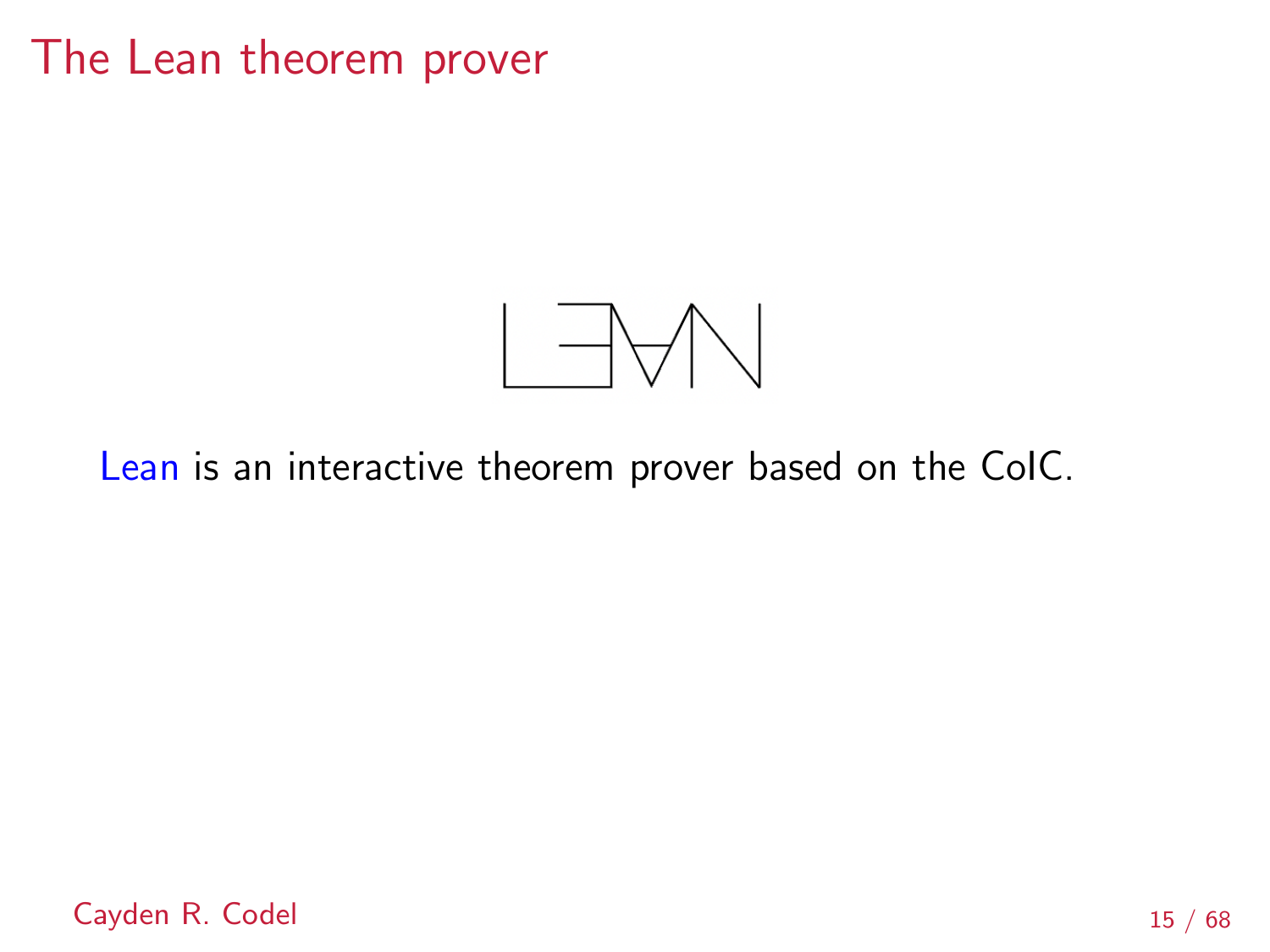### The Lean theorem prover



### [Lean](https://leanprover.github.io/about/) is an interactive theorem prover based on the CoIC.

We used Lean 3; Lean 4 is currently in development.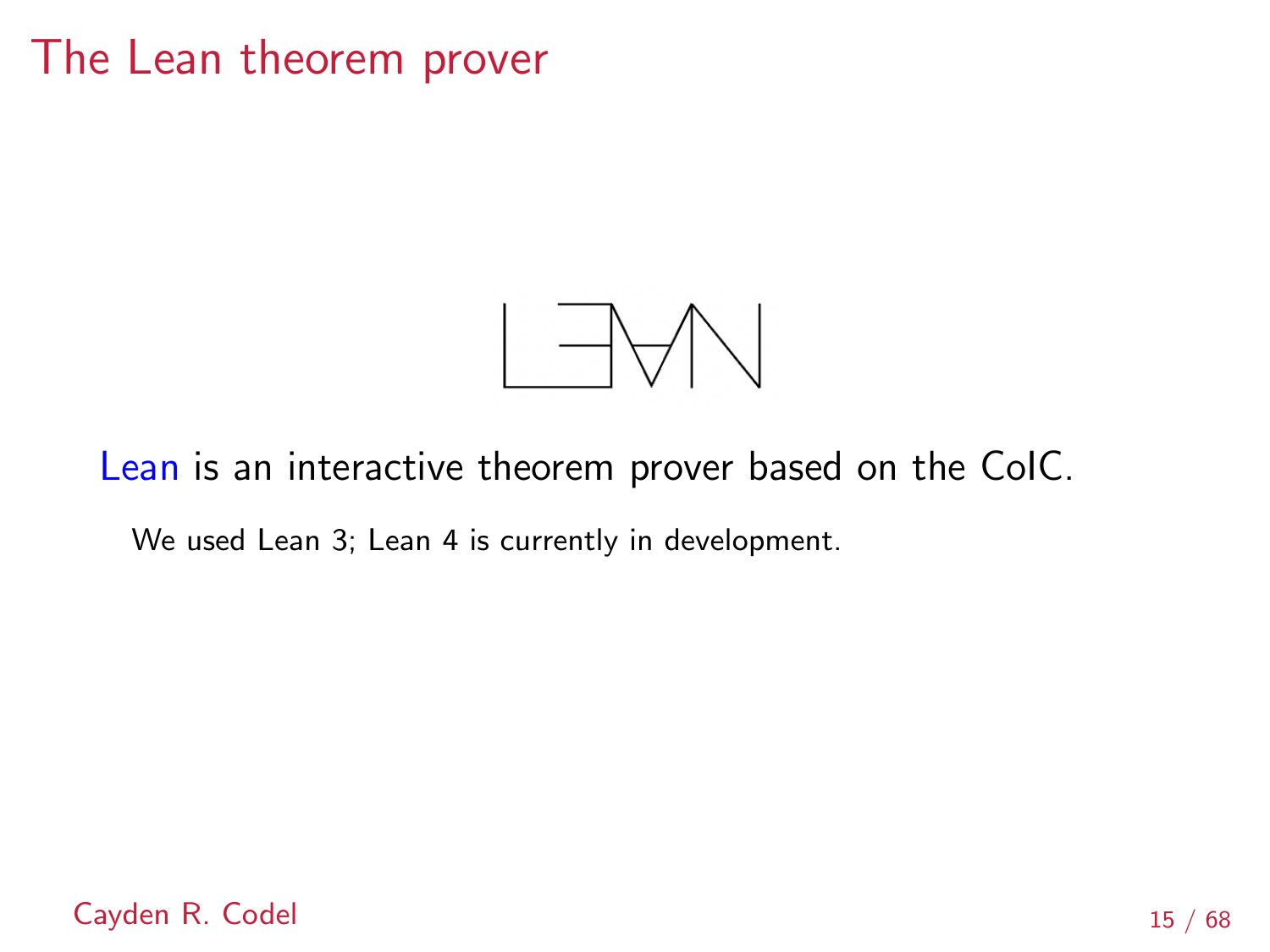## The Lean theorem prover



[Lean](https://leanprover.github.io/about/) is an interactive theorem prover based on the CoIC.

We used Lean 3; Lean 4 is currently in development.

Quick demo!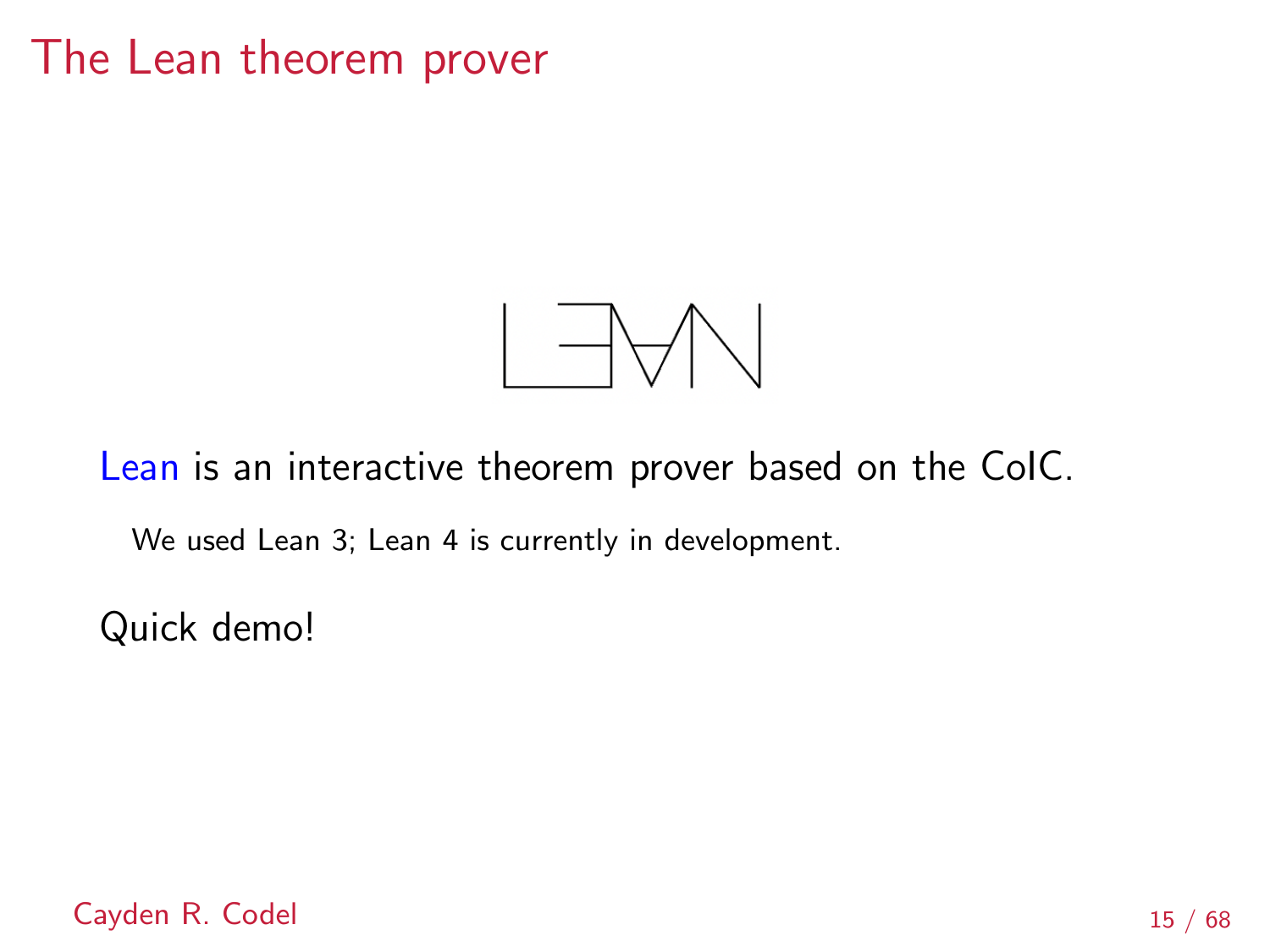<span id="page-24-0"></span>[The Lean theorem prover](#page-20-0)

# [Encoding verification library](#page-24-0)

[Encodings and proofs of correctness](#page-37-0)

**[Conclusion](#page-103-0)** 

Cayden R. Codel 16 / 68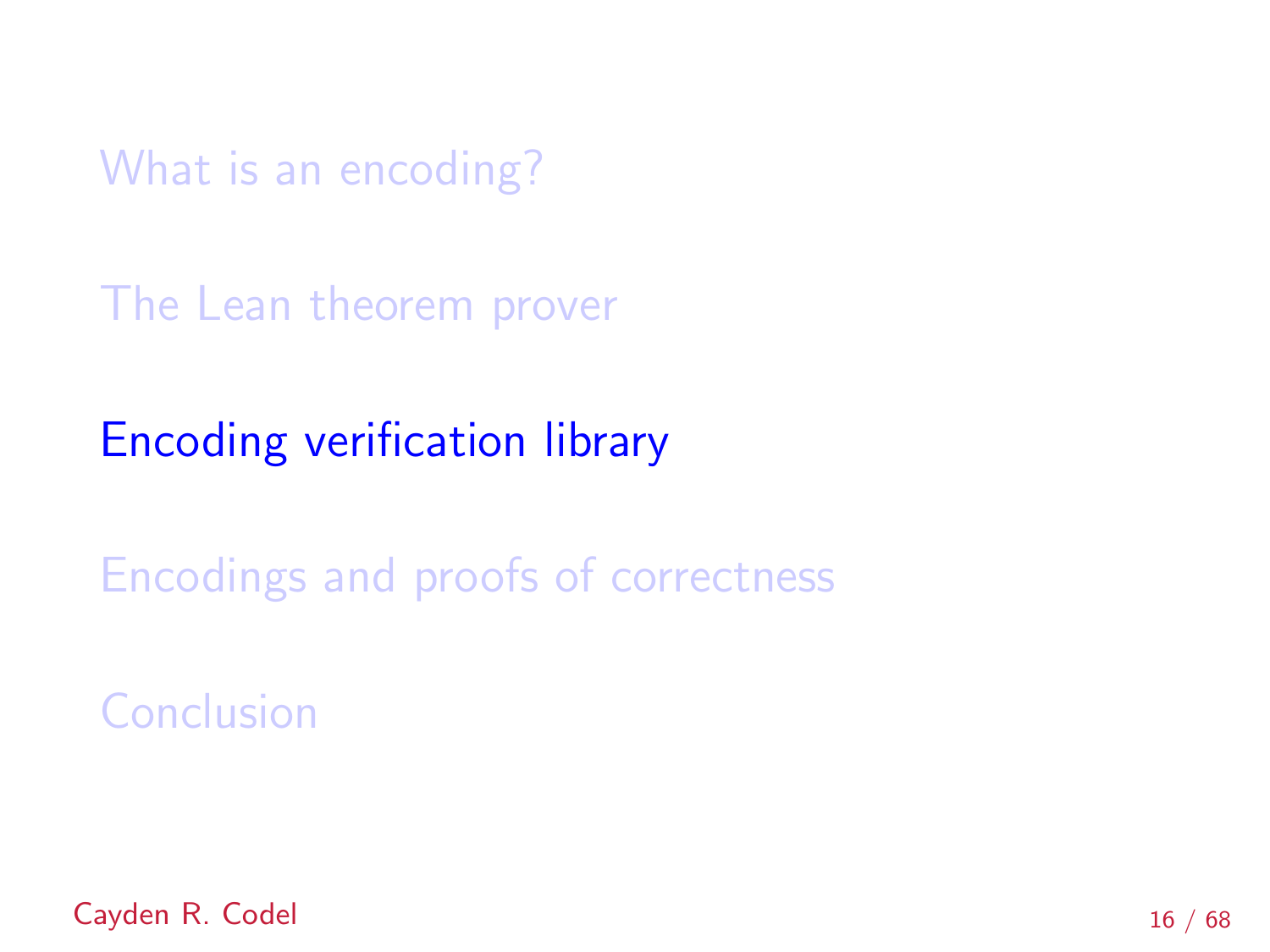Open-source on [Github](https://github.com/ccodel/verified-encodings)

Cayden R. Codel 17 / 68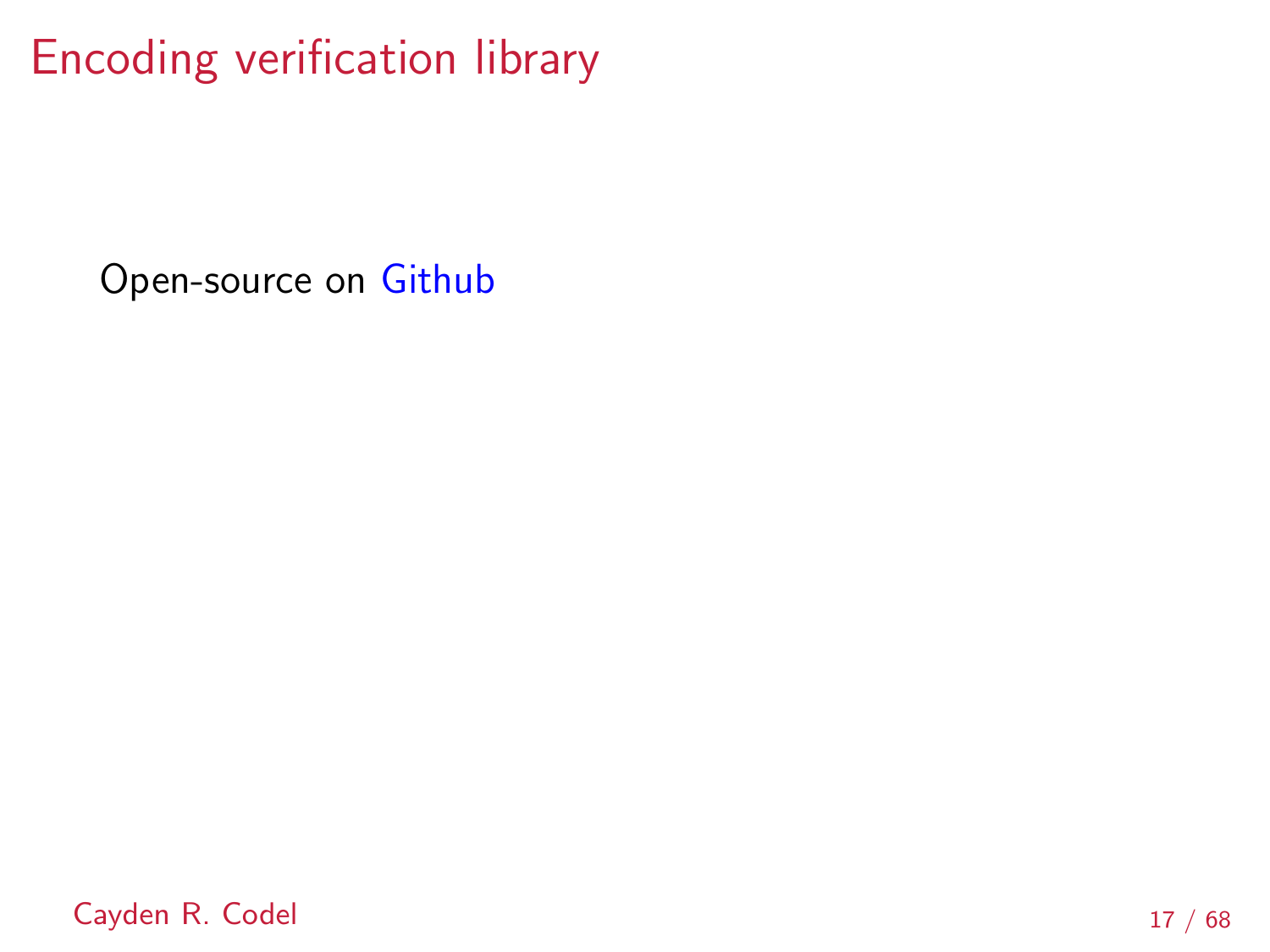Open-source on [Github](https://github.com/ccodel/verified-encodings)

Contains:

- $\triangleright$  Data structures (CNF representations, gensym)
- ▶ Supporting lemmas and theorems
- ▶ Encoding proofs of correctness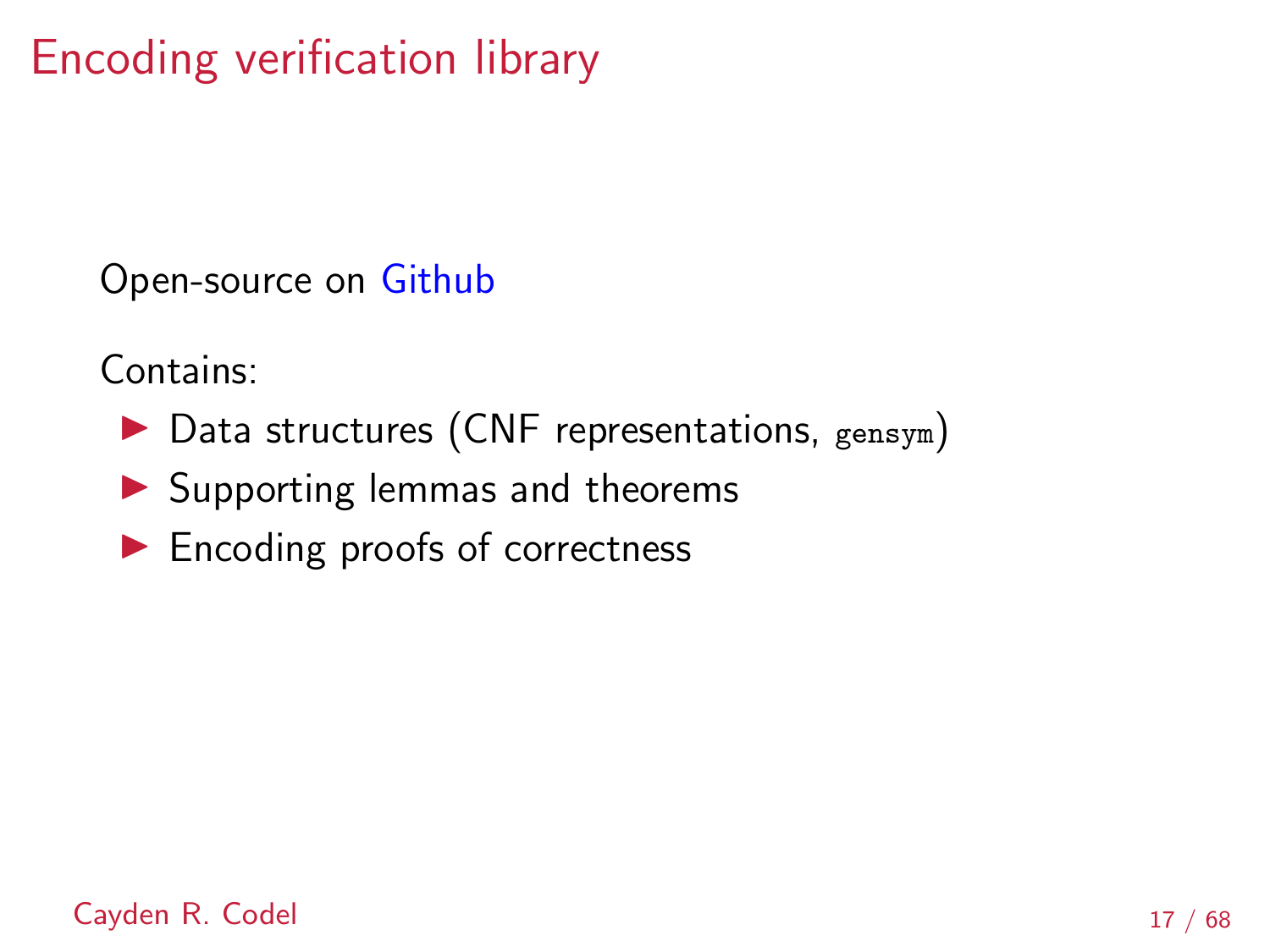Open-source on [Github](https://github.com/ccodel/verified-encodings)

Contains:

- $\triangleright$  Data structures (CNF representations, gensym)
- ▶ Supporting lemmas and theorems
- ▶ Encoding proofs of correctness

Basis for future verification efforts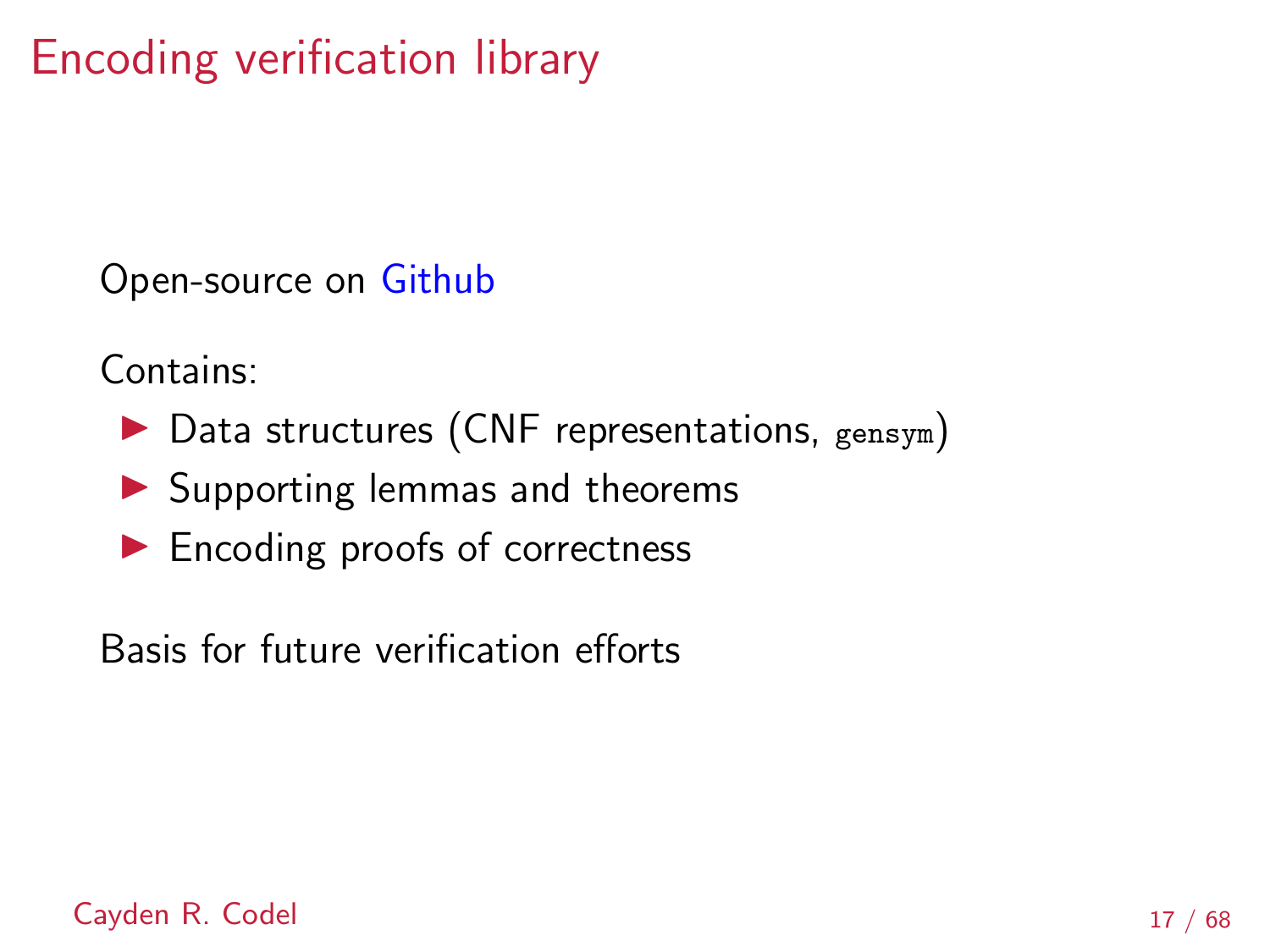Open-source on [Github](https://github.com/ccodel/verified-encodings)

Contains:

- $\triangleright$  Data structures (CNF representations, gensym)
- ▶ Supporting lemmas and theorems
- ▶ Encoding proofs of correctness

Basis for future verification efforts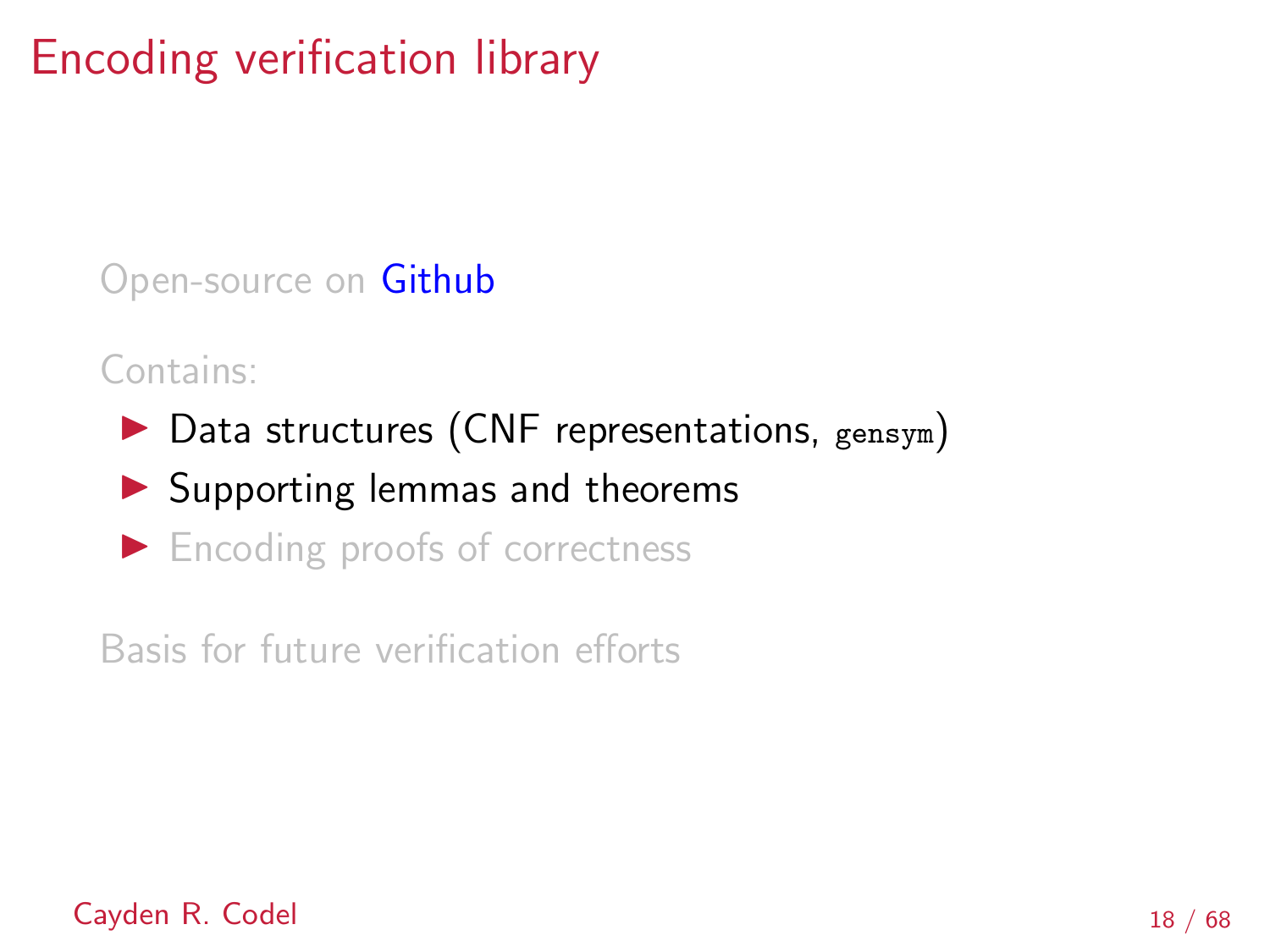### Encoding verification library - CNF representations

```
inductive literal (V : Type*)
| Pos (v : V) : literal
| Neg (v : V) : literal
def clause (V : Type*) := list (literal V)
def cnf (V : Type*) := list (clause V)def assignment (V : Type*) := V \rightarrow bool
```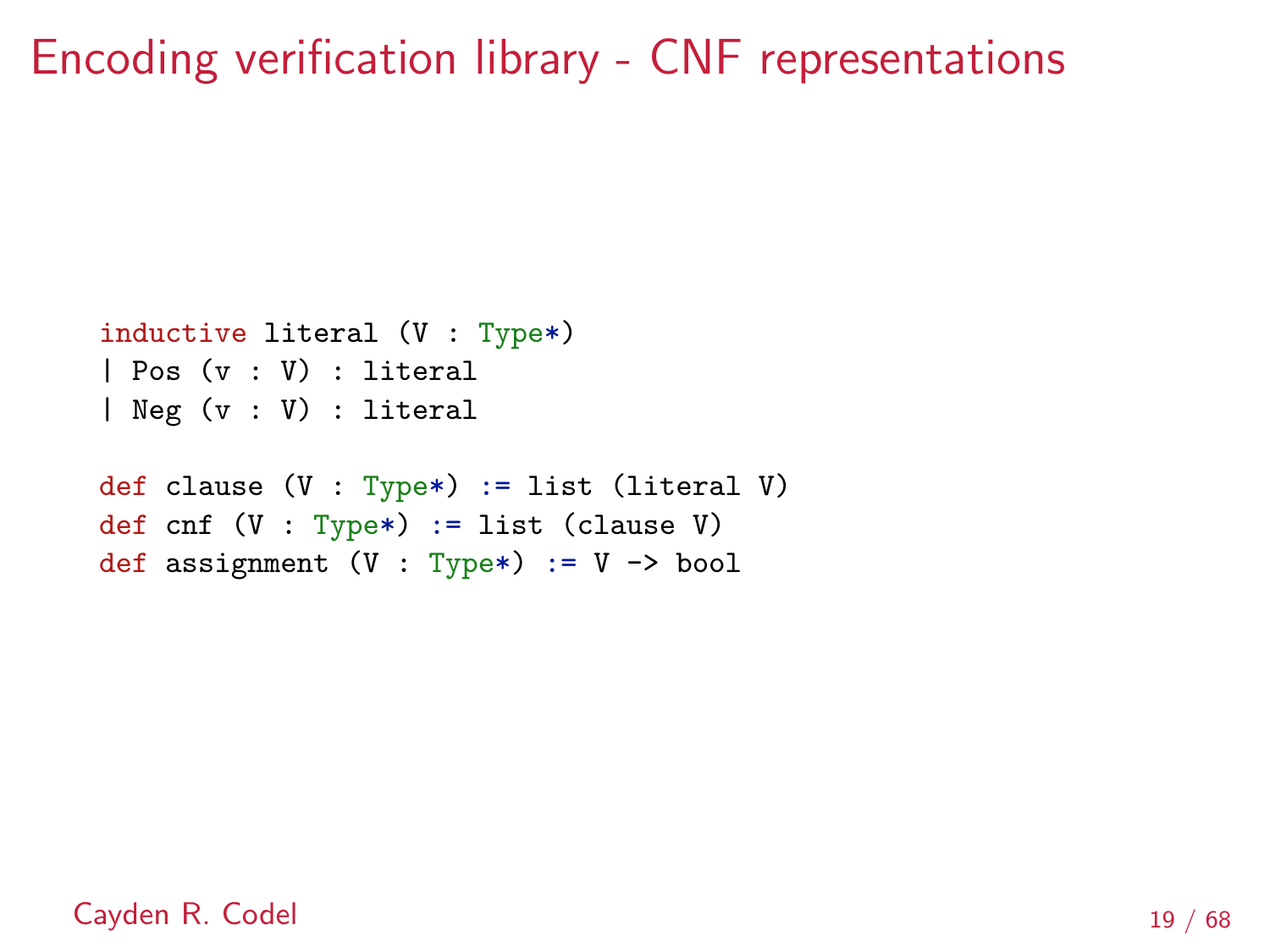Encoding verification library - CNF representations

def eval  $(\tau : \text{assignment V})$  (c : clause V) : bool := c.foldr  $(\lambda \ 1 \ b, \ b \ || \ (1 \ even \ \tau))$  ff

l.eval is syntactic sugar for literal.eval l tt is true, ff is false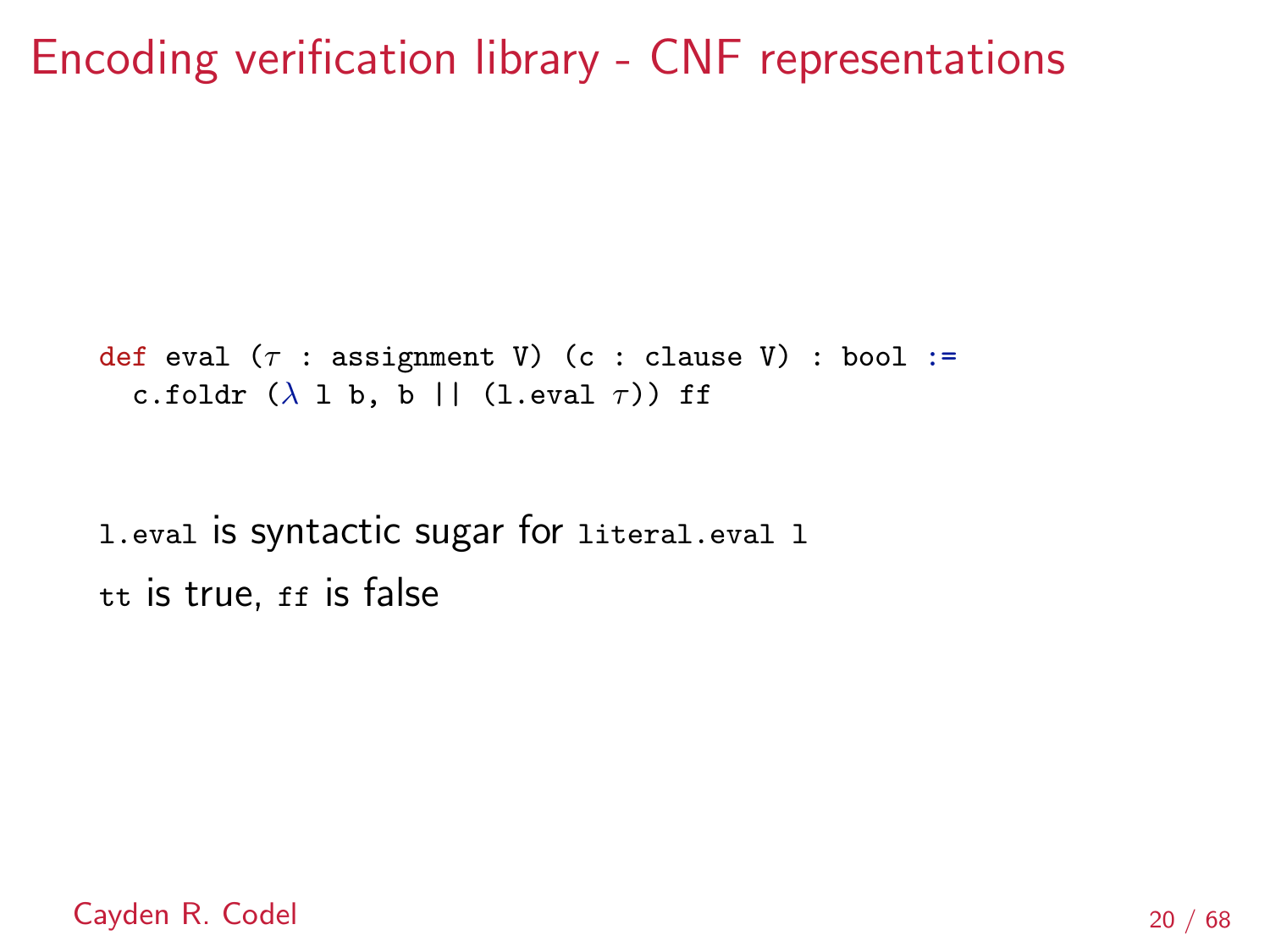### Encoding verification library - CNF representations

```
theorem eval_tt_iff_exists_literal_eval_tt
   \{\tau : \text{assignment } V\} {c : clause V} :
   c.eval \tau = \text{tt} \leftrightarrow \exists (1 : literal V), 1 \in \text{c} \to 1.eval \tau = \text{tt}
```

```
theorem eval_ff_iff_forall_literal_eval_ff
   \{\tau : \text{assignment } V\} {c : clause V} :
   c.eval \tau = \text{ff} \leftrightarrow \forall (1 : literal V), 1 \in \text{c} \to 1.eval \tau = \text{ff}
```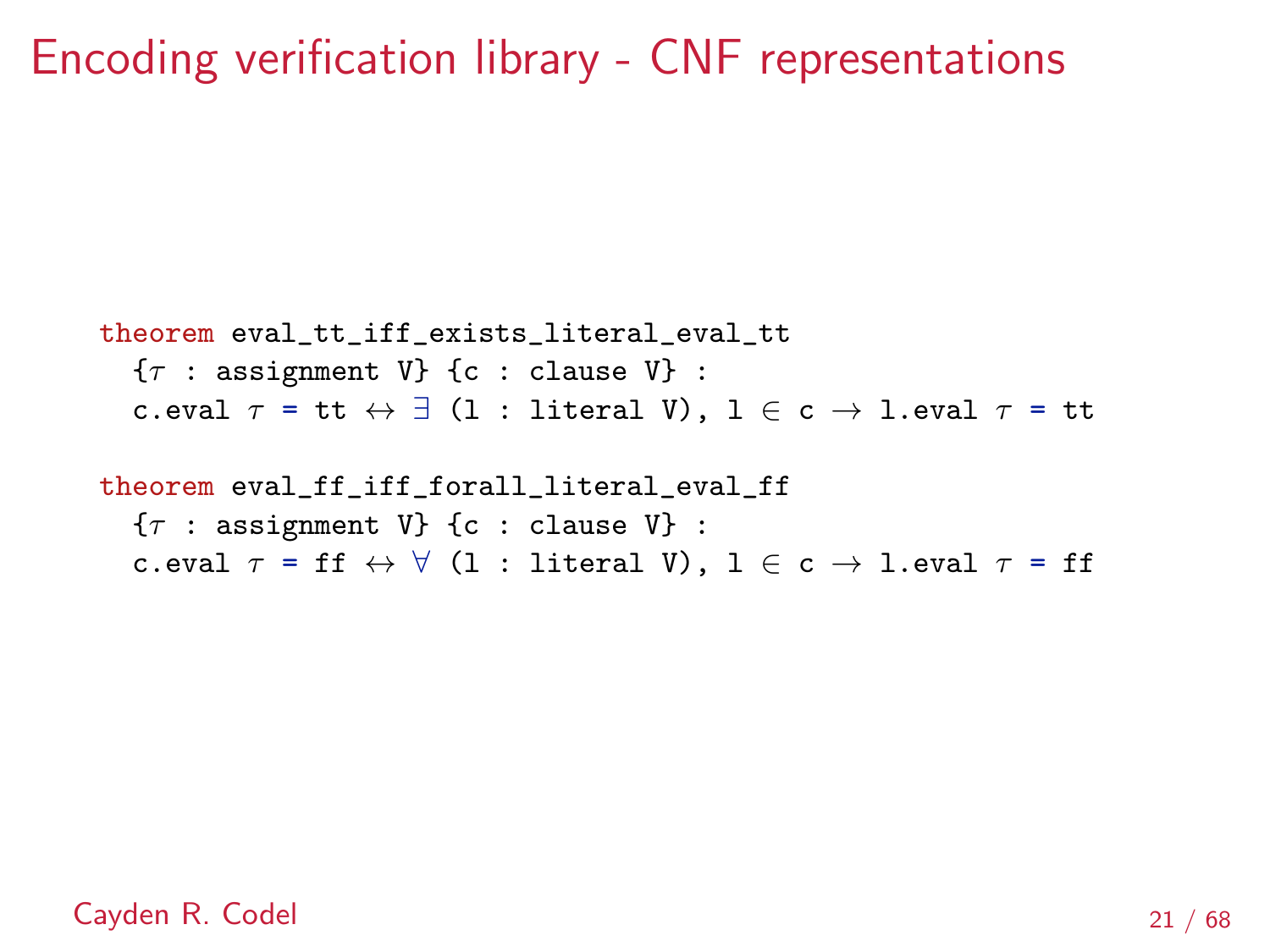```
structure gensym (\alpha : Type * ) := (offset : nat)(f : nat \rightarrow \alpha) (f_inj : injective f)
```
Inspired by de Bruijn indices, Hilbert's hotel, [Lisp gensym](https://franz.com/support/documentation/10.1/ansicl/dictentr/gensym.htm)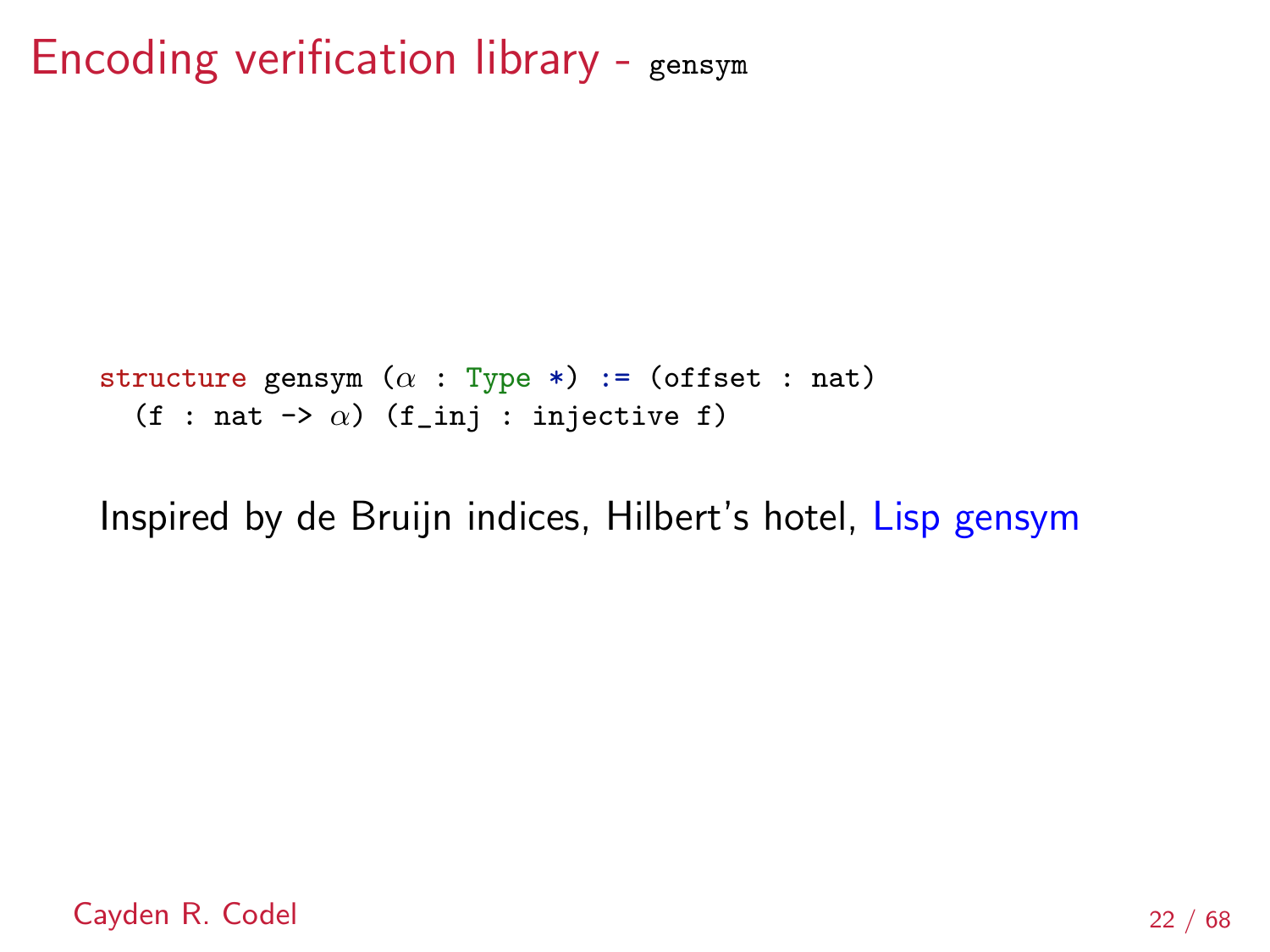def stock : set  $\alpha$  := { a |  $\exists$  (n : nat), g.f (g.offset + n) = a }

Cayden R. Codel 23 / 68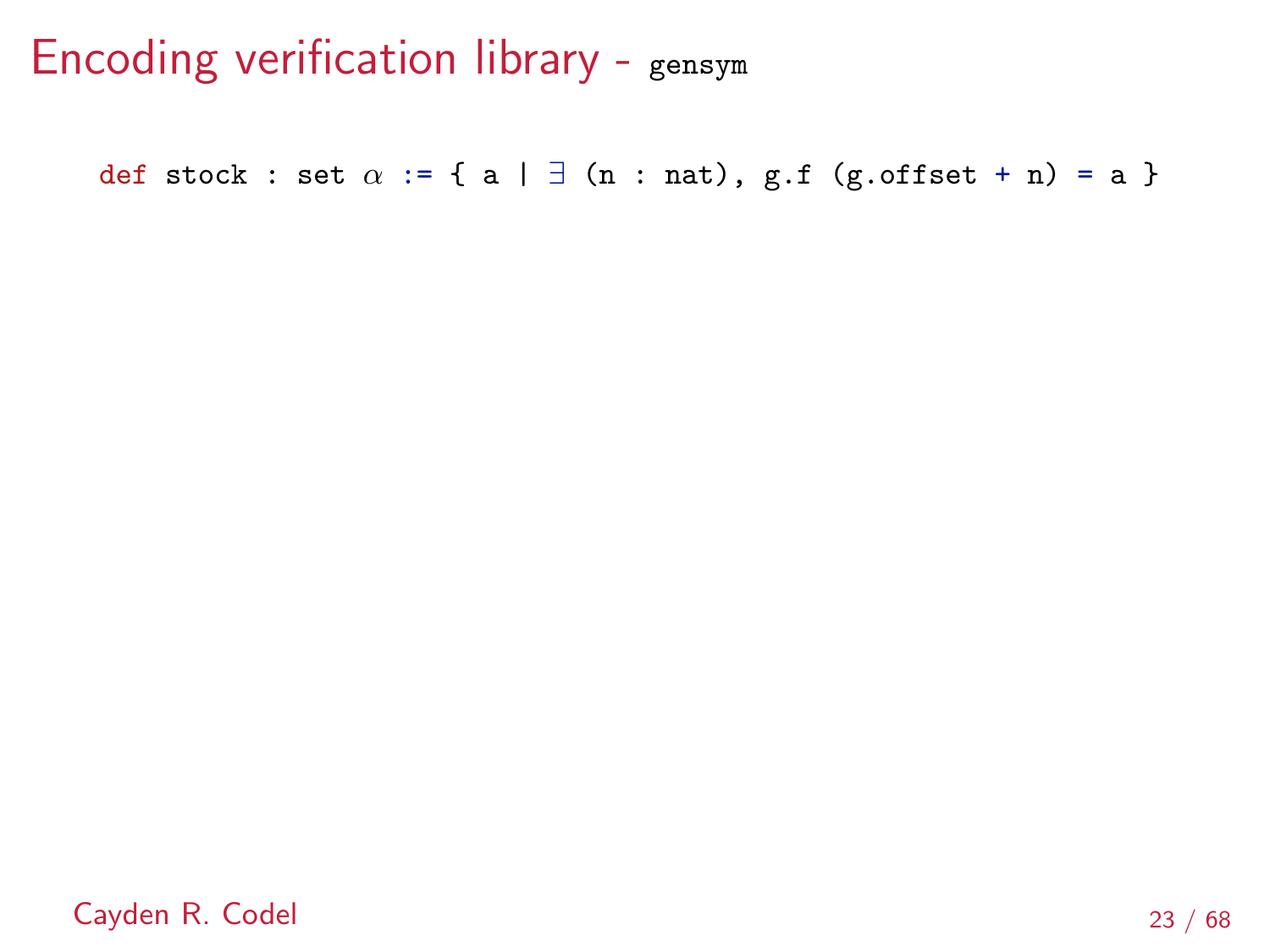def stock : set  $\alpha$  := { a |  $\exists$  (n : nat), g.f (g.offset + n) = a }

def fresh (g : gensym  $\alpha$ ) : ( $\alpha \times$  gensym  $\alpha$ ) :=  $\langle$ g.f (g.offset),  $\langle$ g.offset + 1, g.f, g.f\_inj $\rangle\rangle$ 

def nth (g : gensym  $\alpha$ ) (n : nat) :  $\alpha$  := g.f (g.offset + n)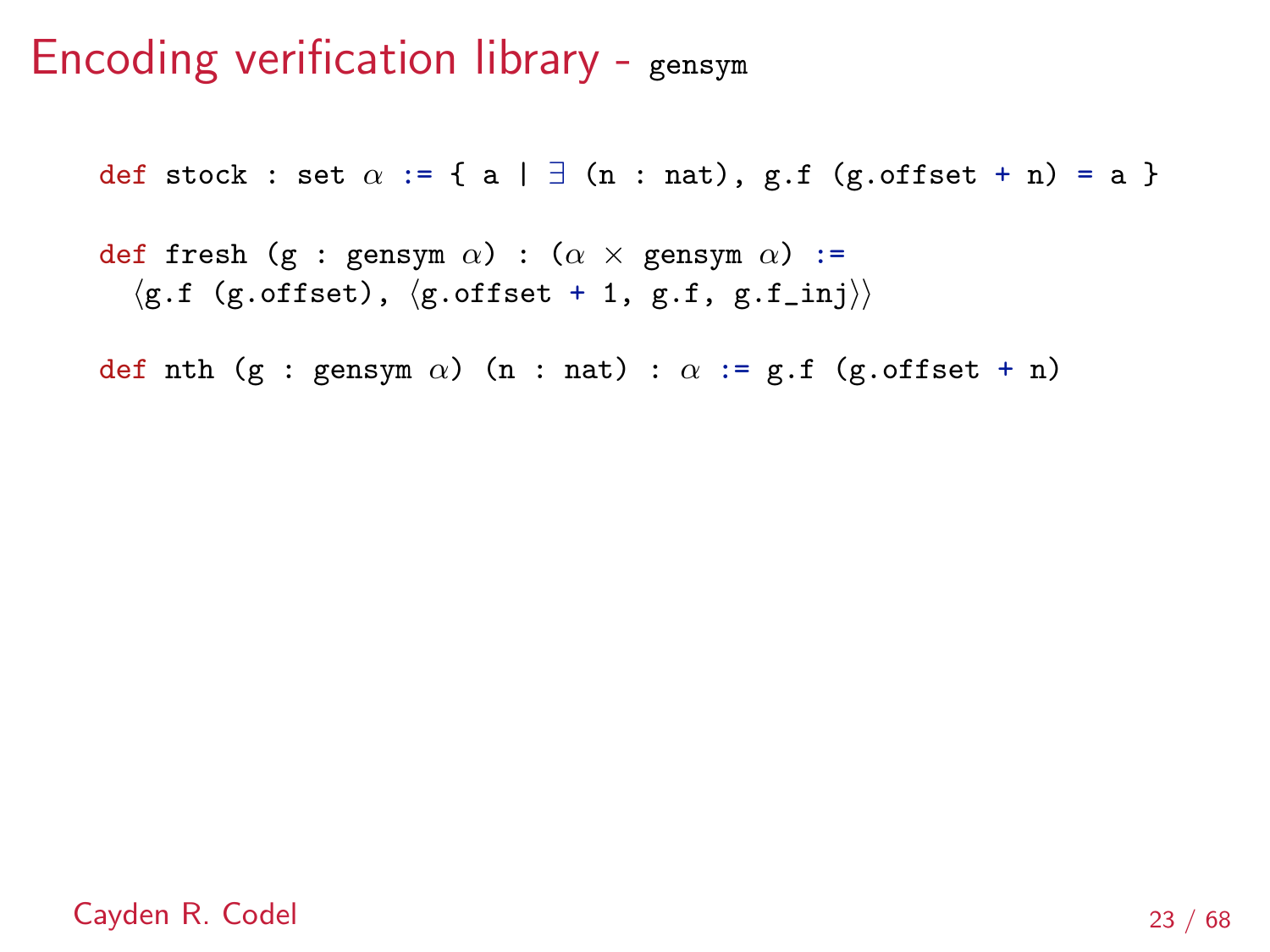def stock : set  $\alpha$  := { a |  $\exists$  (n : nat), g.f (g.offset + n) = a }

```
def fresh (g : gensym \alpha) : (\alpha \times gensym \alpha) :=
   \langleg.f (g.offset), \langleg.offset + 1, g.f, g.f_inj\rangle\rangle
```
def nth (g : gensym  $\alpha$ ) (n : nat) :  $\alpha$  := g.f (g.offset + n)



Cayden R. Codel 23 / 68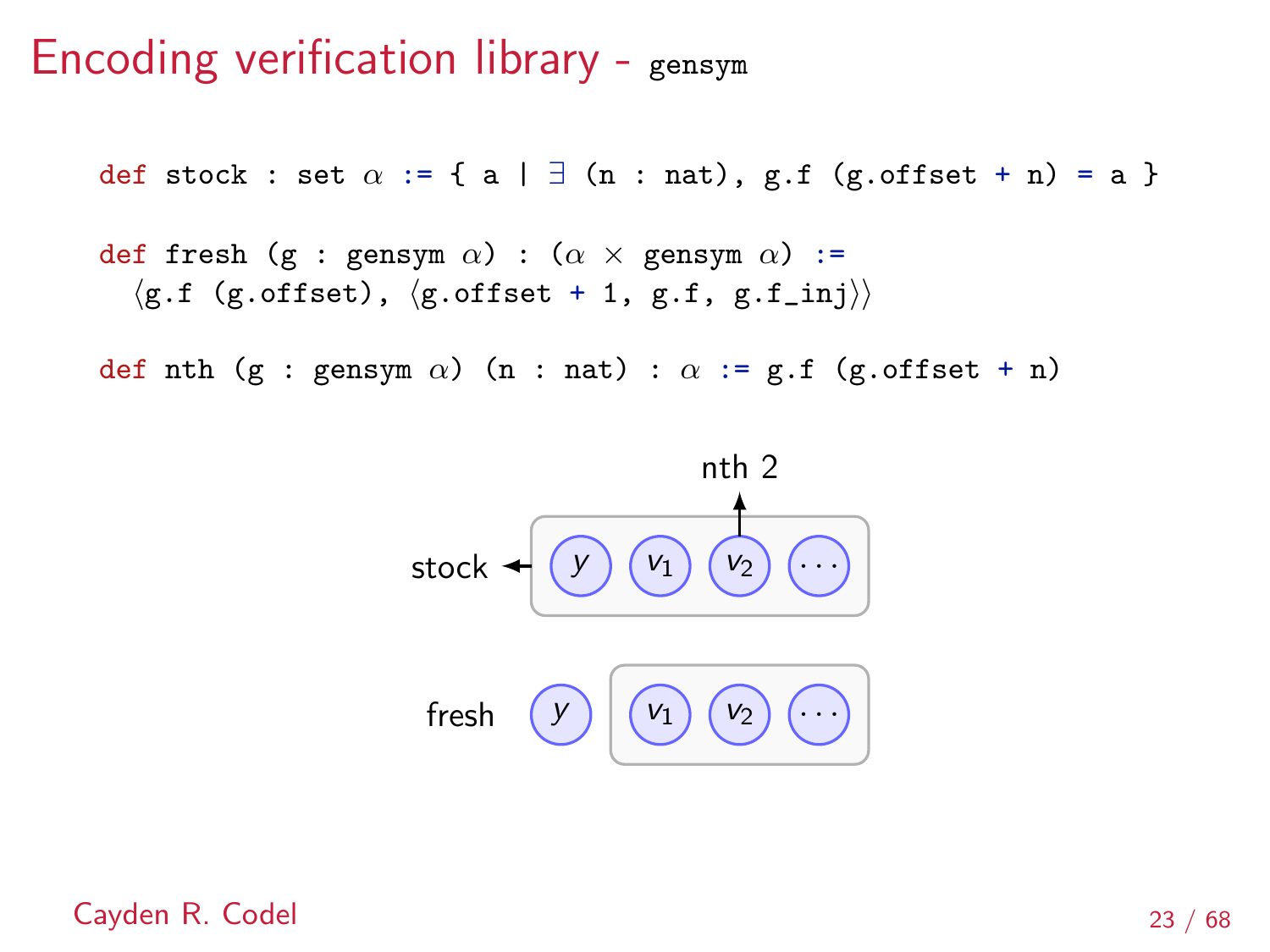## Encoding verification library - gensym

def stock : set  $\alpha$  := { a |  $\exists$  (n : nat), g.f (g.offset + n) = a }

```
def fresh (g : gensym \alpha) : (\alpha \times gensym \alpha) :=
  \langleg.f (g.offset), \langleg.offset + 1, g.f, g.f_inj\rangle)
```
def nth (g : gensym  $\alpha$ ) (n : nat) :  $\alpha$  := g.f (g.offset + n)



In practice, gensym is often a global int counter.

#### Cayden R. Codel 23 / 68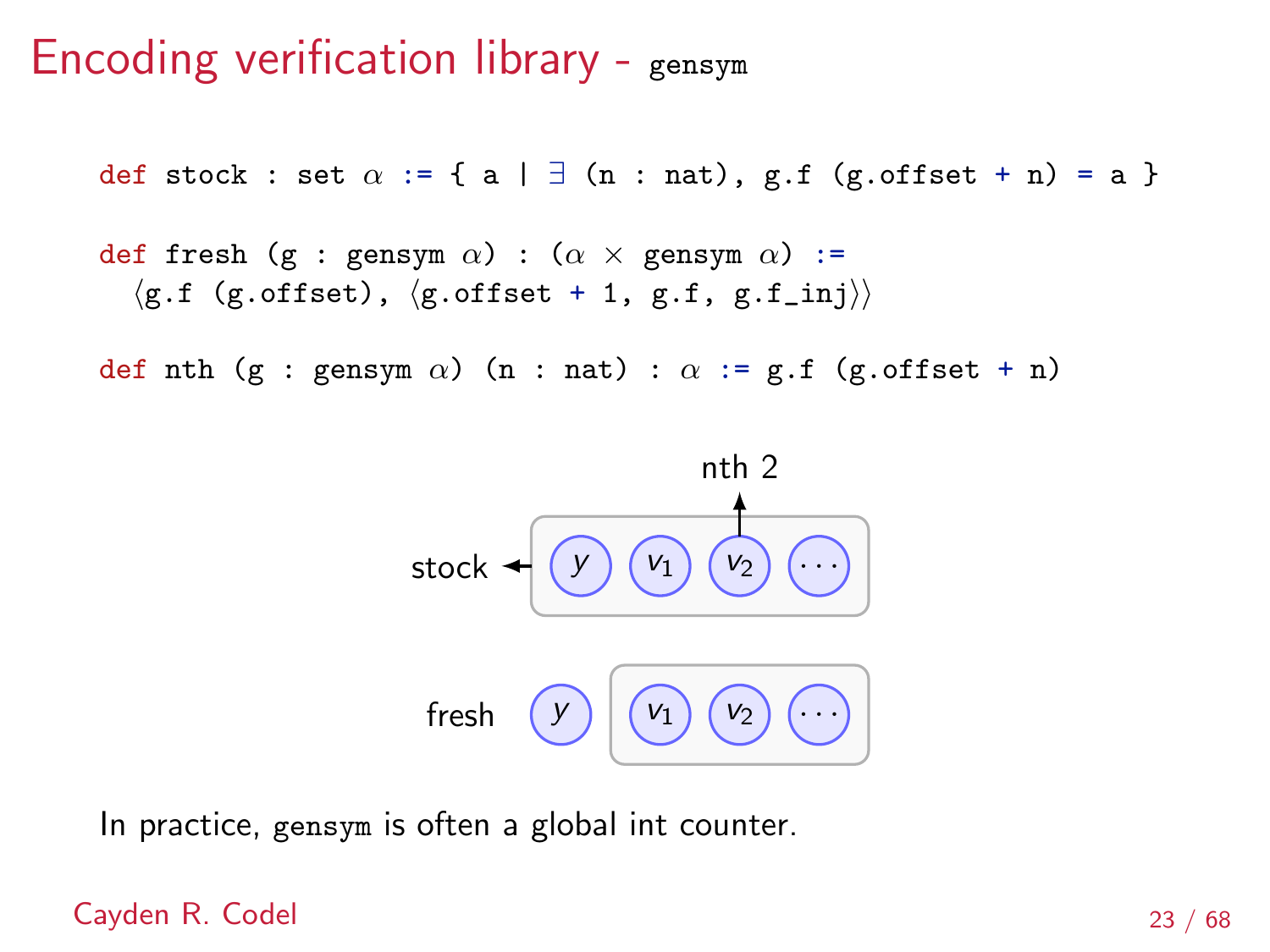<span id="page-37-0"></span>[What is an encoding?](#page-7-0)

[The Lean theorem prover](#page-20-0)

[Encoding verification library](#page-24-0)

[Encodings and proofs of correctness](#page-37-0)

**[Conclusion](#page-103-0)** 

Cayden R. Codel 24 / 68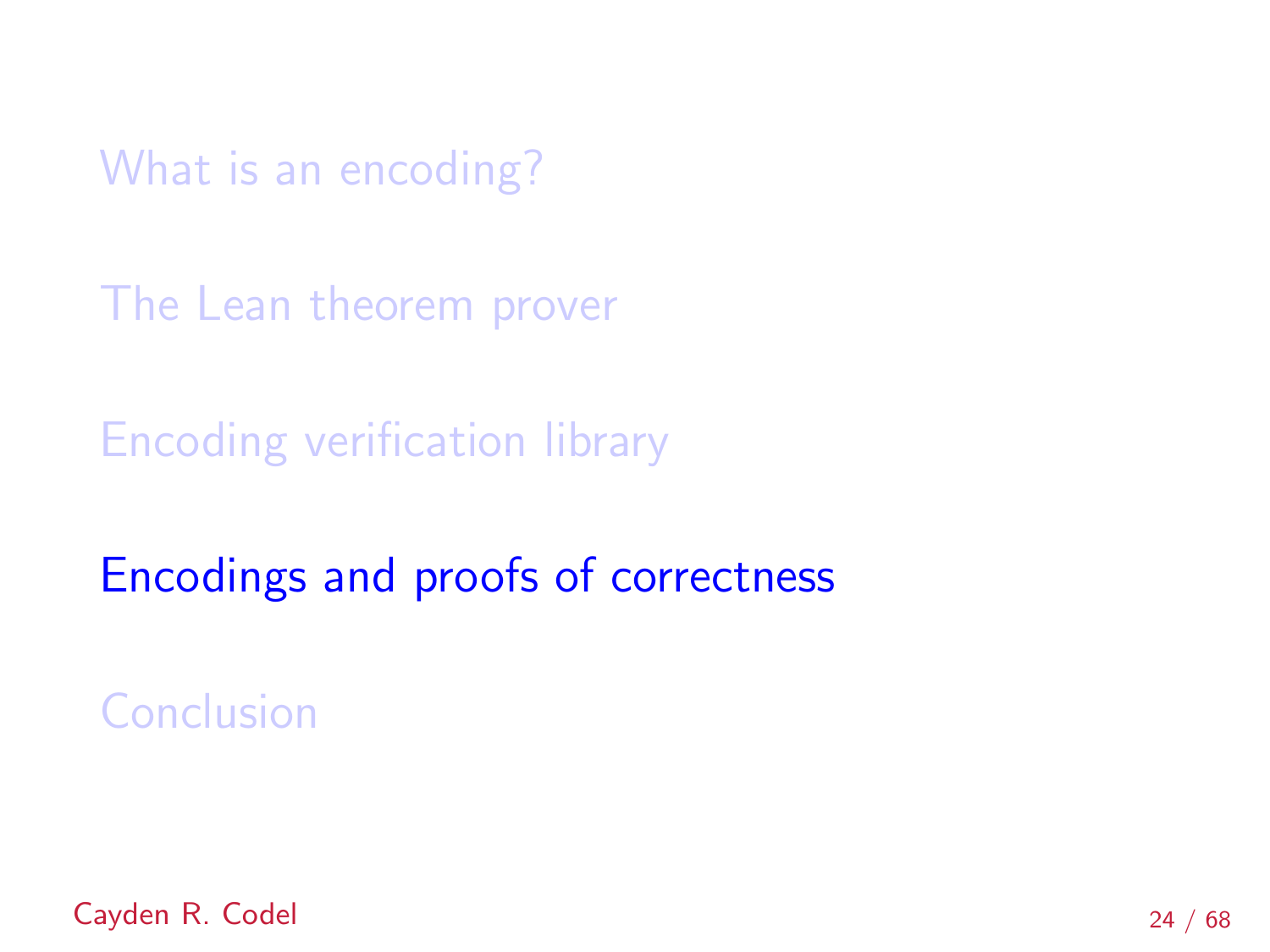# Encodings and proofs of correctness

We proved correct:

- ▶ Two encodings of XOR (direct and Tseitin)
- ▶ Two encodings of AMO (direct and Sinz)
- ▶ One encoding of AMK (Sinz)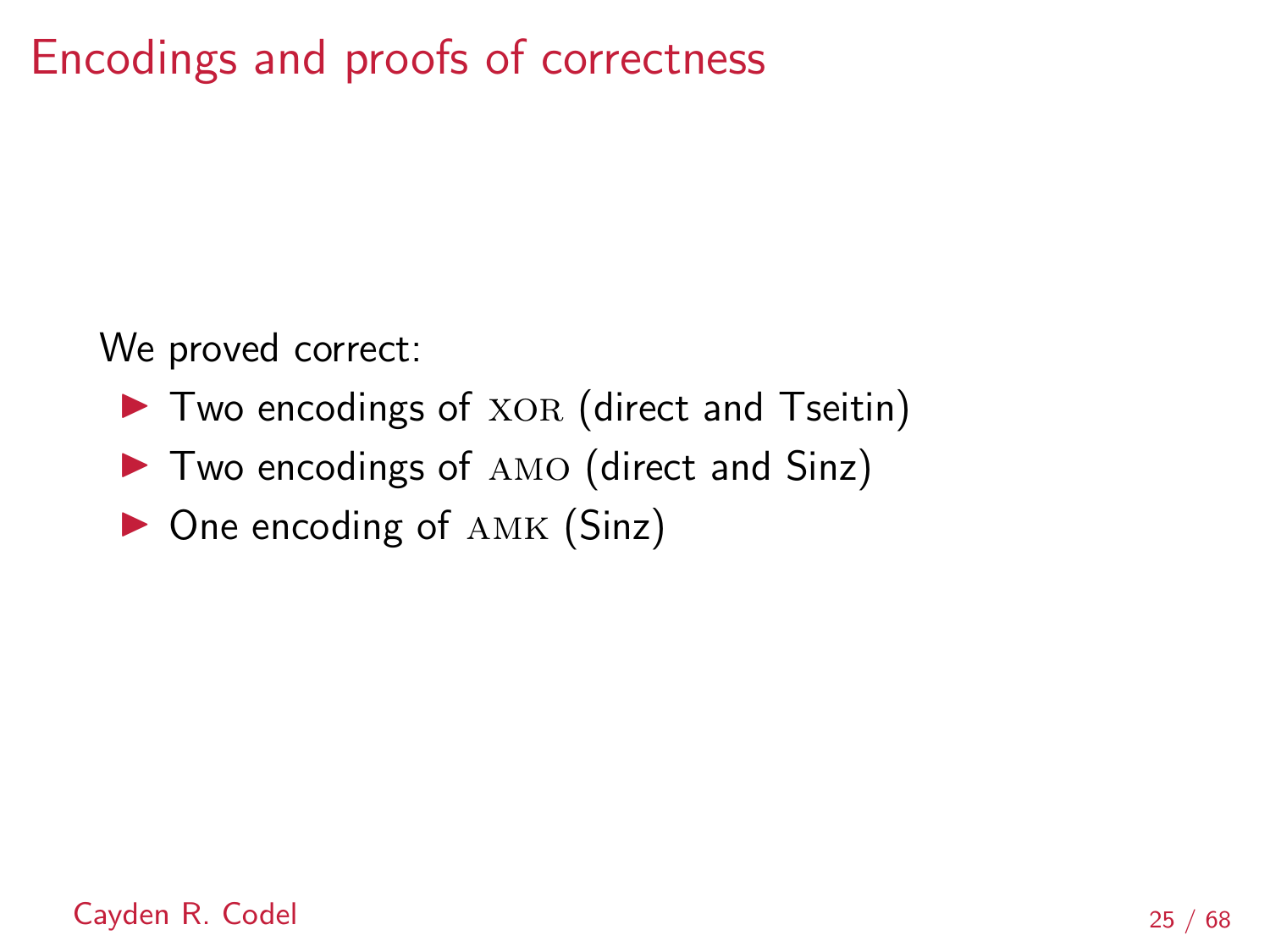Definition

 $\text{XOR}(x_1, \ldots, x_n) := \bigoplus_{i=1}^n x_i = \top$  iff an odd number of  $x_i$  are true

Cayden R. Codel 26 / 68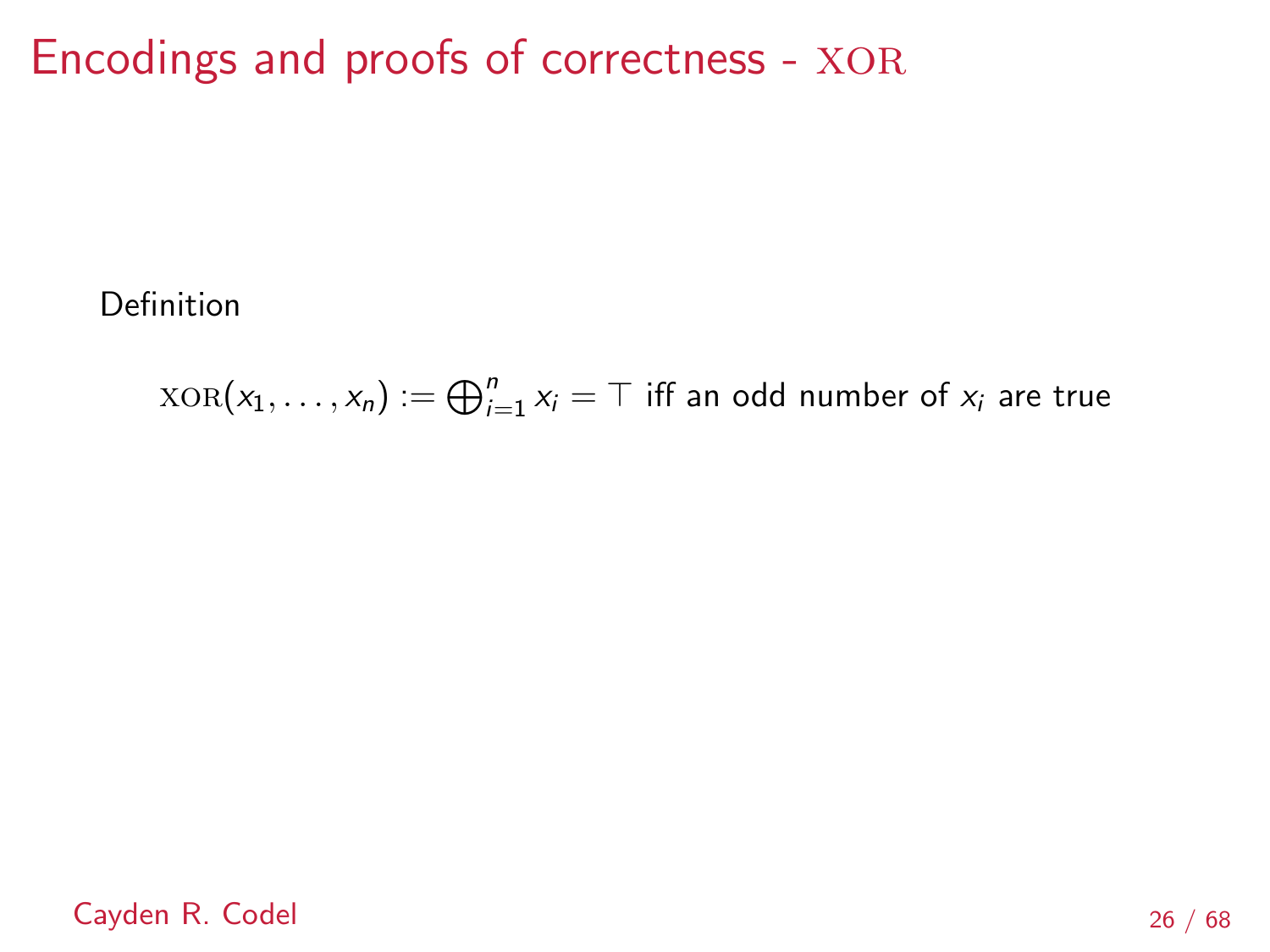Definition

$$
XOR(x_1, \ldots, x_n) := \bigoplus_{i=1}^n x_i = T
$$
 iff an odd number of  $x_i$  are true

Important properties

$$
\top \oplus x \equiv \overline{x} \qquad \qquad \bot \oplus x \equiv x
$$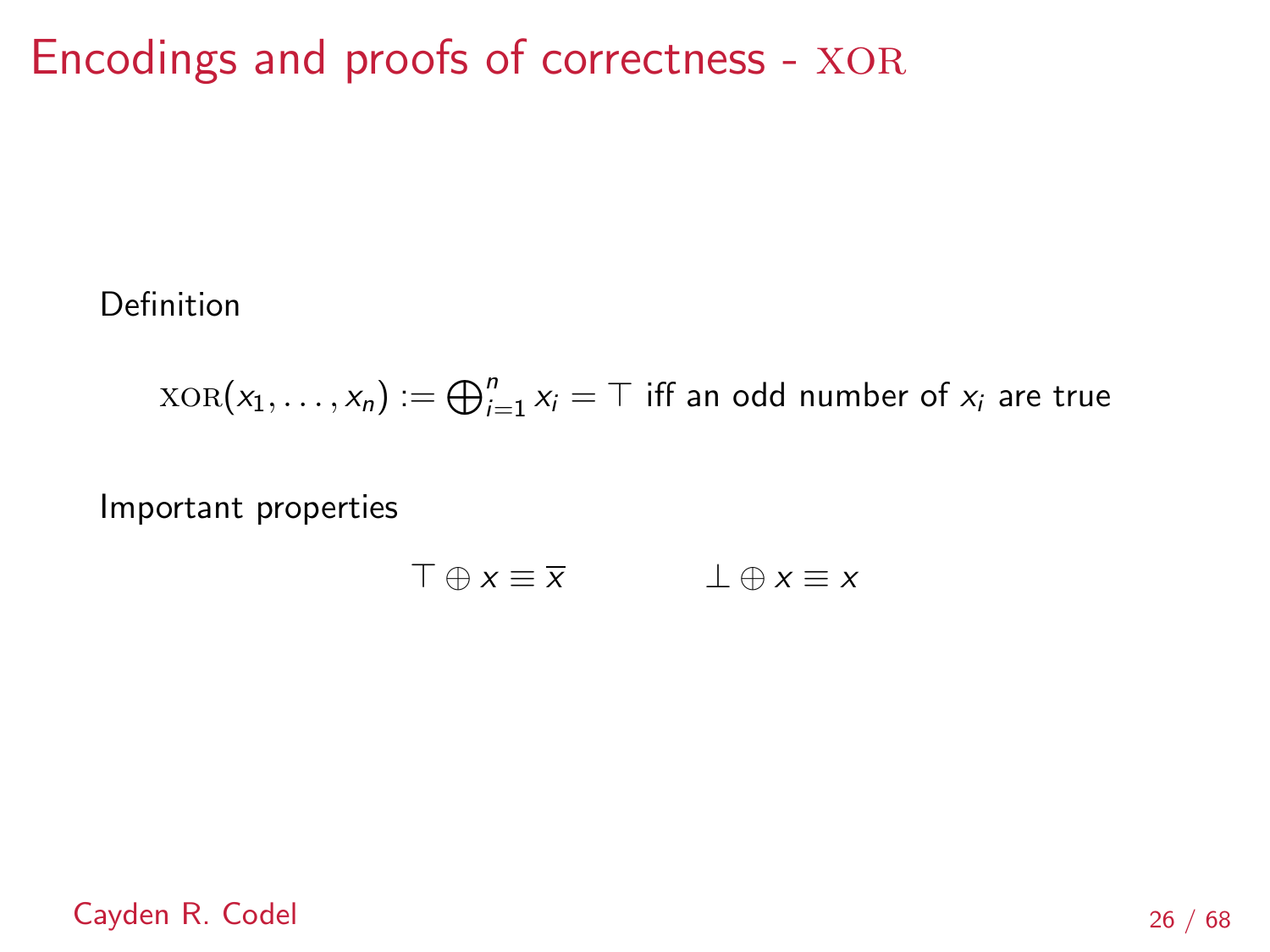$$
\text{DIRECTXOR}(x_1,\ldots,x_n) = \bigwedge_{\text{even }\# \text{ of negations}} \bigg(\pm x_1 \vee \cdots \vee \pm x_n\bigg)
$$

Cayden R. Codel 27 / 68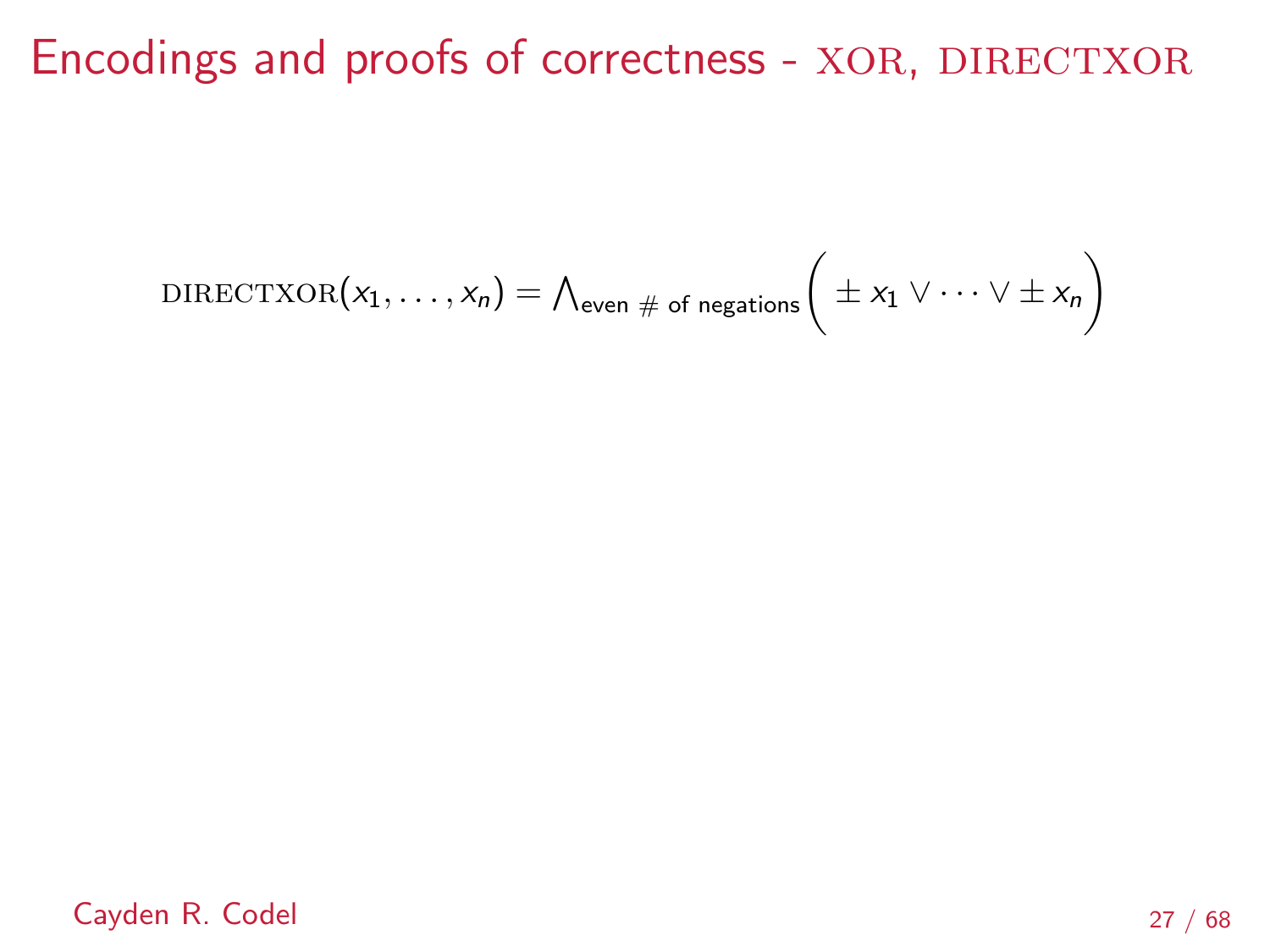$$
\text{DIRECTXOR}(x_1,\ldots,x_n) = \bigwedge_{\text{even }\# \text{ of negations}} \bigg(\pm x_1 \vee \cdots \vee \pm x_n\bigg)
$$

$$
\text{DIRECTXOR}(x_1, \overline{x}_2, x_3) = \\ (x_1 \vee \overline{x}_2 \vee x_3) \wedge (x_1 \vee x_2 \vee \overline{x}_3) \wedge (\overline{x}_1 \vee x_2 \vee x_3) \wedge (\overline{x}_1 \vee \overline{x}_2 \vee \overline{x}_3)
$$

Cayden R. Codel 27 / 68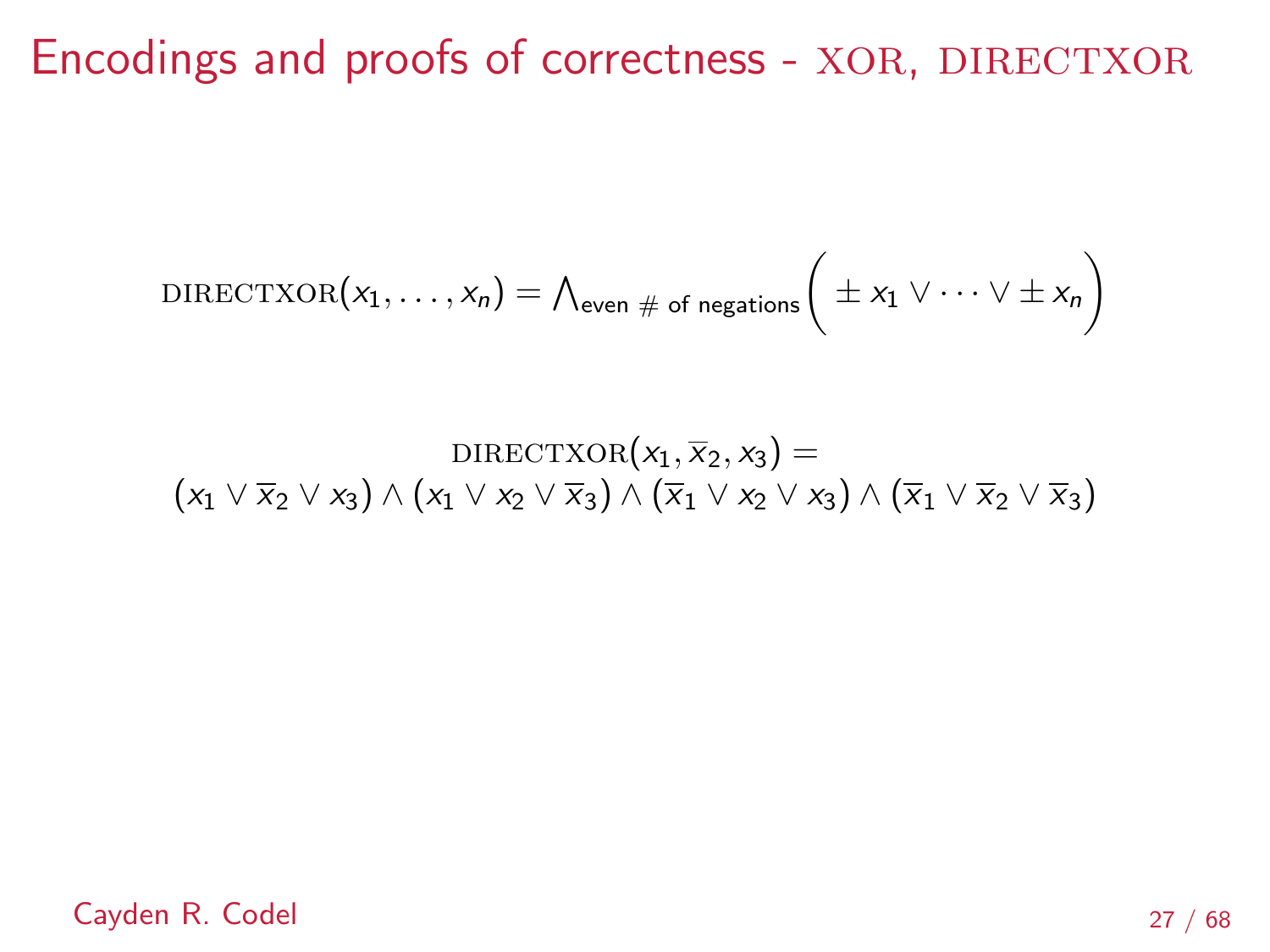$$
\text{DIRECTXOR}(x_1,\ldots,x_n) = \bigwedge_{\text{even } \# \text{ of negations}} \bigg( \pm x_1 \vee \cdots \vee \pm x_n \bigg)
$$

$$
\text{DIRECTXOR}(x_1, \overline{x}_2, x_3) = \\ (x_1 \vee \overline{x}_2 \vee x_3) \wedge (x_1 \vee x_2 \vee \overline{x}_3) \wedge (\overline{x}_1 \vee x_2 \vee x_3) \wedge (\overline{x}_1 \vee \overline{x}_2 \vee \overline{x}_3)
$$

Generates  $2^{n-1}$  clauses on *n* input variables.

Poor performance for solvers above small n.

Cayden R. Codel 27 / 68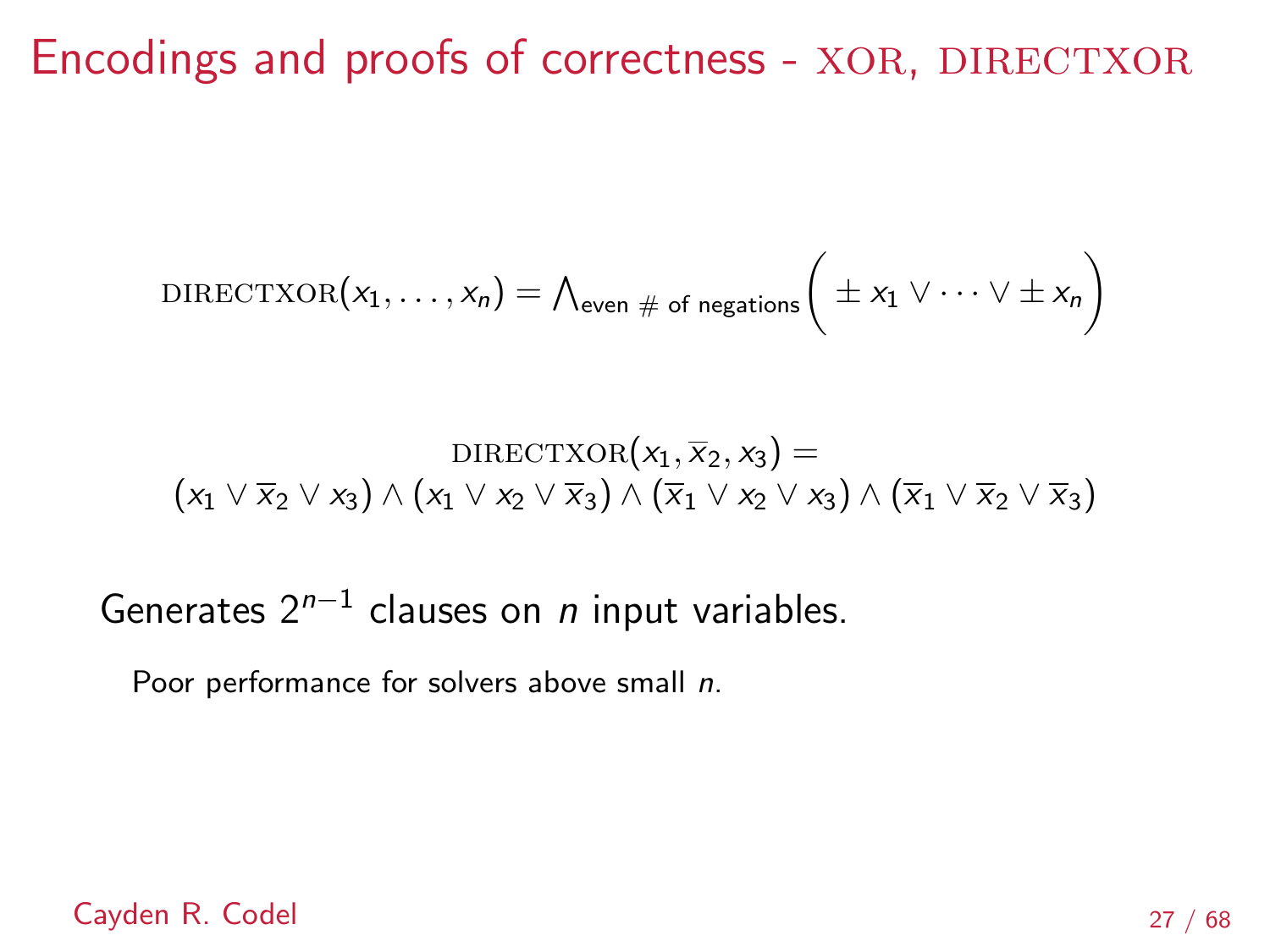def direct\_xor : list (literal V)  $\rightarrow$  cnf V | [] := [[]]  $(1:: 1s) := (expnode (map var 1s)) . map$  $(\lambda \ c, i\text{te}$  (!bodd (c.count\_flips ls)) (l :: c) (l.flip :: c))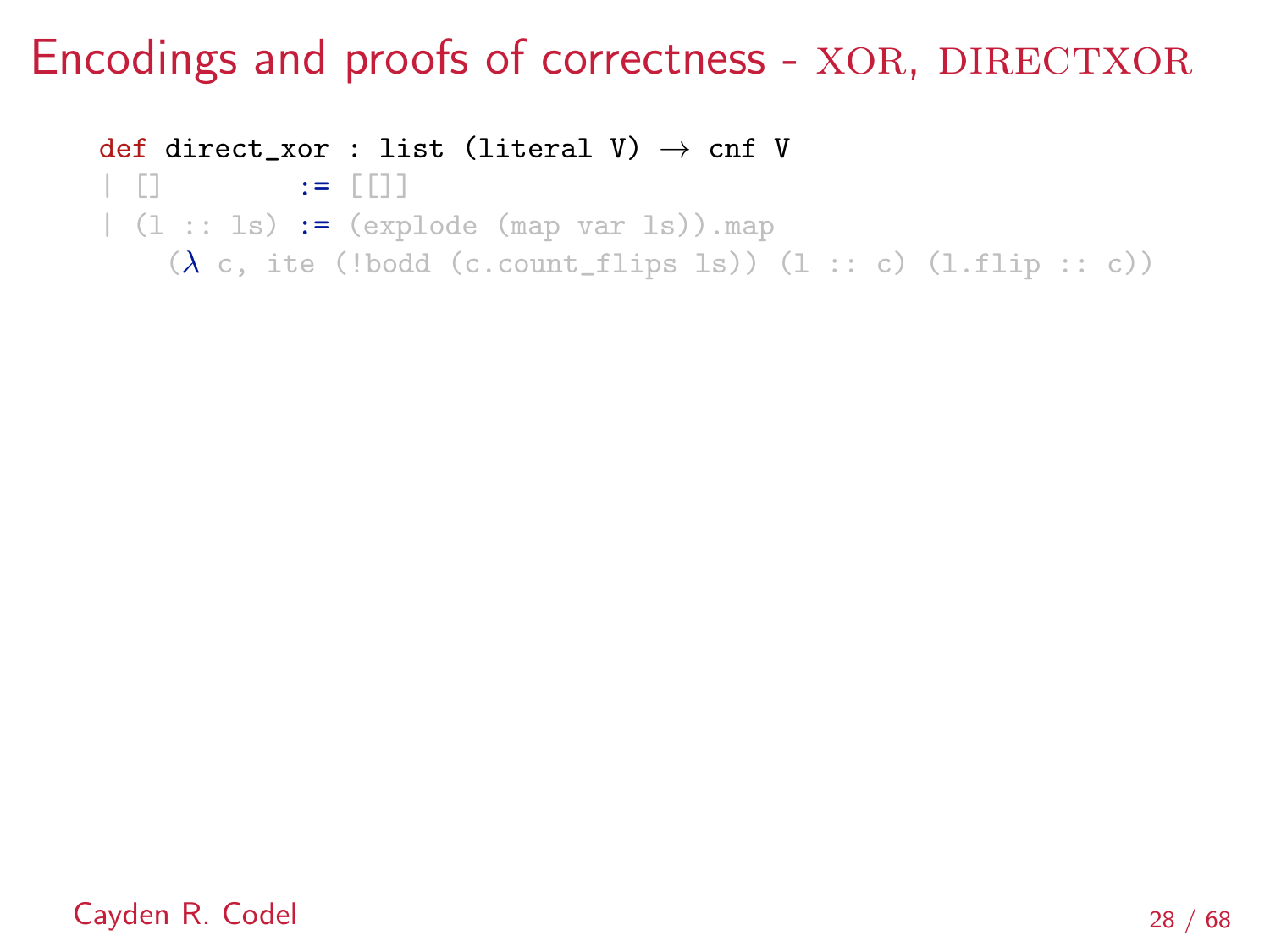def direct\_xor : list (literal V)  $\rightarrow$  cnf V | [] := [[]]  $|(1::1s)| := (explode (map var 1s)) . map$  $(\lambda \ c, i\text{te}$  (!bodd (c.count\_flips ls)) (l :: c) (l.flip :: c))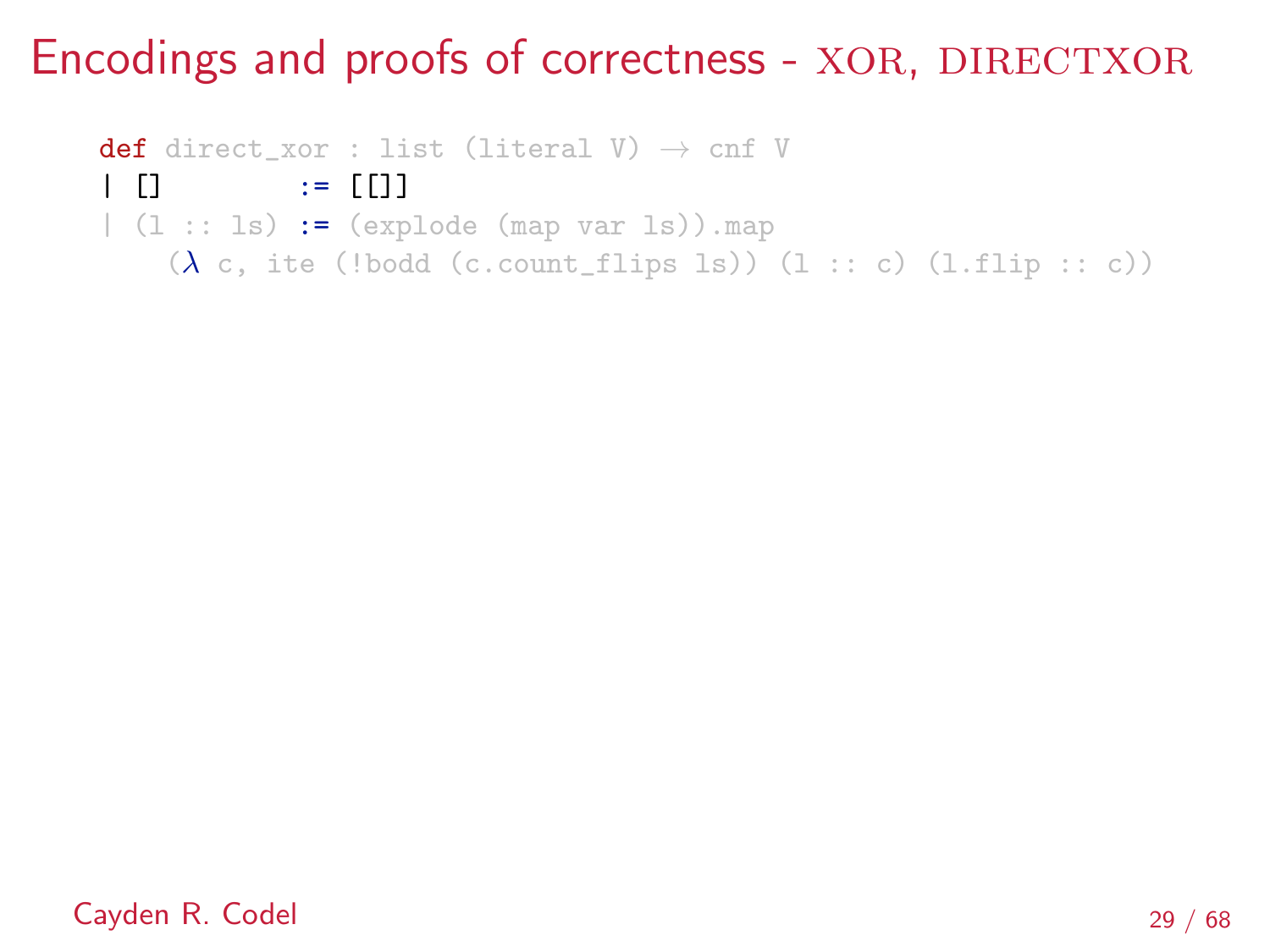```
def direct_xor : list (literal V) \rightarrow cnf V
| \ \ \ [ \ \ \ ] := [ \ \ ]|(1::1s)| := (explode (map var 1s)).map
    (\lambda \ c, i\text{te} (!bodd (c.count_flips ls)) (l :: c) (l.flip :: c))
```
explode generates all possible (ordered) positive and negative literals on input list of variables.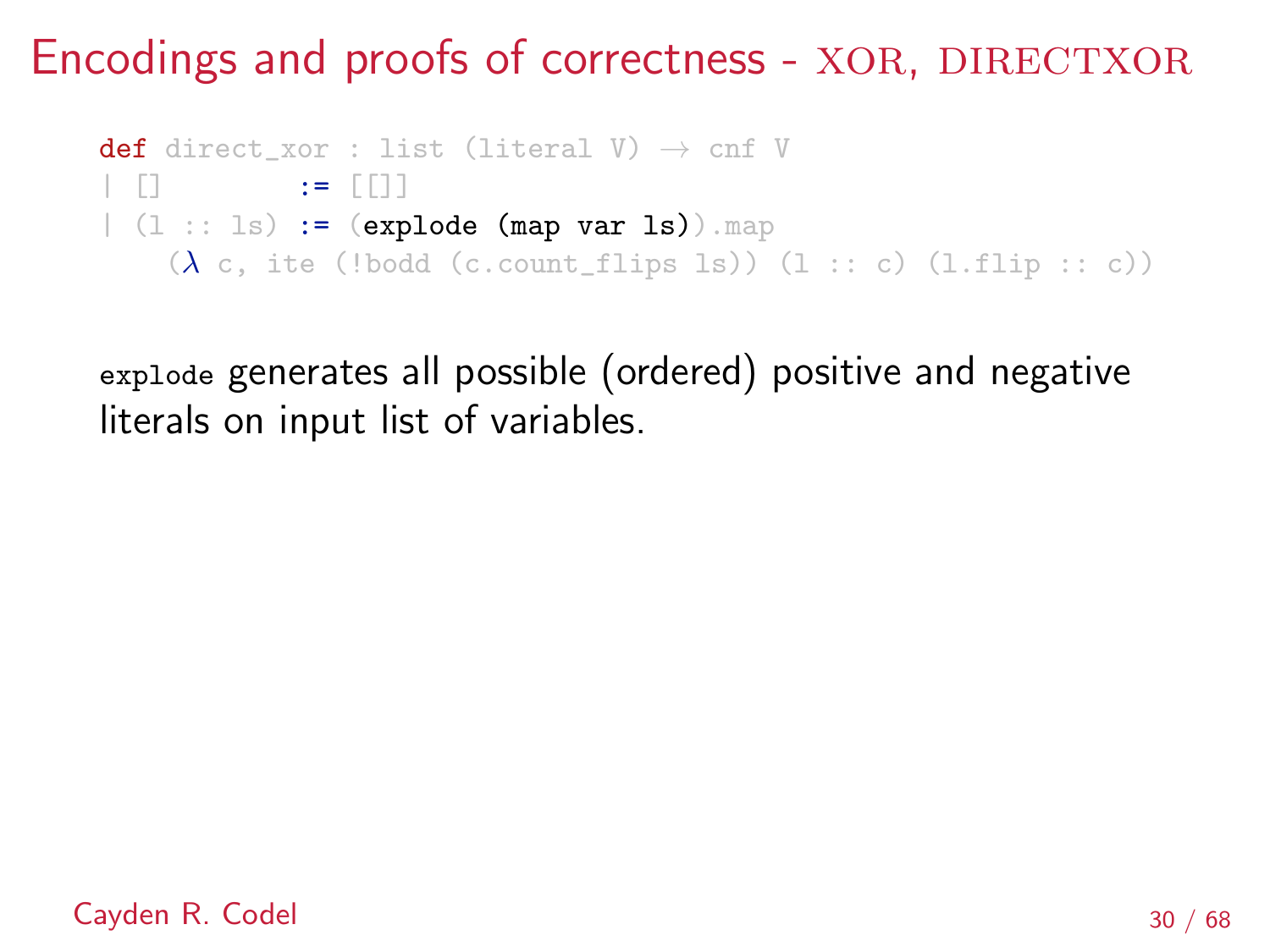```
def direct_xor : list (literal V) \rightarrow cnf V
| \ \ \ [ \ \ \ ] := [ \ \ ]|(1::1s)| := (explode (map var 1s)).map
    (\lambda \ c, i\text{te} (!bodd (c.count_flips ls)) (l :: c) (l.flip :: c))
```
explode generates all possible (ordered) positive and negative literals on input list of variables.

$$
\texttt{explode}([x,y,z]) = [[x,y,z],[\overline{x},y,z],[x,\overline{y},z],[x,y,\overline{z}],\\ [\overline{x},\overline{y},\overline{z}],[x,\overline{y},\overline{z}],[\overline{x},y,\overline{z}],[\overline{x},\overline{y},z]]
$$

Cayden R. Codel 30 / 68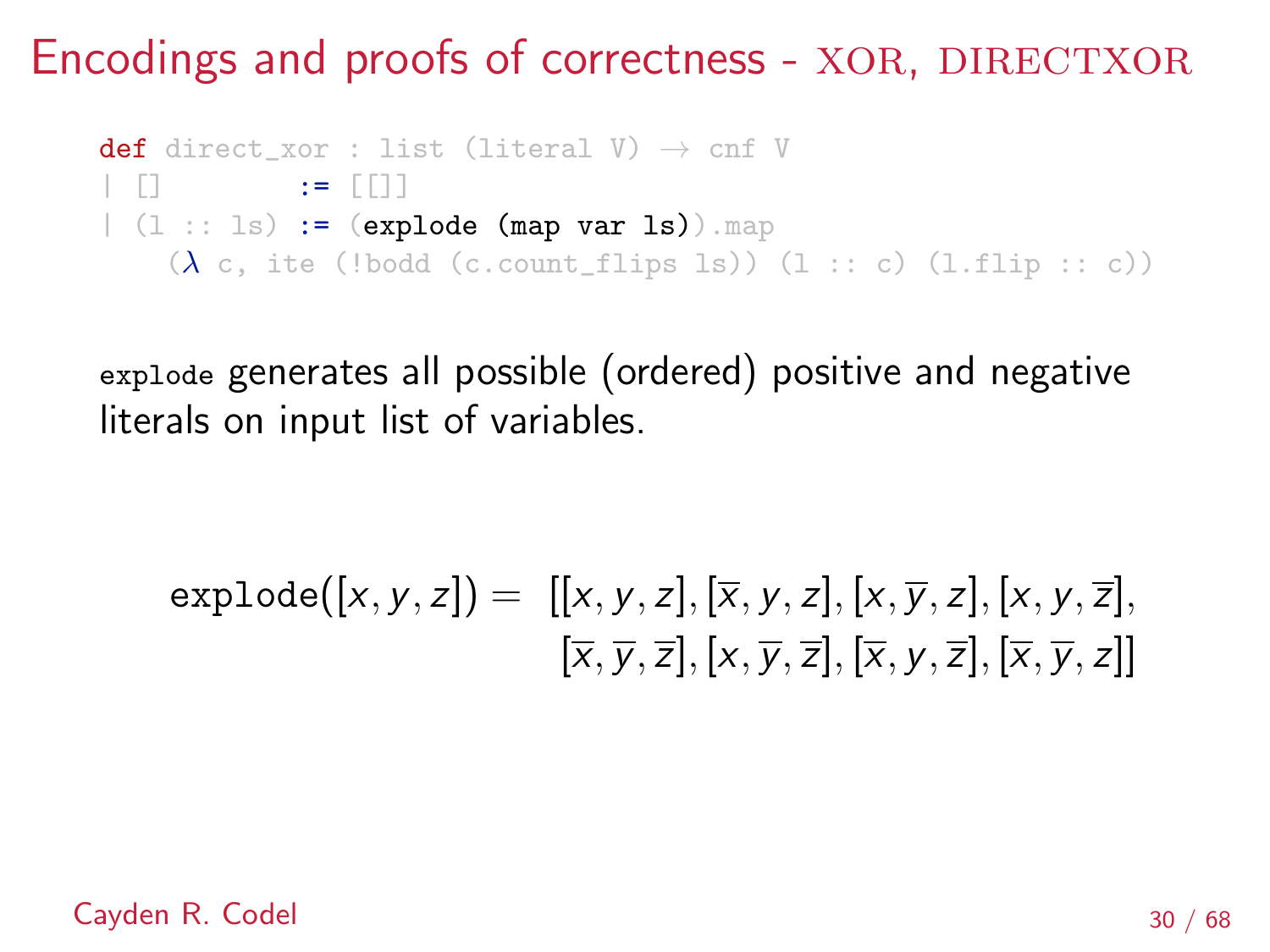```
def direct_xor : list (literal V) \rightarrow cnf V
| [] := [[]]
(1:: 1s) := (explode (map var 1s)) . map(\lambda c, ite (!bodd (c.count_flips ls)) (l :: c) (l.flip :: c))
```
Add in 1 according to parity of clause.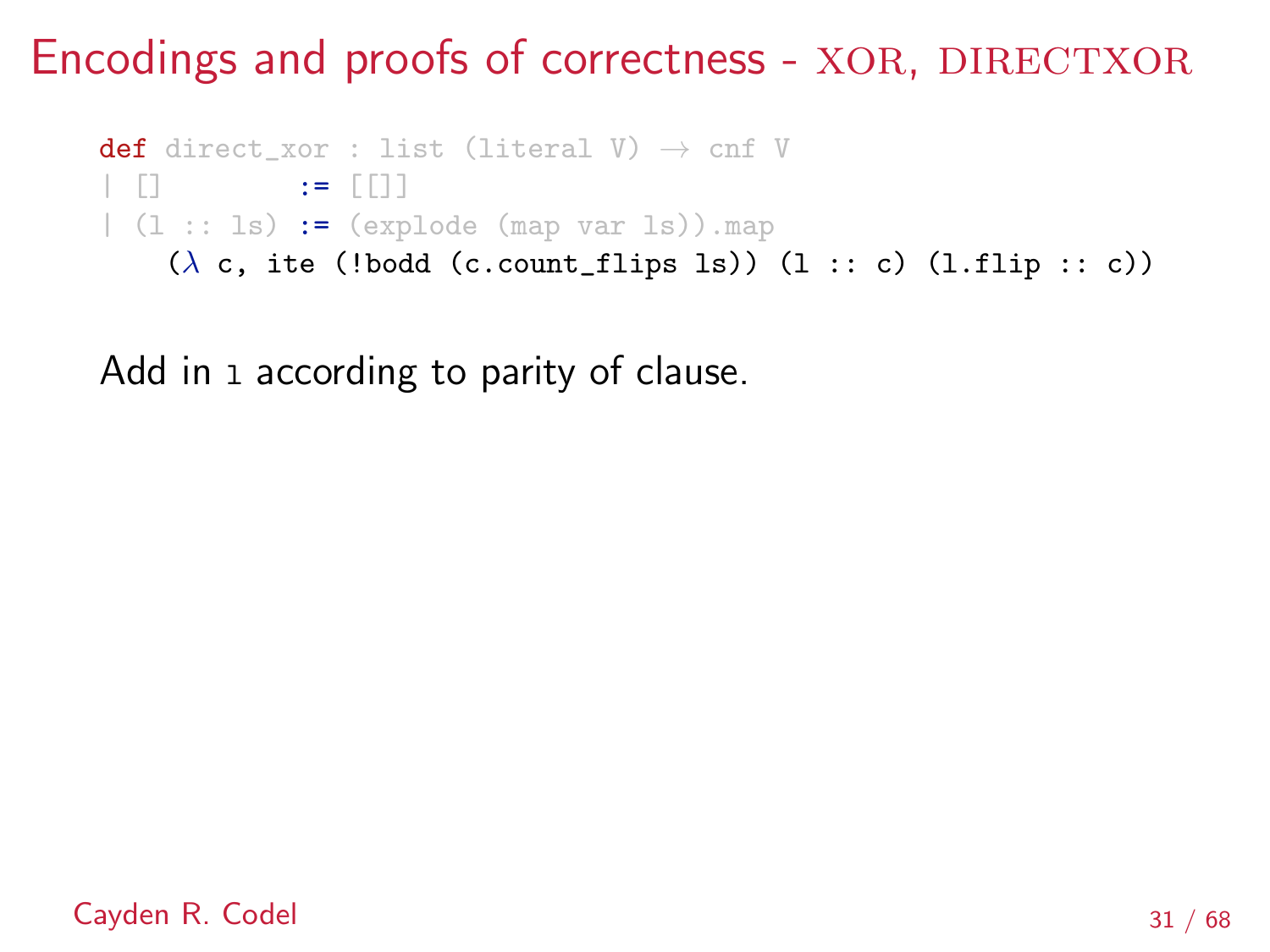Theorem: DIRECTXOR encodes XOR. Proof. Parity argument.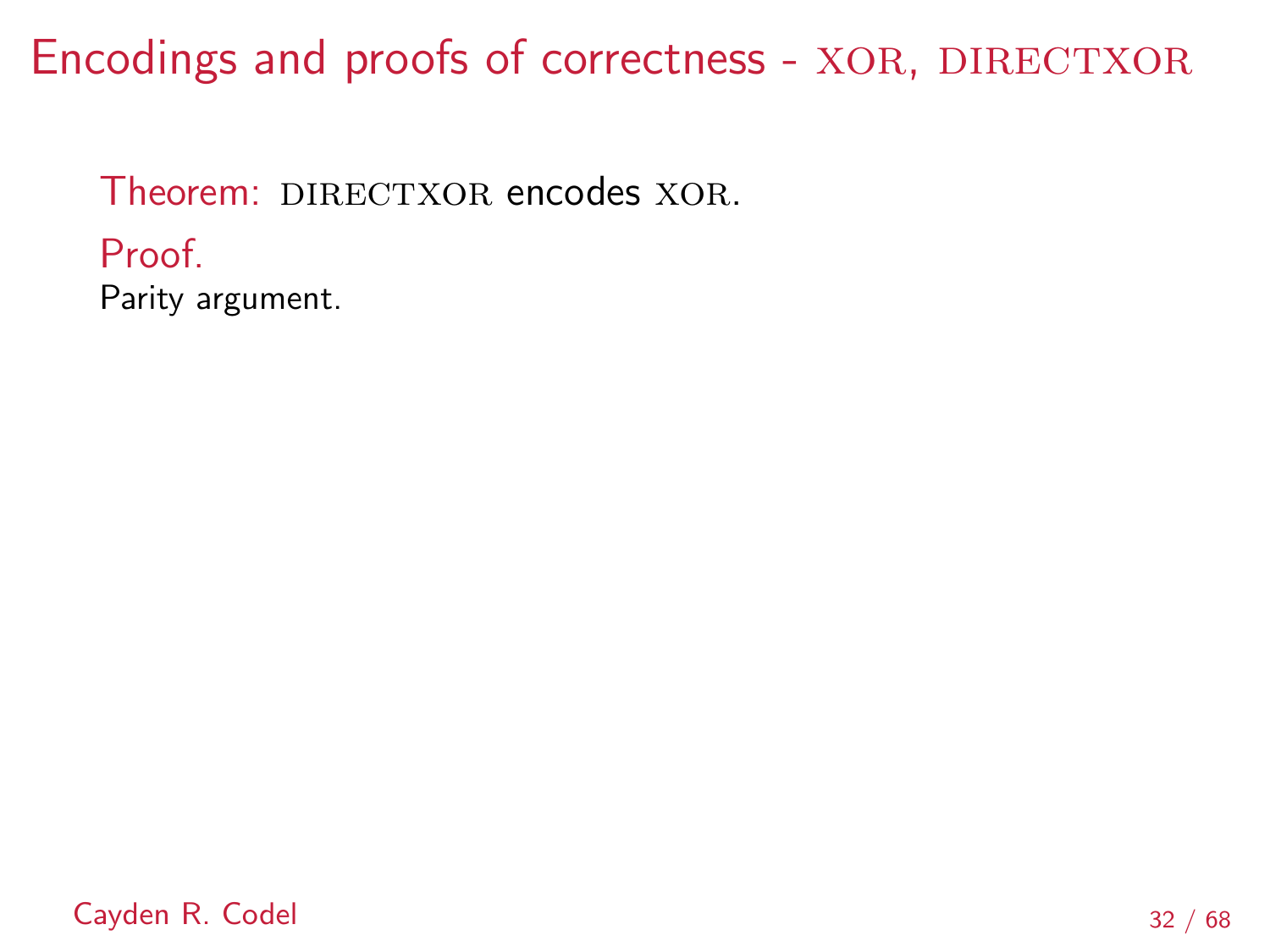### Theorem: DIRECTXOR encodes XOR

Proof.

Parity argument.

 $XOR(\tau(x_1), \ldots, \tau(x_n)) = \top \Rightarrow$  all clauses evaluate to true.  $XOR(\tau(x_1), \ldots, \tau(x_n)) = \bot \Rightarrow$  there is a false clause.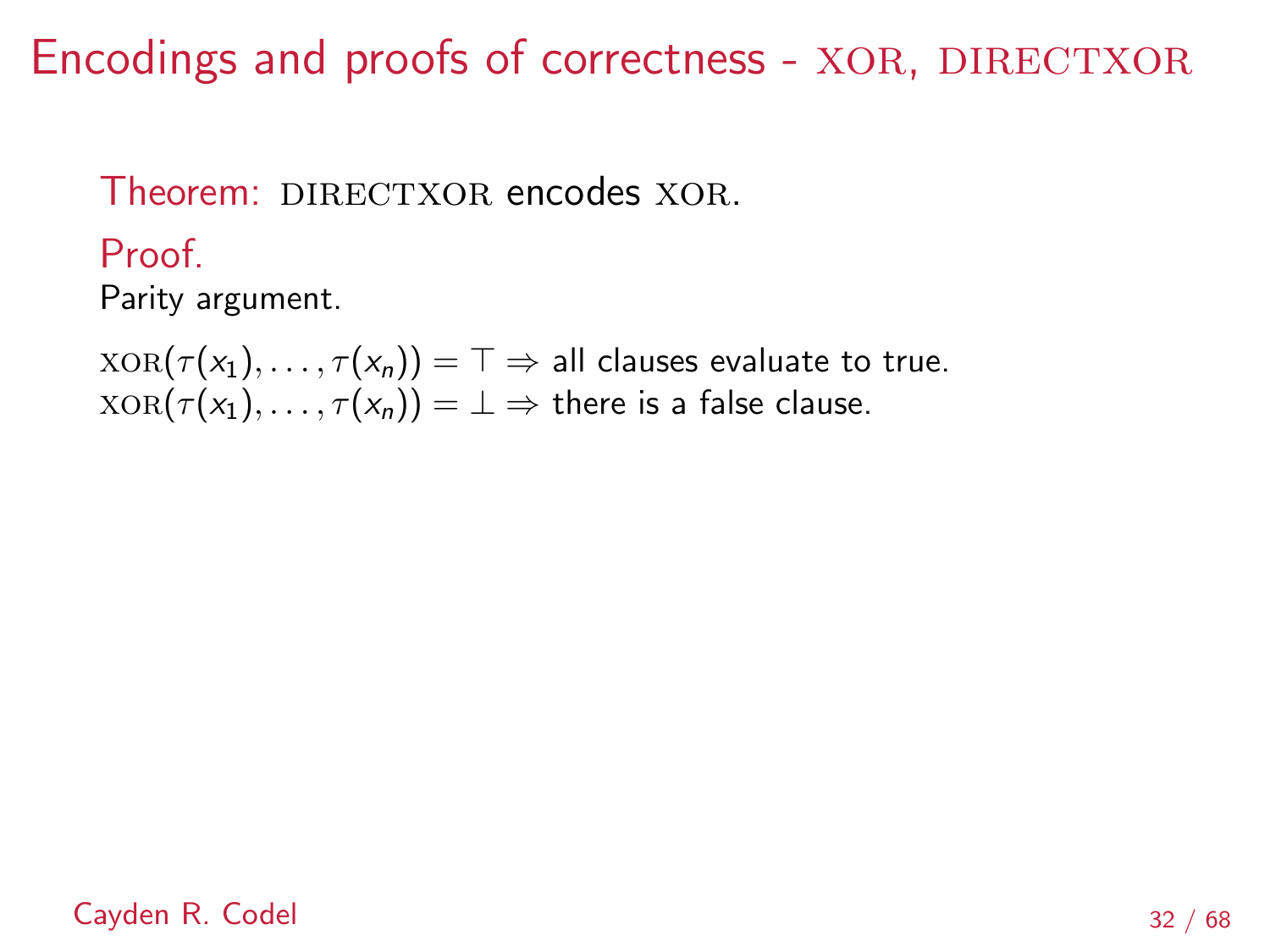Theorem: DIRECTXOR encodes XOR

Proof.

Parity argument.

 $XOR(\tau(x_1), \ldots, \tau(x_n)) = \top \Rightarrow$  all clauses evaluate to true.  $XOR(\tau(x_1), \ldots, \tau(x_n)) = \bot \Rightarrow$  there is a false clause.



Odd number of the  $x_i$  true  $\neq$  even number of negations.

#### Cayden R. Codel 32 / 68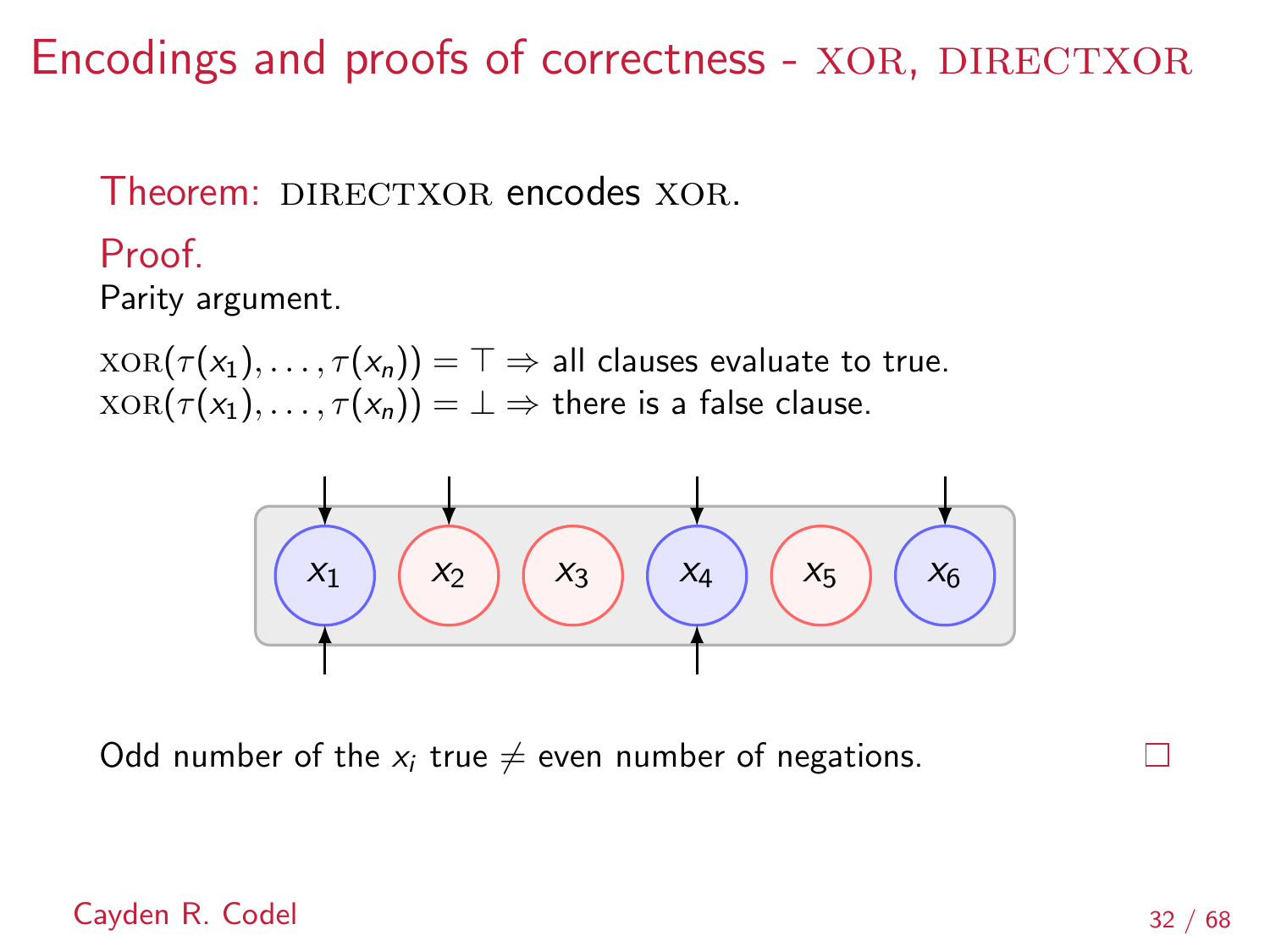### Theorem: DIRECTXOR encodes XOR.

Proof.

Parity argument.

 $XOR(\tau(x_1), \ldots, \tau(x_n)) = \top \Rightarrow$  all clauses evaluate to true.  $XOR(\tau(x_1), \ldots, \tau(x_n)) = \bot \Rightarrow$  there is a false clause.



Identify the clause with exactly the true  $x_i$  negated.

#### Cayden R. Codel 33 / 68

П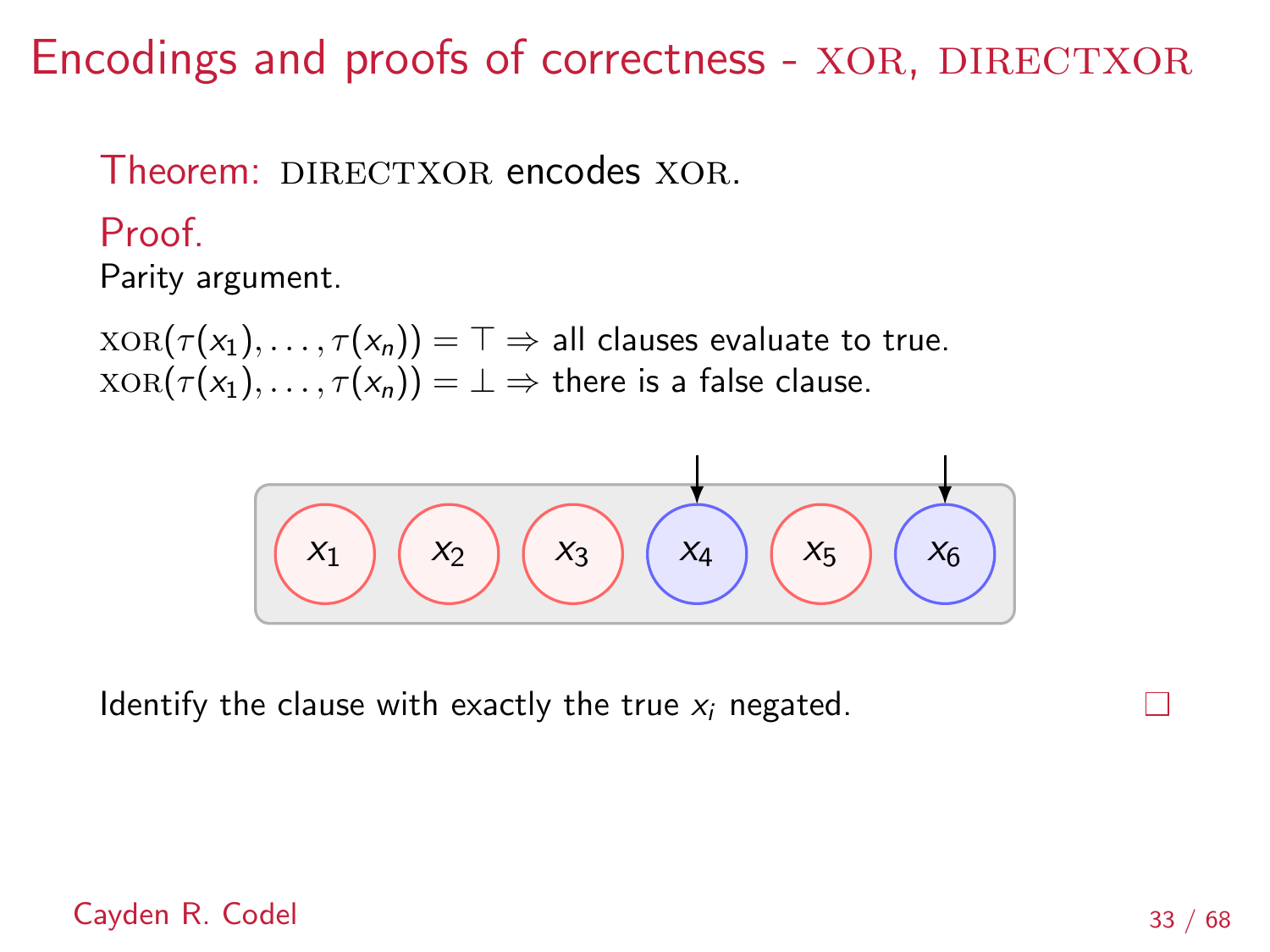### Theorem: DIRECTXOR encodes XOR.

Proof.

Parity argument.

 $XOR(\tau(x_1), \ldots, \tau(x_n)) = \top \Rightarrow$  all clauses evaluate to true.  $XOR(\tau(x_1), \ldots, \tau(x_n)) = \bot \Rightarrow$  there is a false clause.



Identify the clause with exactly the true  $x_i$  negated.

Takeaway: clauses disallow falsifying inputs—stick to the semantics.

#### Cayden R. Codel 33 / 68

П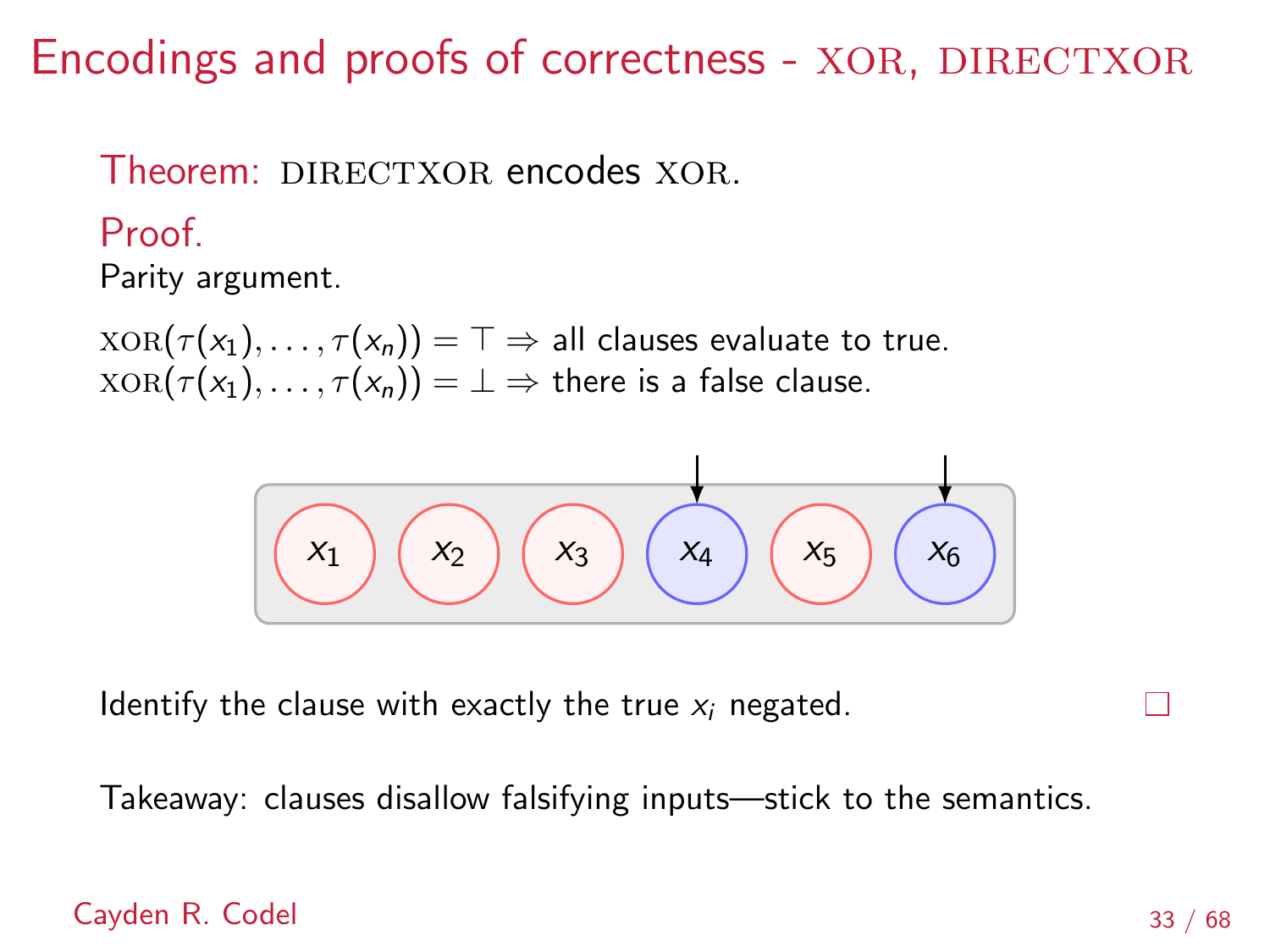Tseitin encoding (linear)

$$
\text{LINEAR}_k(x_1, \ldots, x_n) =
$$
\n
$$
\begin{cases}\n\text{DIRECTXOR}(x_1, \ldots, x_n) & n \leq k \\
\text{DIRECTXOR}(x_1, \ldots, x_{k-1}, \overline{y}) \land \text{LINEAR}_k(y, x_k, \ldots, x_n) & \text{o.w.}\n\end{cases}
$$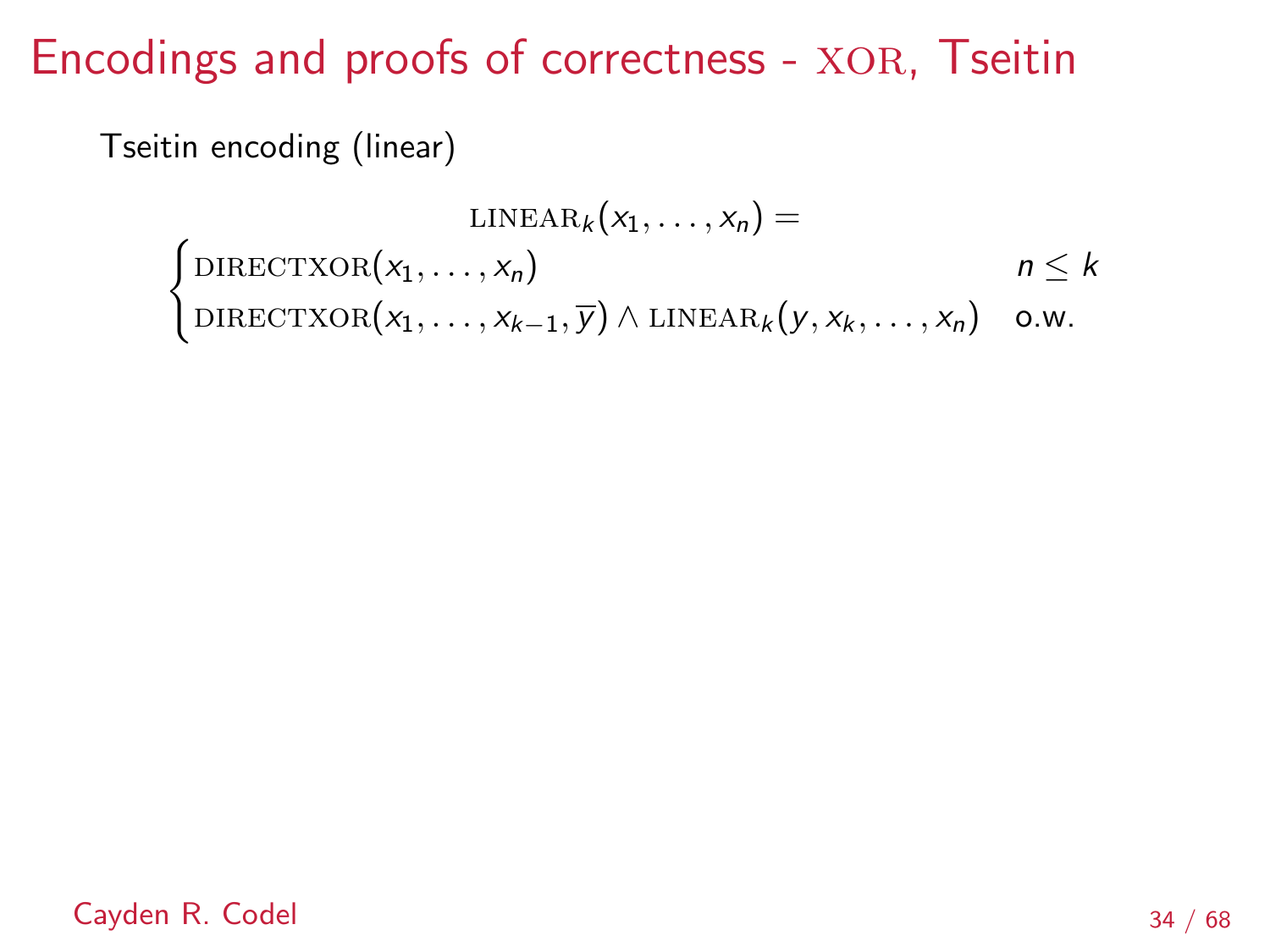Tseitin encoding (linear)

$$
\text{LINEAR}_k(x_1, \ldots, x_n) =
$$
\n
$$
\begin{cases}\n\text{DIRECTXOR}(x_1, \ldots, x_n) & n \leq k \\
\text{DIRECTXOR}(x_1, \ldots, x_{k-1}, \overline{y}) \land \text{LINEAR}_k(y, x_k, \ldots, x_n) & \text{o.w.}\n\end{cases}
$$



Cayden R. Codel 34 / 68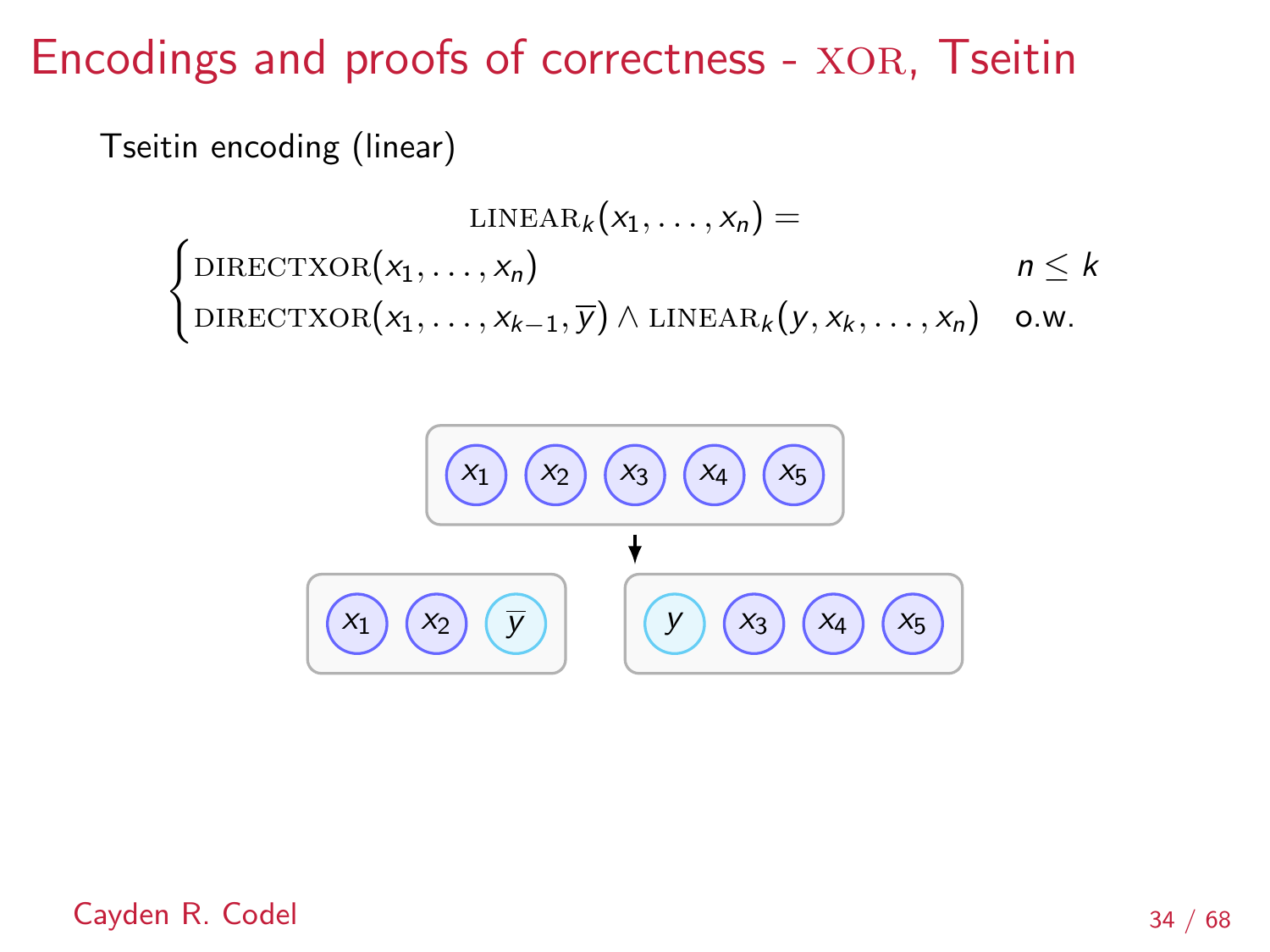Tseitin encoding (linear)

$$
\text{LINEAR}_k(x_1, \ldots, x_n) =
$$
\n
$$
\begin{cases}\n\text{DIRECTXOR}(x_1, \ldots, x_n) & n \leq k \\
\text{DIRECTXOR}(x_1, \ldots, x_{k-1}, \overline{y}) \land \text{LINEAR}_k(y, x_k, \ldots, x_n) & \text{o.w.}\n\end{cases}
$$



Fixed  $k \geq 3$  is cutting number.

Cayden R. Codel 34 / 68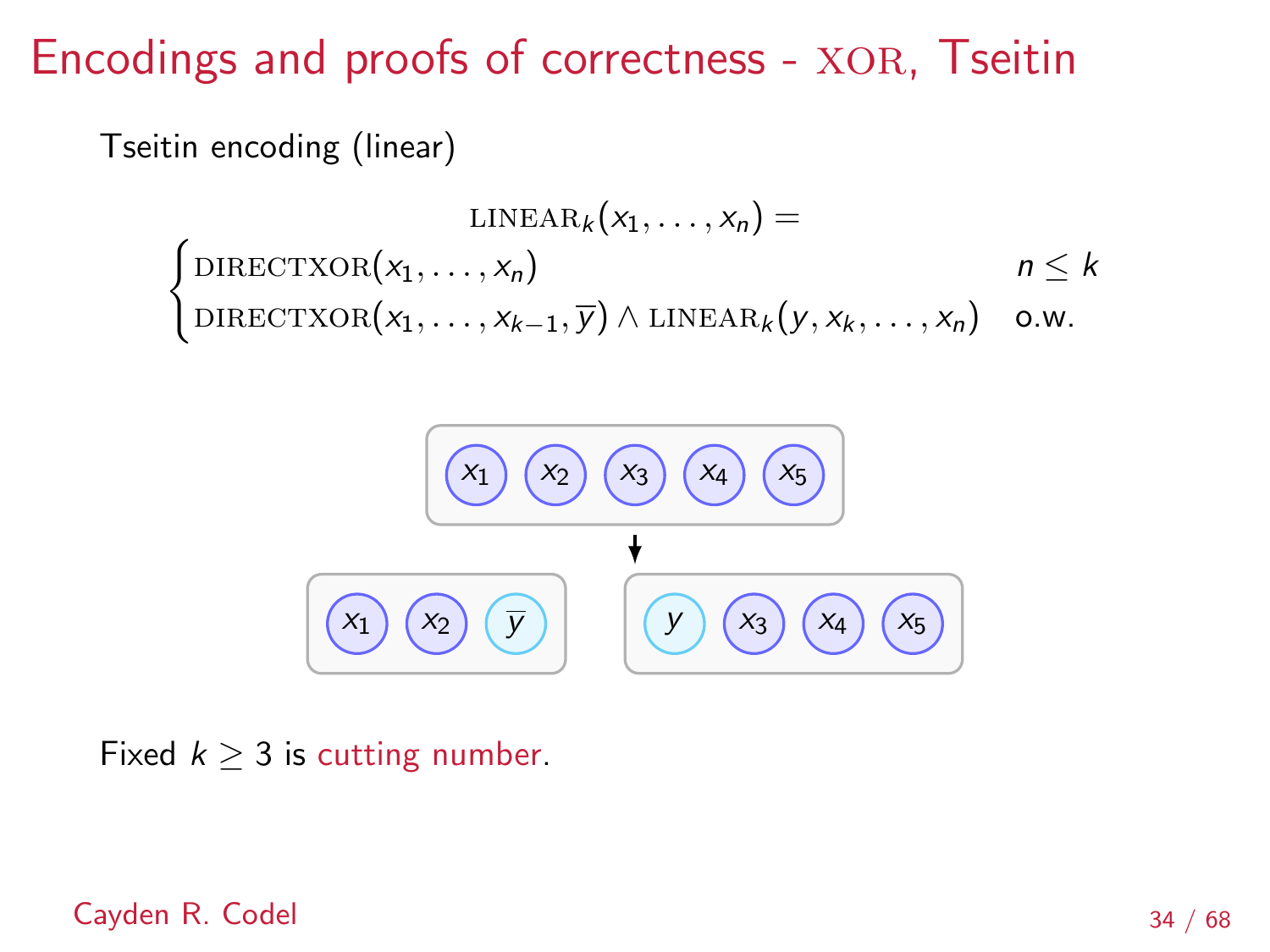Tseitin encoding (linear)

$$
\text{LINEAR}_k(x_1, \ldots, x_n) =
$$
\n
$$
\begin{cases}\n\text{DIRECTXOR}(x_1, \ldots, x_n) & n \leq k \\
\text{DIRECTXOR}(x_1, \ldots, x_{k-1}, \overline{y}) \land \text{LINEAR}_k(y, x_k, \ldots, x_n) & \text{o.w.}\n\end{cases}
$$



Fixed  $k > 3$  is cutting number.

Solver performance impacted by cutting number and linear vs. pooled.

#### Cayden R. Codel 34 / 68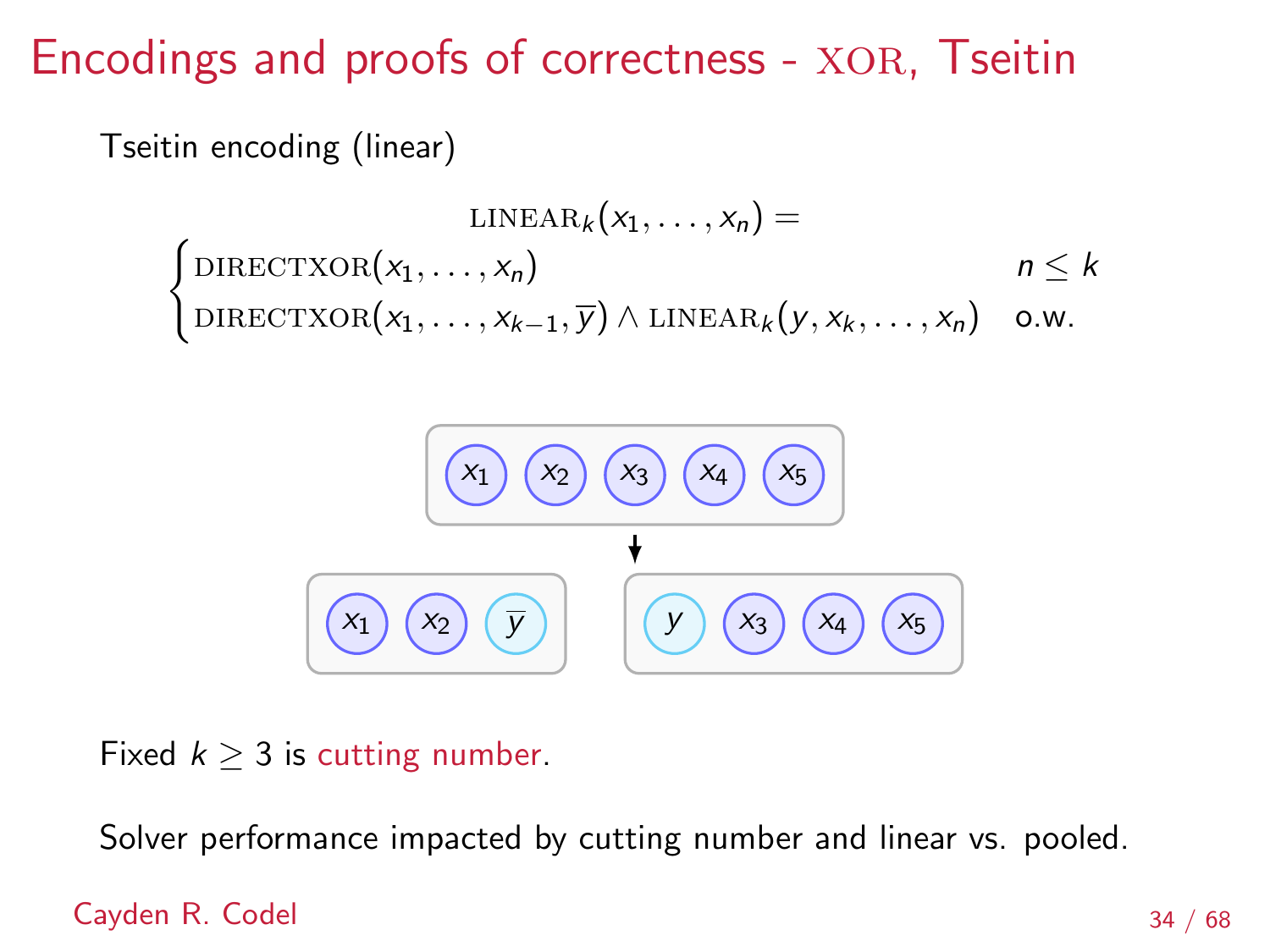$$
\text{LINEAR}_3(x_1,\ldots,x_6) = \\ D(x_1,x_2,\overline{y}_1) \wedge D(y_1,x_3,\overline{y}_2) \wedge D(y_2,x_4,\overline{y}_3) \wedge D(y_3,x_5,x_6)
$$

$$
\text{POOLED}_3(x_1,\ldots,x_6) = \\ D(x_1,x_2,\overline{y}_1) \wedge D(x_3,x_4,\overline{y}_2) \wedge D(x_5,x_6,\overline{y}_3) \wedge D(y_1,y_2,y_3)
$$

Cayden R. Codel  $35 / 68$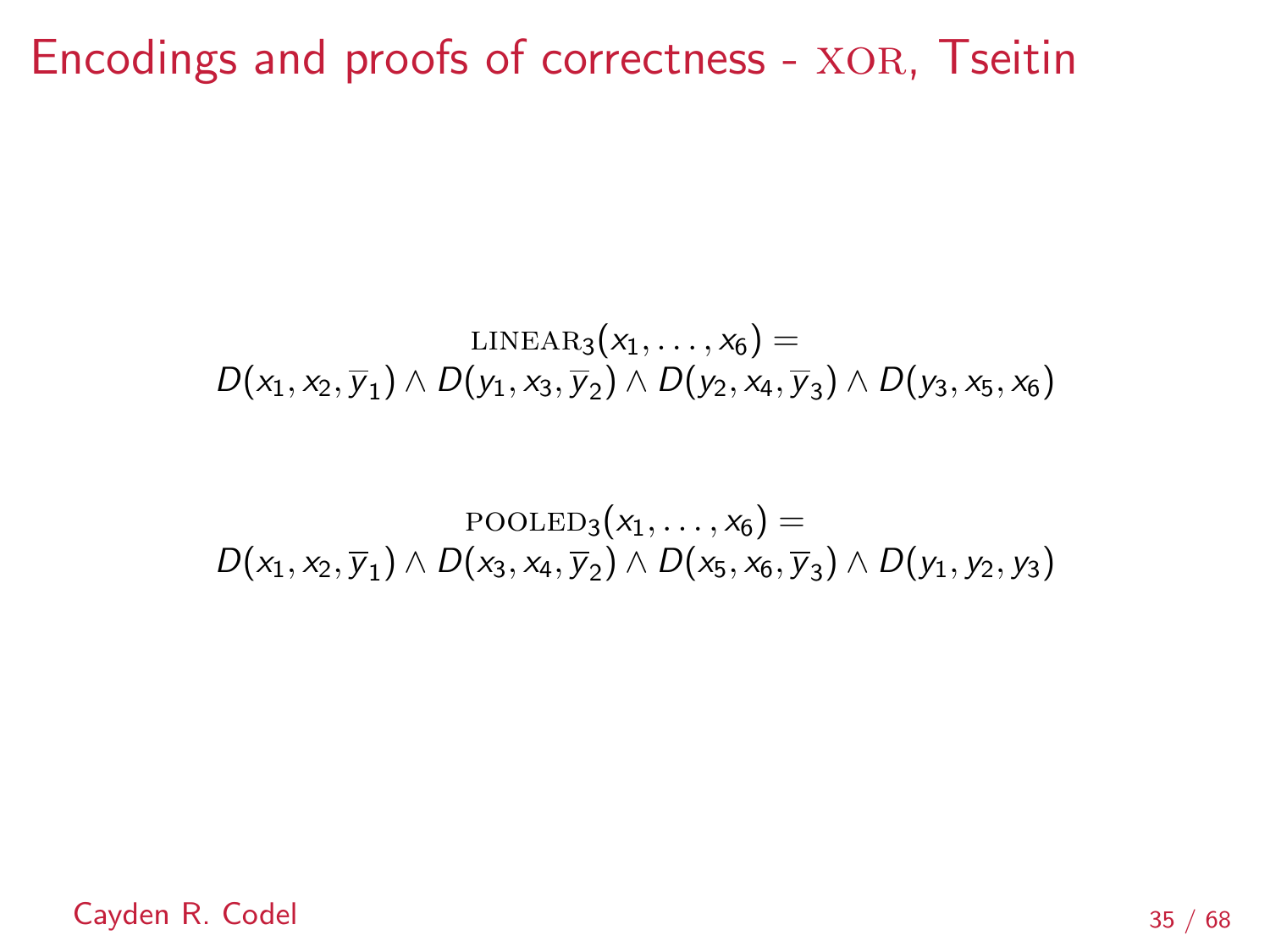$$
\text{LINEAR}_3(x_1,\ldots,x_6) = \\ D(x_1,x_2,\overline{\mathbf{y_1}}) \wedge D(\mathbf{y_1},x_3,\overline{\mathbf{y_2}}) \wedge D(\mathbf{y_2},x_4,\overline{\mathbf{y_3}}) \wedge D(\mathbf{y_3},x_5,x_6)
$$

### $\text{POOLED}_3(x_1, \ldots, x_6) =$  $D(x_1, x_2, \overline{y_1}) \wedge D(x_3, x_4, \overline{y_2}) \wedge D(x_5, x_6, \overline{y_3}) \wedge D(y_1, y_2, y_3)$

Linear requires  $O(n)$  updates to the  $y_i$ , pooled only  $O(\log n)$ .

#### Cayden R. Codel 36 / 68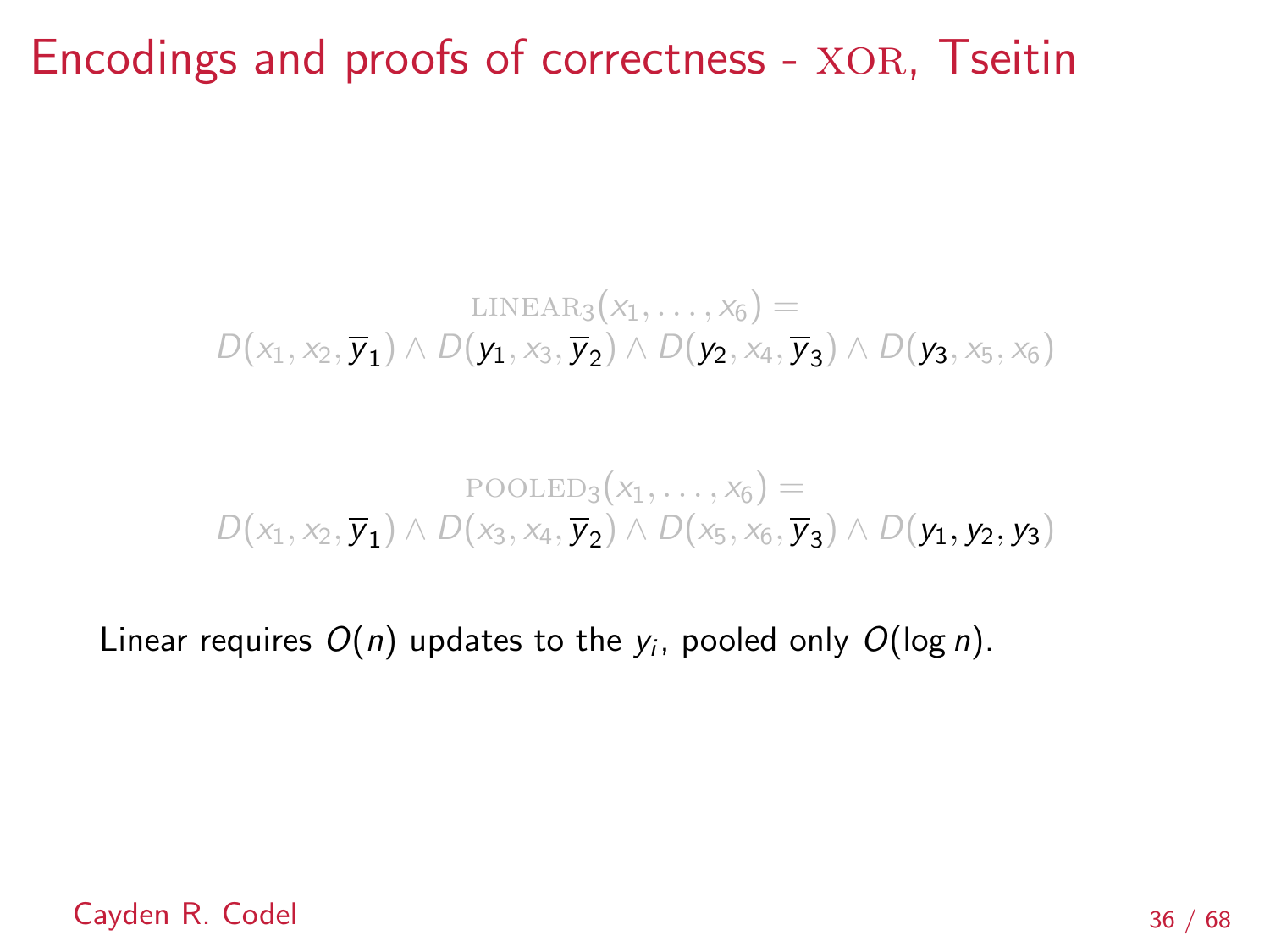def linear\_xor {k : nat} (hk : k  $\geq$  3) : list (literal V)  $\rightarrow$  gensym V  $\rightarrow$  cnf V |  $l \ g := ite$  (length  $l \leq k$ ) (direct\_xor 1) direct\_xor  $(l.\text{take } (k - 1)$  ++ [Neg g.fresh.1]) ++ linear\_xor (Pos g.fresh.1 :: l.drop  $(k - 1)$ ) g.fresh.2)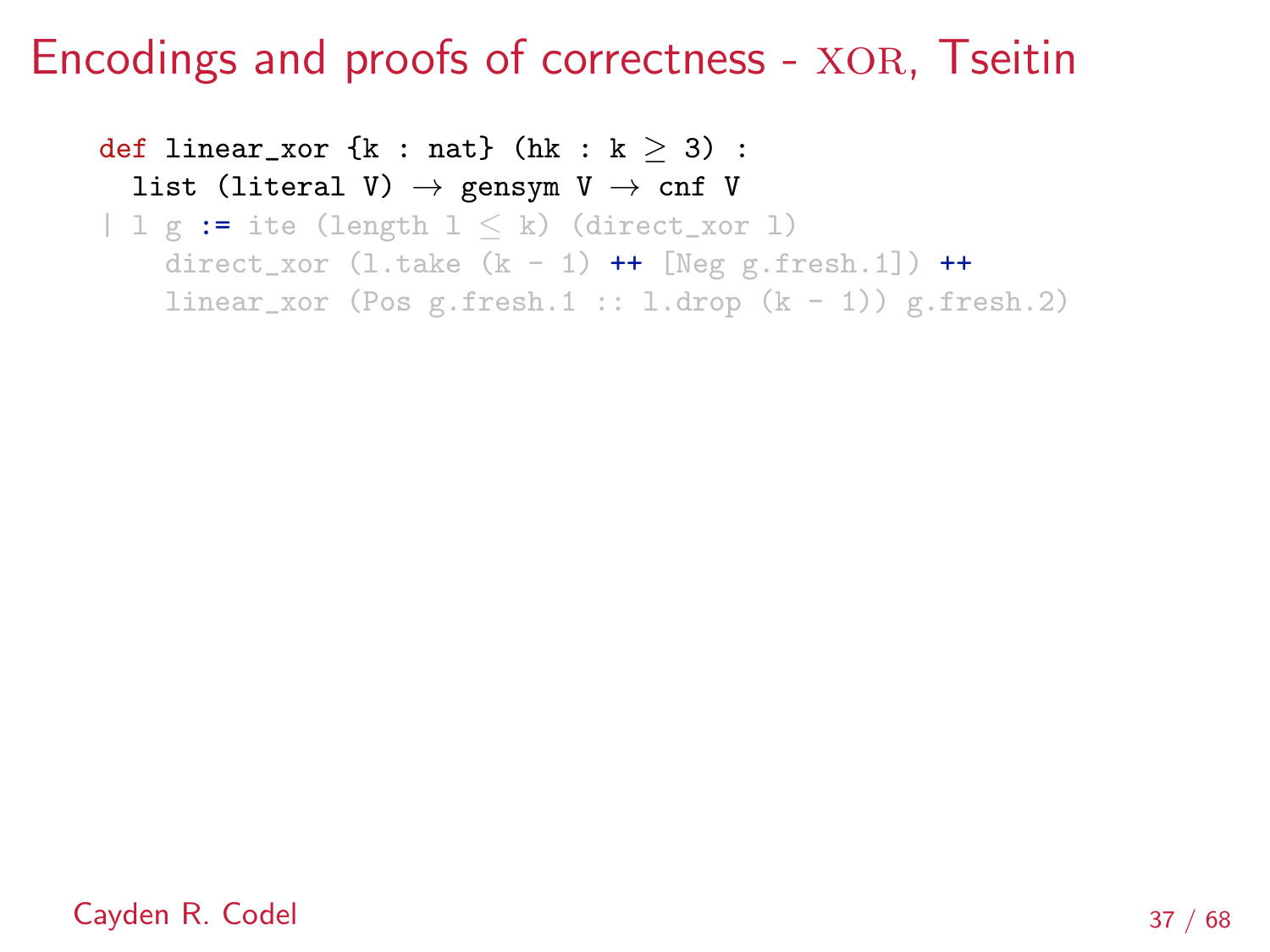**def** linear\_xor  $\{k : nat\}$  (hk :  $k \geq 3$ ) : list (literal V)  $\rightarrow$  gensym V  $\rightarrow$  cnf V |  $l$  g := ite (length  $l \leq k$ ) (direct\_xor 1) direct\_xor  $(l.\text{take } (k - 1)$  ++ [Neg g.fresh.1]) ++ linear\_xor (Pos g.fresh.1 :: l.drop  $(k - 1)$ ) g.fresh.2)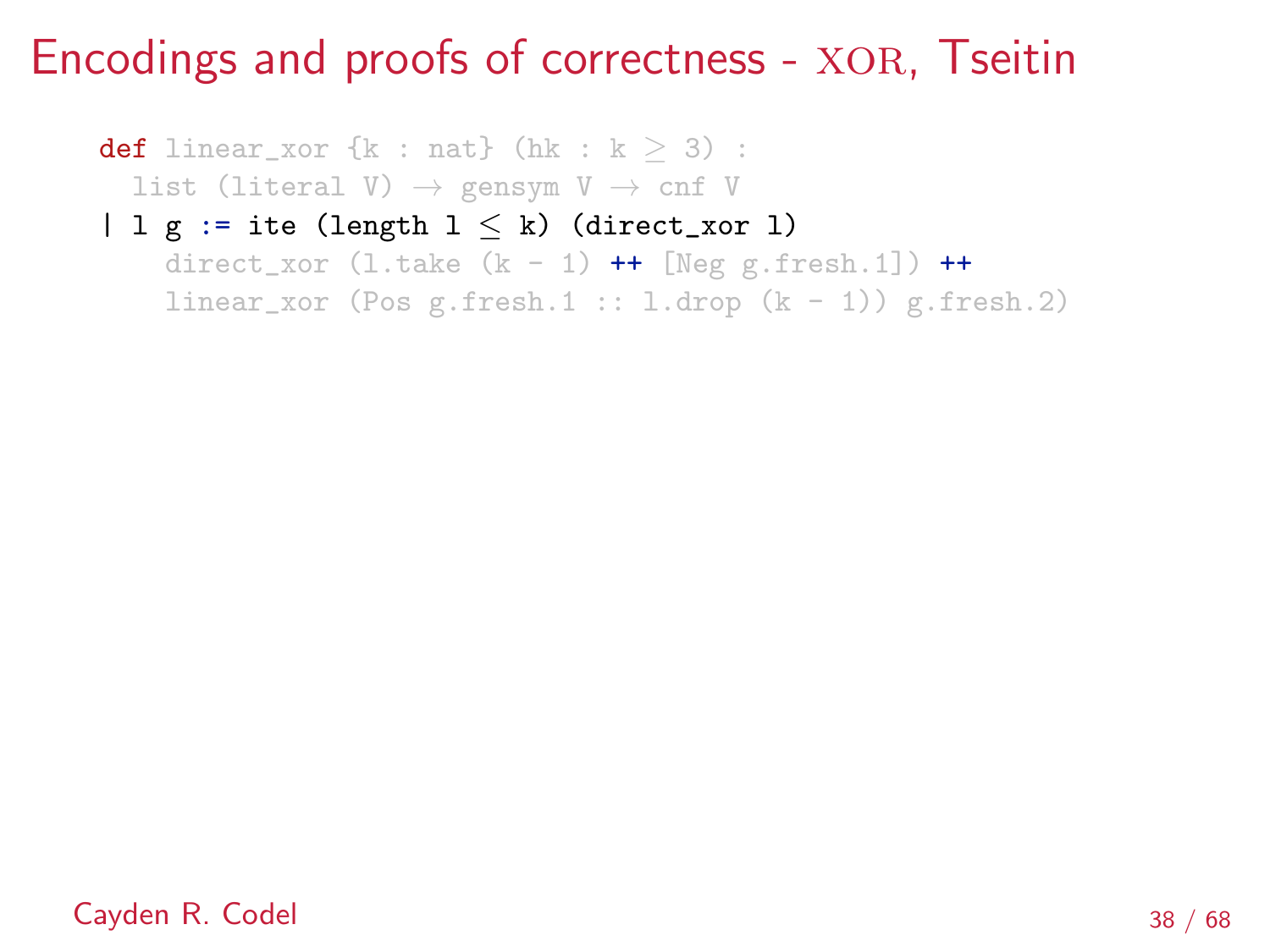**def** linear\_xor  $\{k : nat\}$  (hk :  $k \geq 3$ ) : list (literal V)  $\rightarrow$  gensym V  $\rightarrow$  cnf V | 1 g := ite (length  $1 \le k$ ) (direct\_xor 1) direct\_xor  $(l.\text{take } (k - 1)$  ++  $[Neg g.fresh.1])$  ++ linear\_xor (Pos g.fresh.1 :: l.drop  $(k - 1)$ ) g.fresh.2)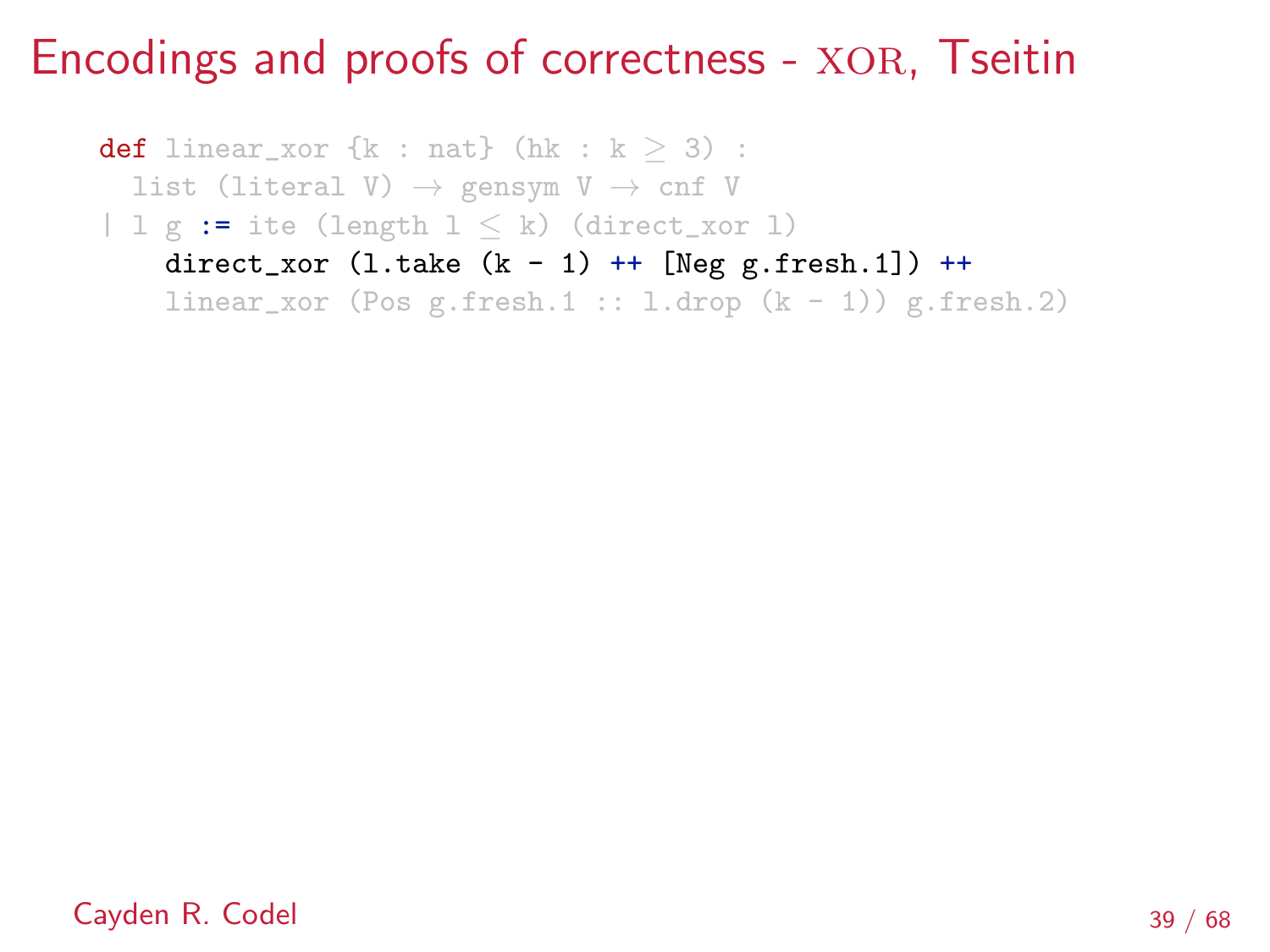def linear\_xor  $\{k : nat\}$  (hk :  $k > 3$ ) : list (literal V)  $\rightarrow$  gensym V  $\rightarrow$  cnf V | 1 g := ite (length  $1 \le k$ ) (direct\_xor 1) direct\_xor  $(l.\text{take } (k - 1)$  ++ [Neg g.fresh.1]) ++ linear\_xor (Pos  $g$ .fresh.1 :: l.drop  $(k - 1)$ )  $g$ .fresh.2)

Note the updated gensym object.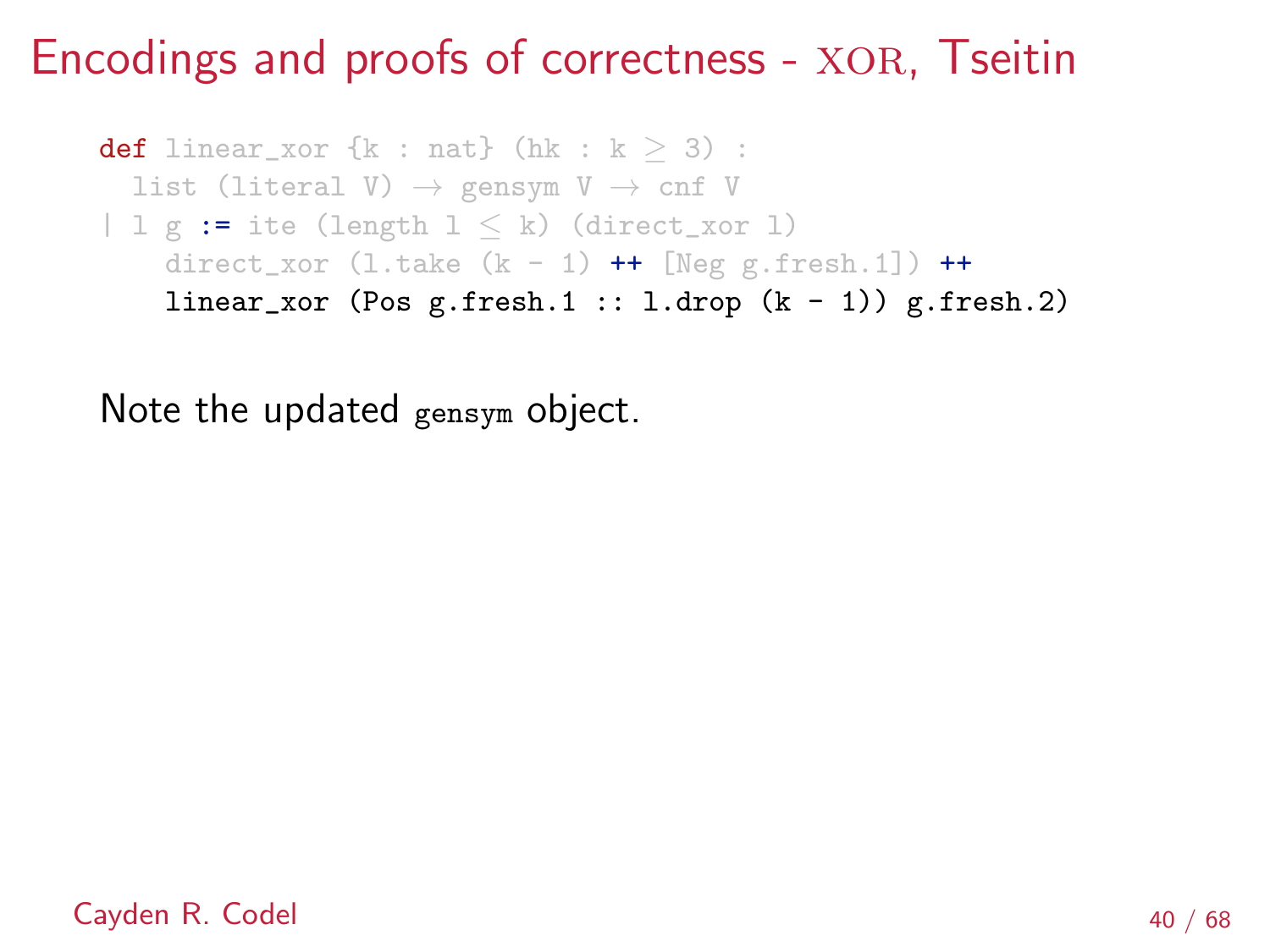```
def linear_xor \{k : nat\} (hk : k \geq 3) :
  list (literal V) \rightarrow gensym V \rightarrow cnf V
| 1 g := ite (length 1 \le k) (direct_xor 1)
    direct_xor (l.\text{take } (k - 1) ++ [Neg g.fresh.1]) ++
    linear_xor (Pos g.fresh.1 :: l.drop (k - 1)) g.fresh.2)
```
Note the updated gensym object.

Challenge: generating fresh variables - use fresh.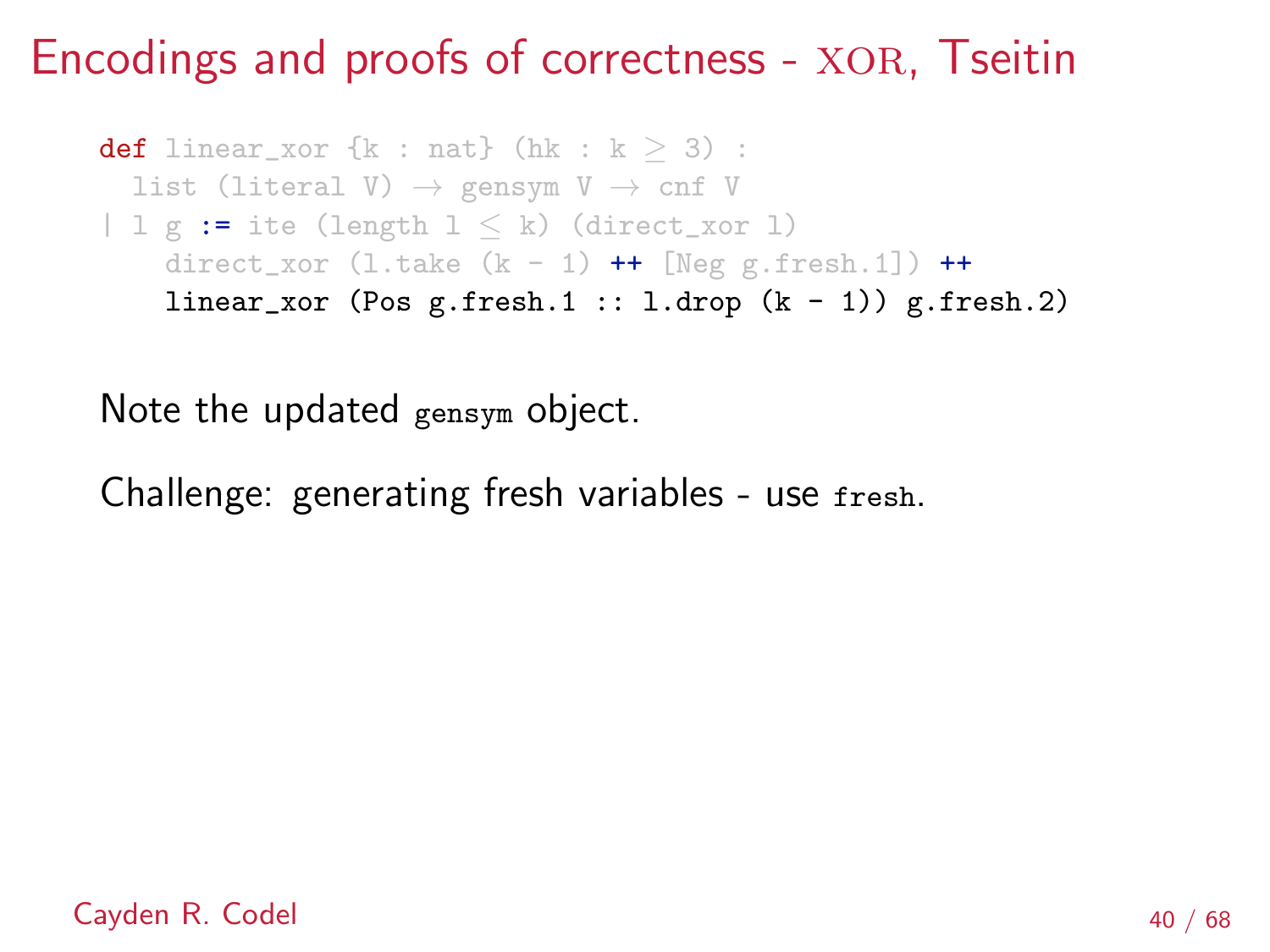Theorem: The Tseitin transformation encodes XOR.

Proof.

By strong induction on n.



Cayden R. Codel **41** / 68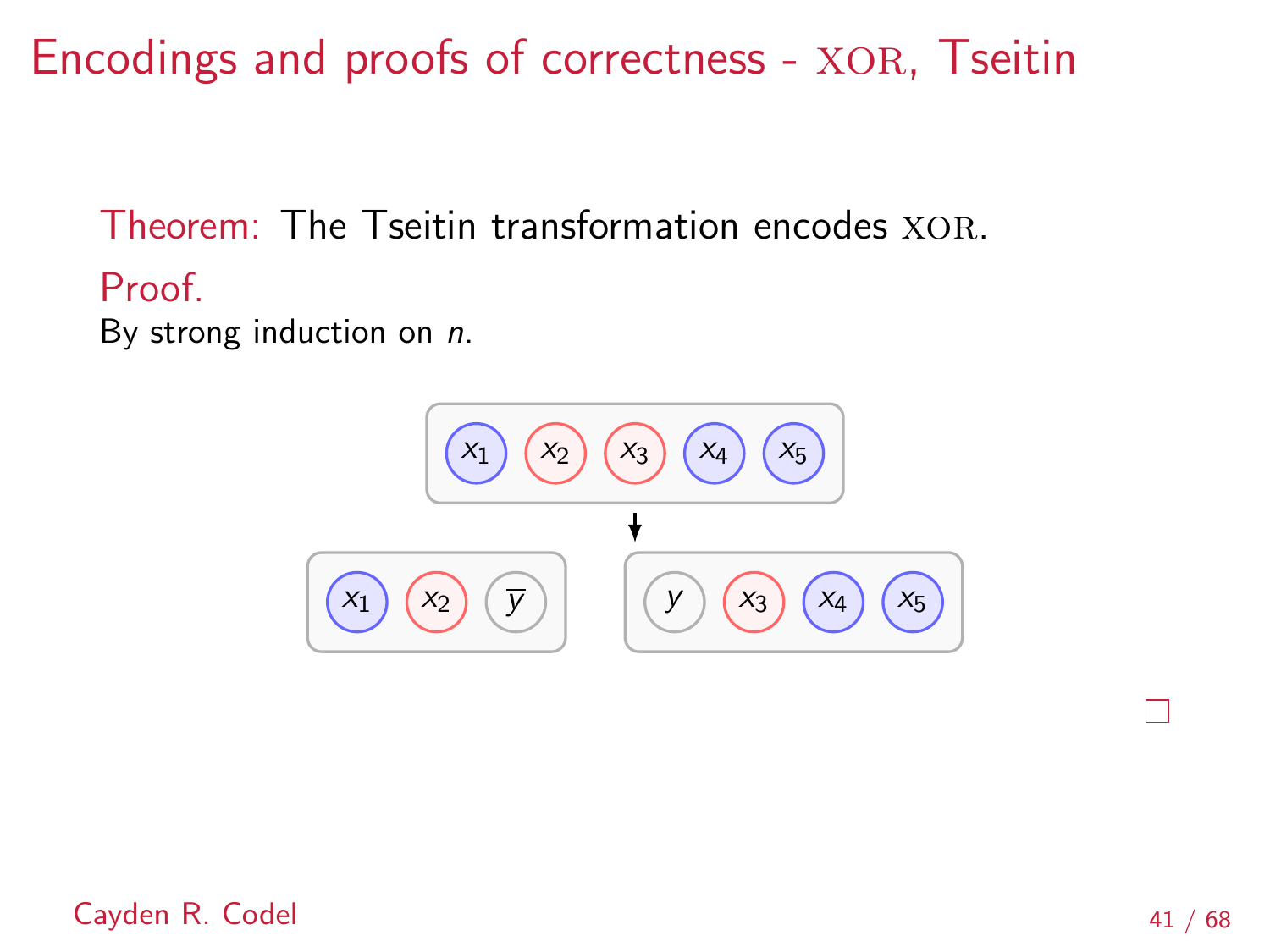Theorem: The Tseitin transformation encodes XOR. Proof.

By strong induction on n.



I.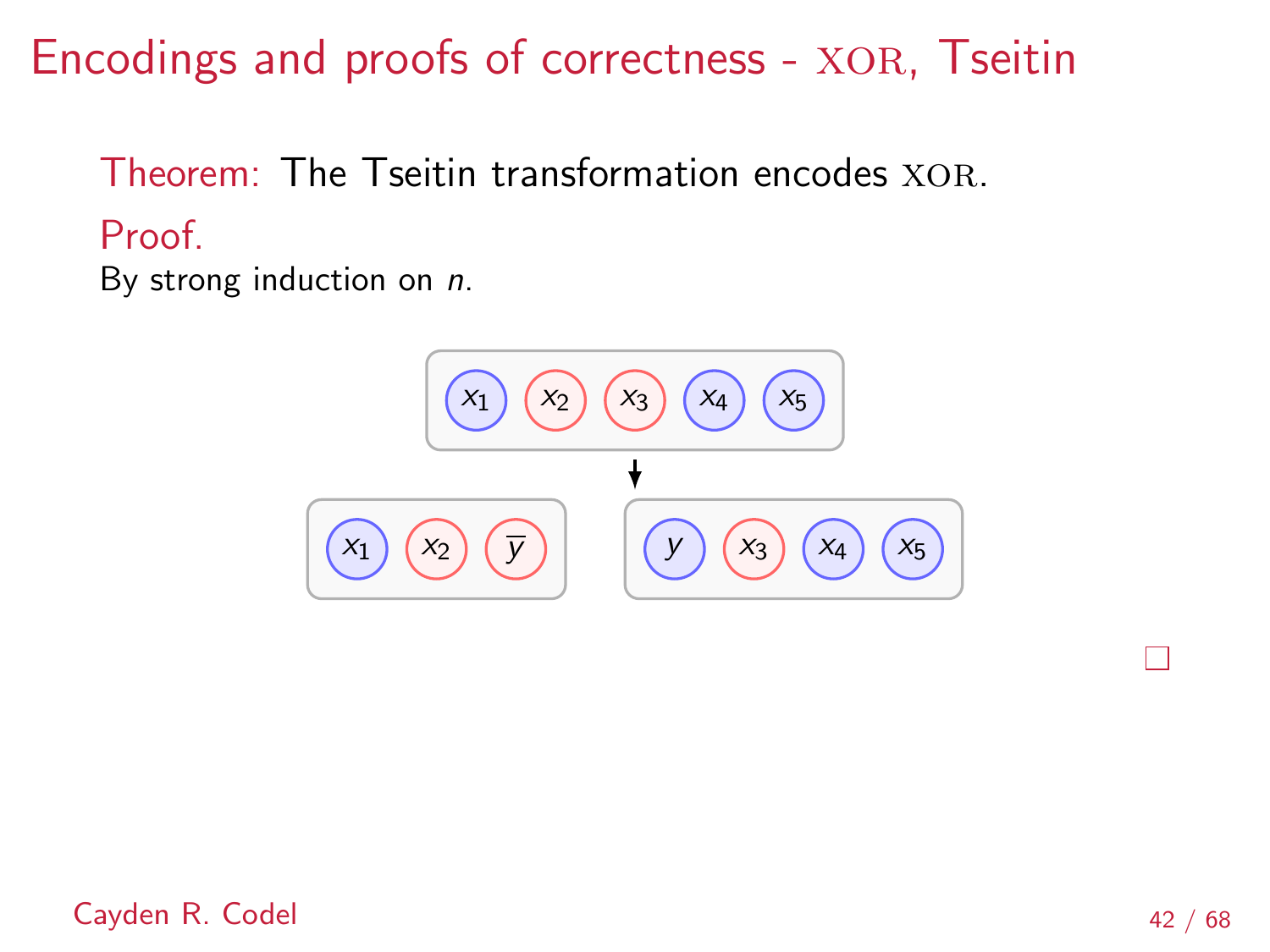Theorem: The Tseitin transformation encodes XOR. Proof.

By strong induction on n.



Takeaway: recursive definitions require inductive proofs.

fresh used to generate variables, updated gensym passed to recursive call.

Cayden R. Codel **42** / 68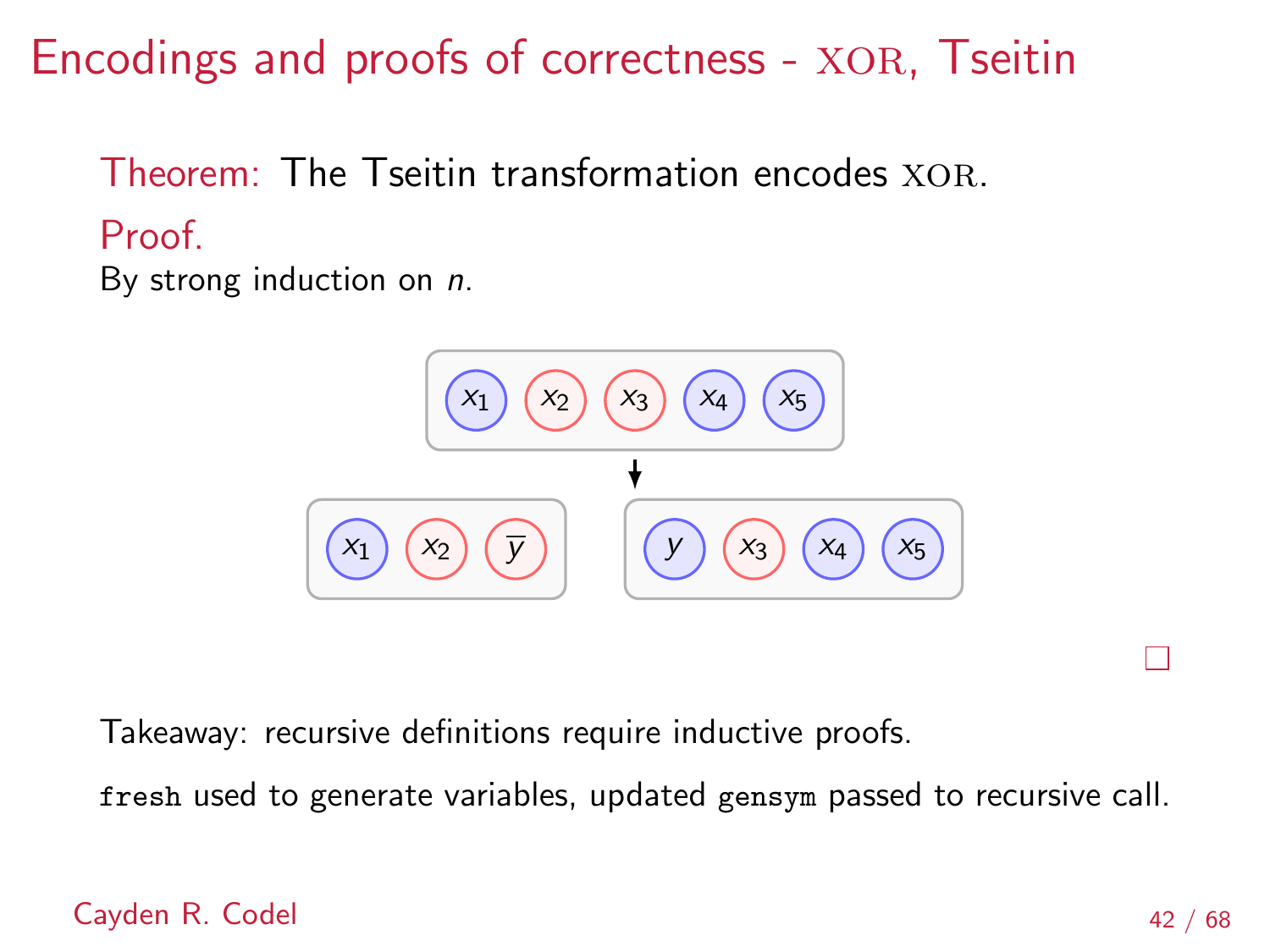Encodings and proofs of correctness - amo

Definition

$$
AMO(x_1,\ldots,x_n):=\sum_{i=1}^n x_i\leq 1
$$

Cayden R. Codel 43 / 68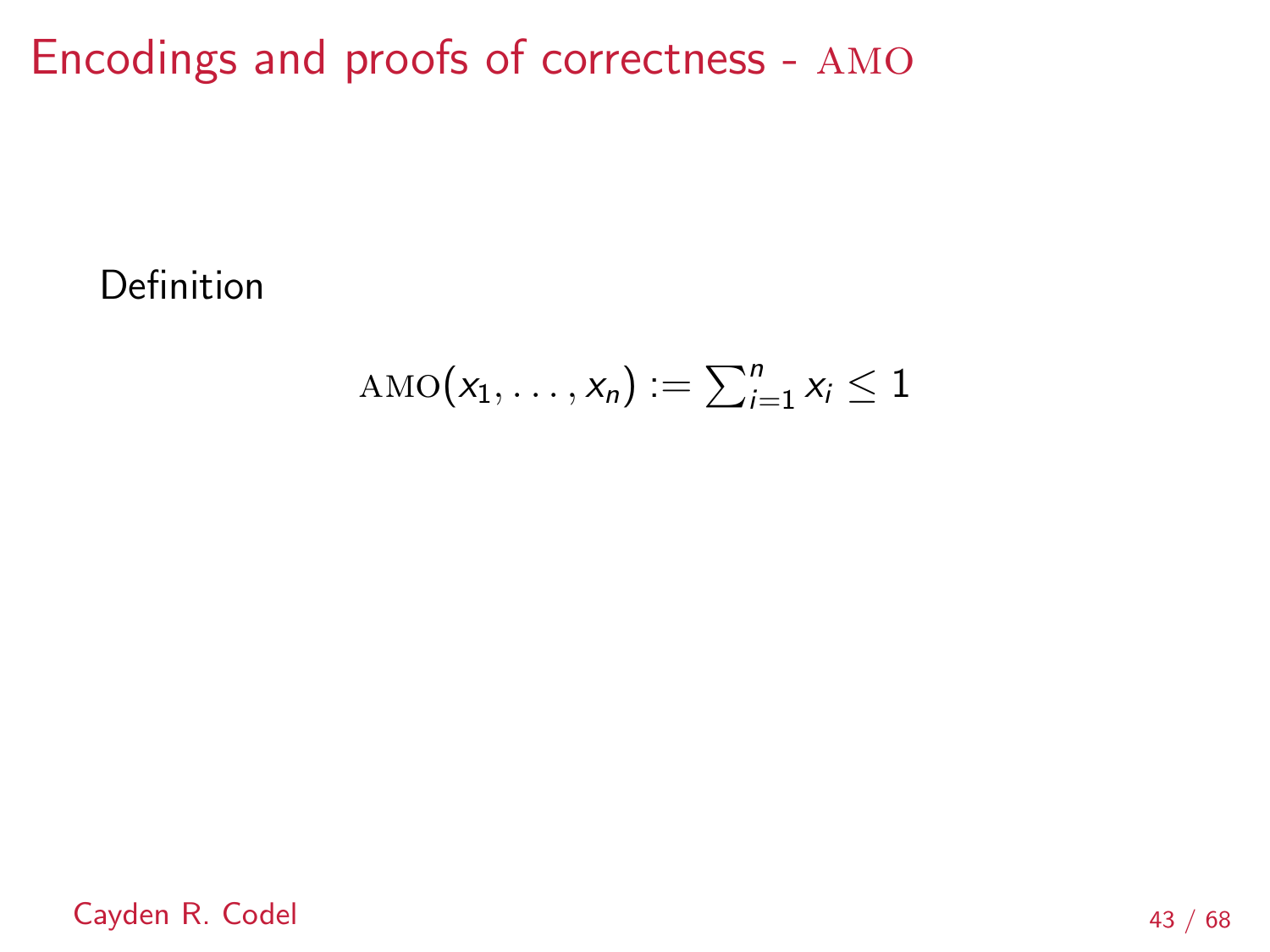Encodings and proofs of correctness - amo

Definition

$$
AMO(x_1,\ldots,x_n):=\sum_{i=1}^n x_i\leq 1
$$

Part of general class of cardinality constraints.

$$
\mathrm{AMK}_k(x_1,\ldots,x_n):=\sum_{i=1}^n x_i\leq k.
$$

Cayden R. Codel 43 / 68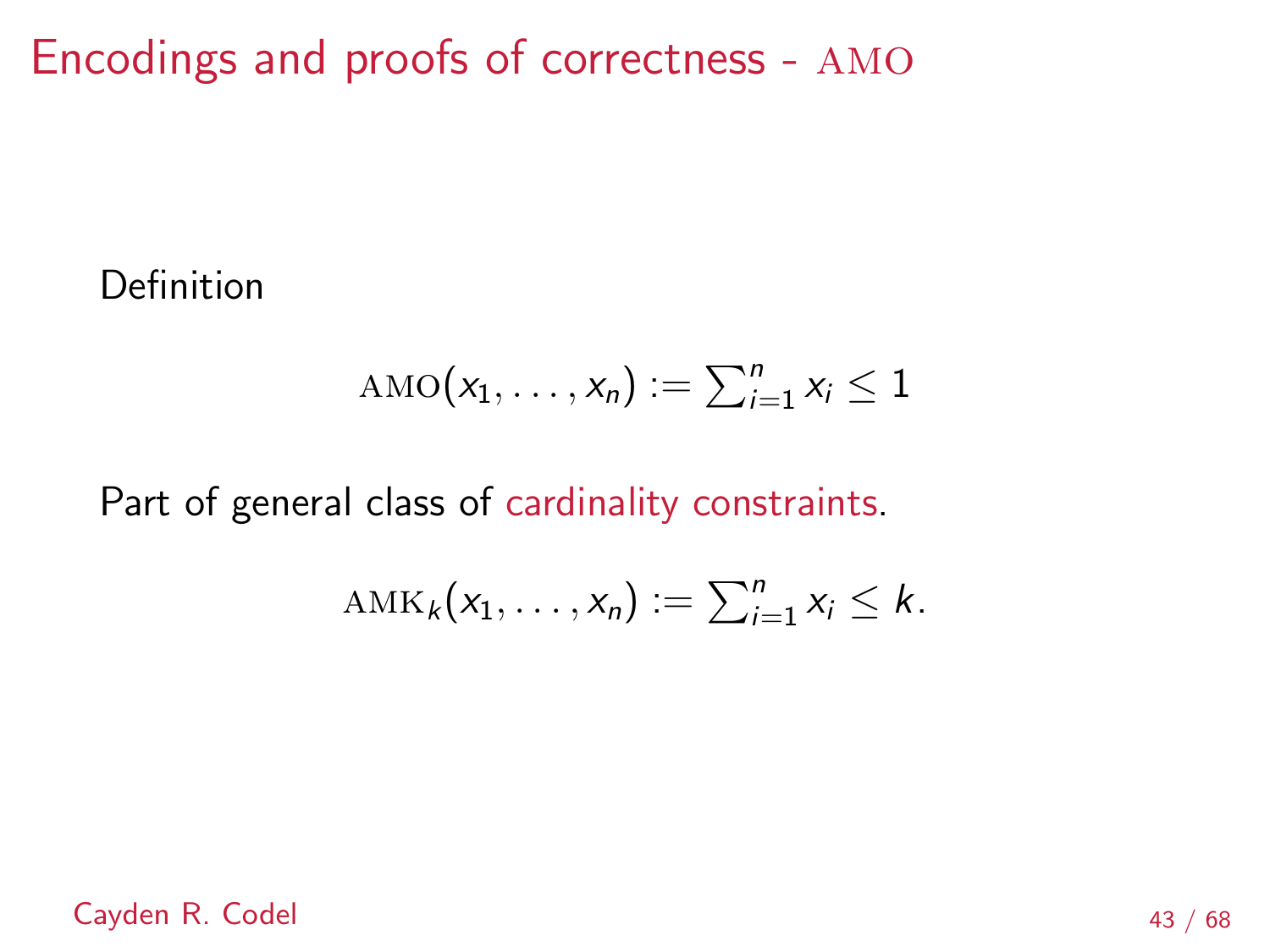$$
\text{DIRECTAMO}(x_1,\ldots,x_n)=\bigwedge\nolimits_{1\le i
$$

Cayden R. Codel 44 / 68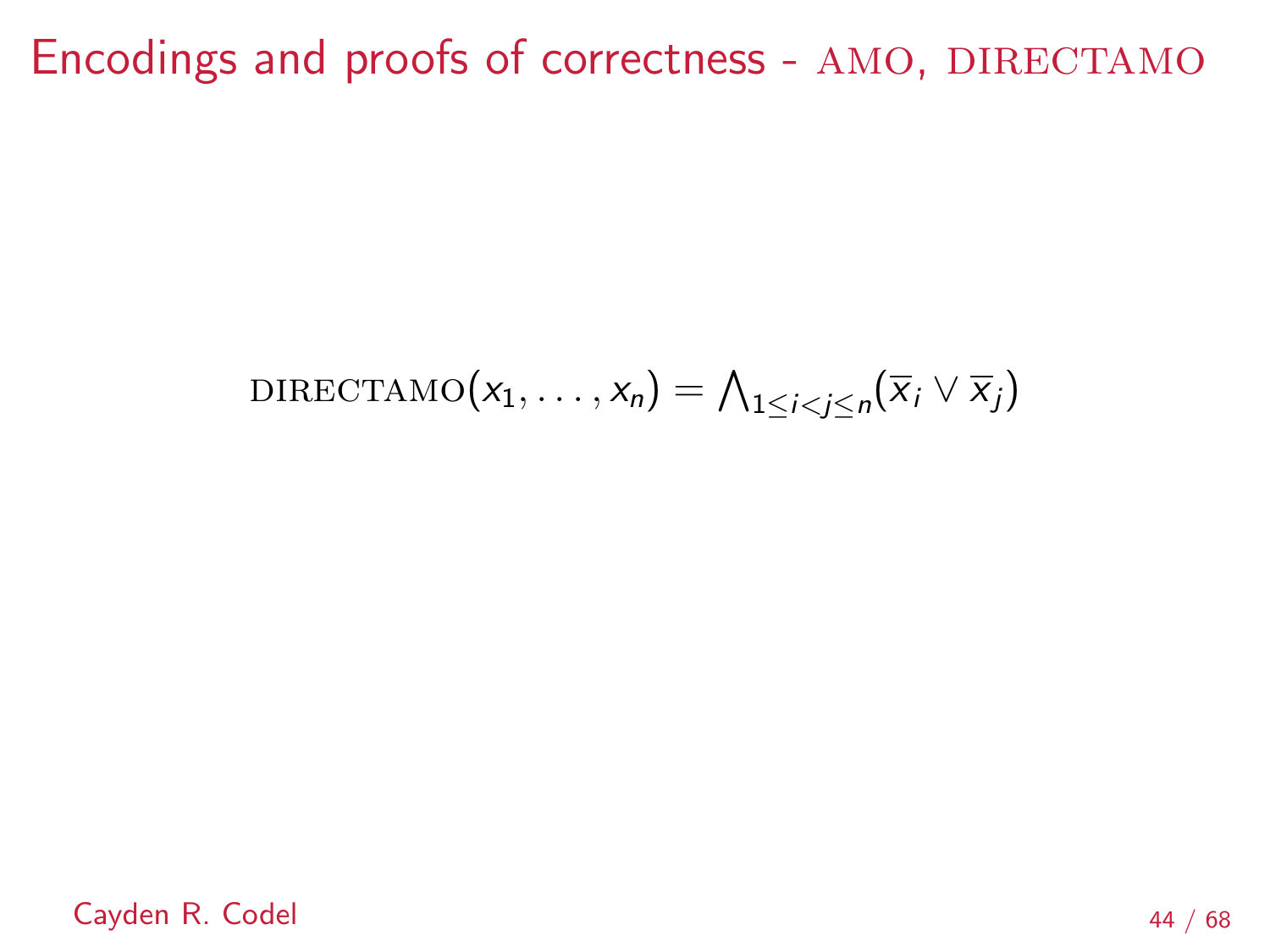$$
\text{DIRECTAMO}(x_1,\ldots,x_n)=\bigwedge_{1\leq i
$$

Generates  $\binom{n}{2}$  $\binom{n}{2} \in O(n^2)$  clauses.

Cayden R. Codel 44 / 68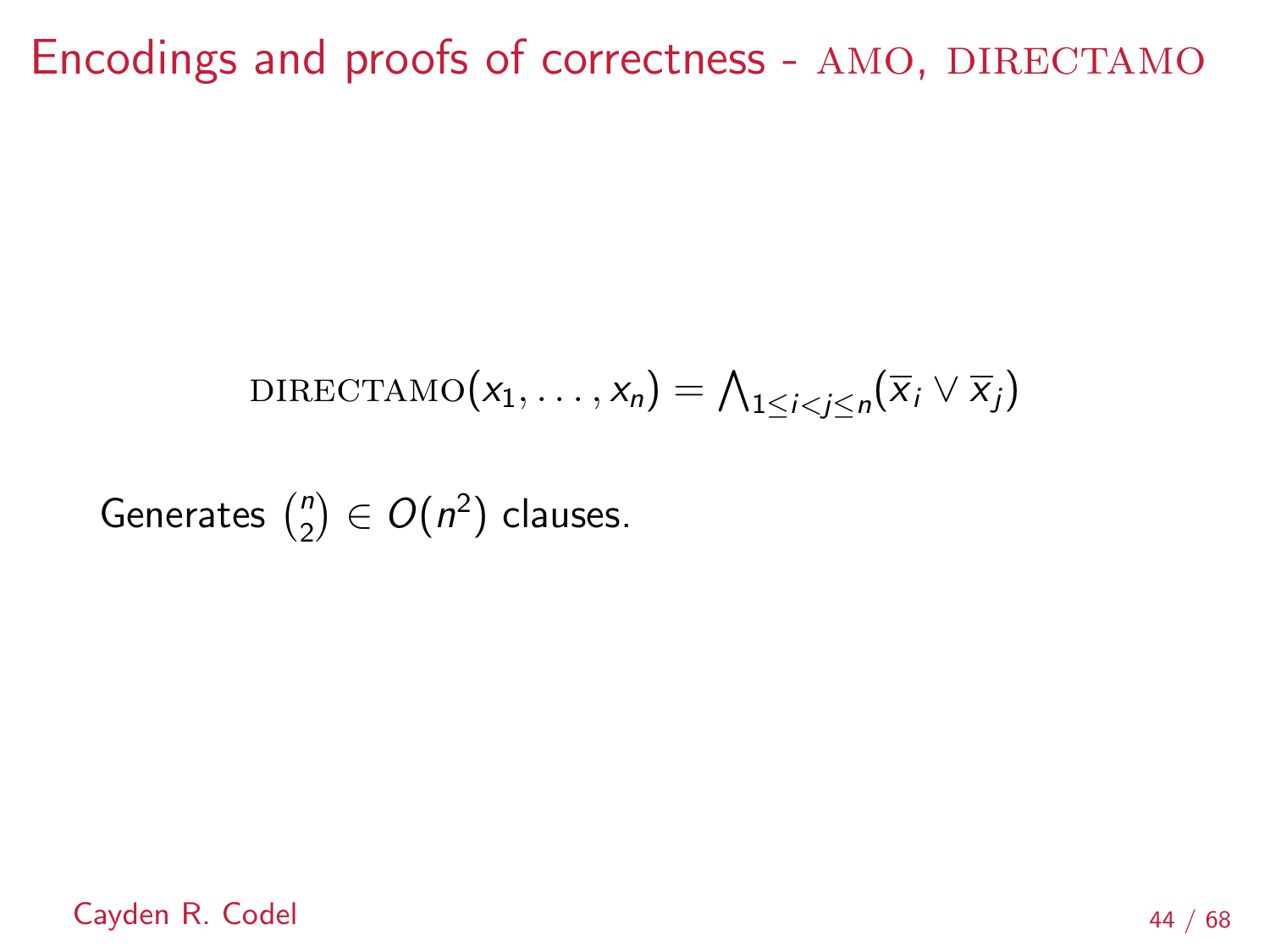def direct\_amo : list (literal V)  $\rightarrow$  cnf V

 $\parallel$   $\parallel$   $\parallel$   $\parallel$   $\parallel$   $\parallel$   $\parallel$   $\parallel$ 

|  $(1::ls) := (lsmap ( $\lambda$  m, [l.flip, m.flip]))++ (direct_amo ls)$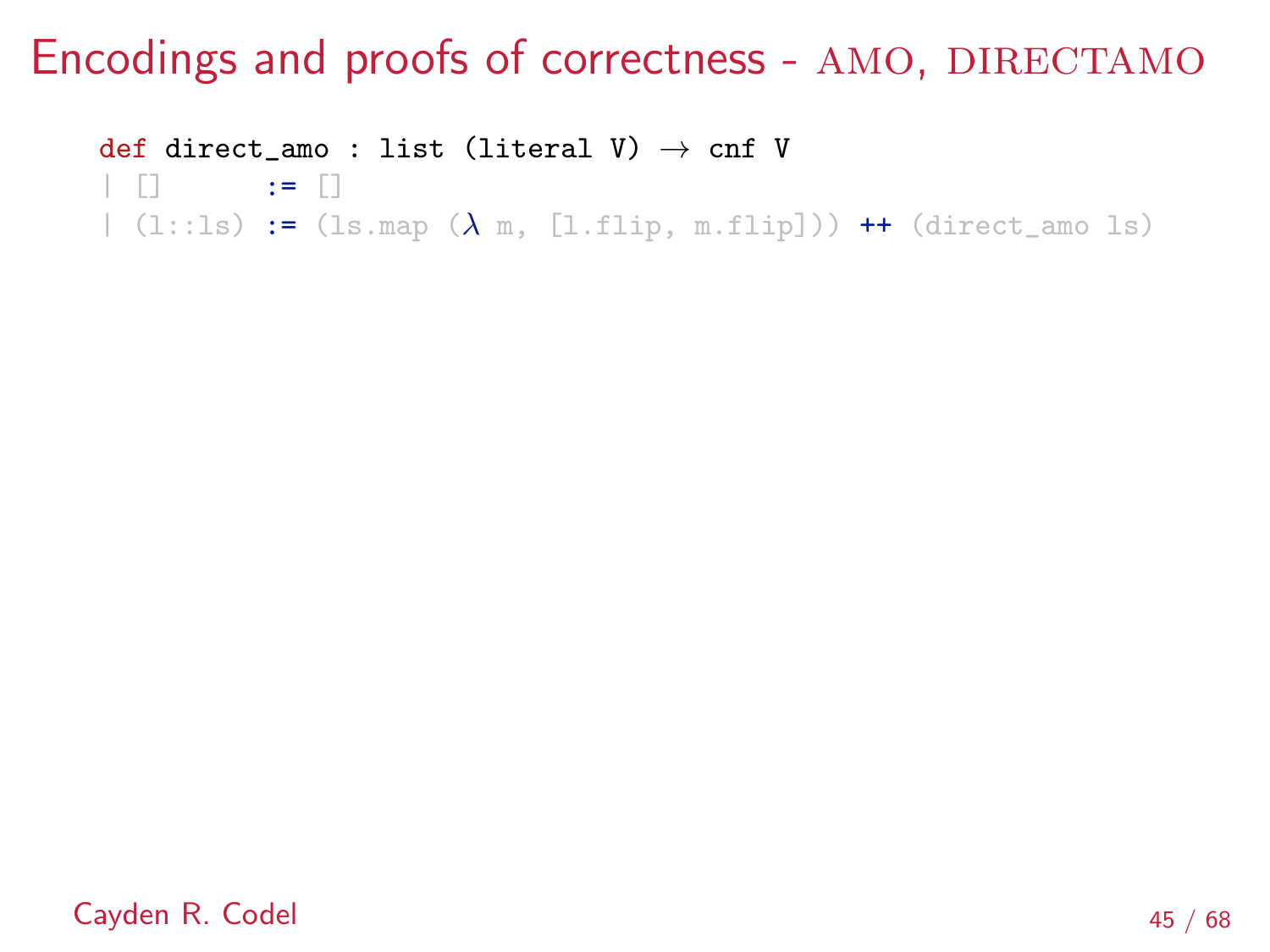def direct\_amo : list (literal V)  $\rightarrow$  cnf V

 $\Box$   $:=$   $\Box$ 

|  $(1::ls) := (lsmap (\lambda m, [l-flip, m-flip])) + (direct_name ls)$ 

Cayden R. Codel 46 / 68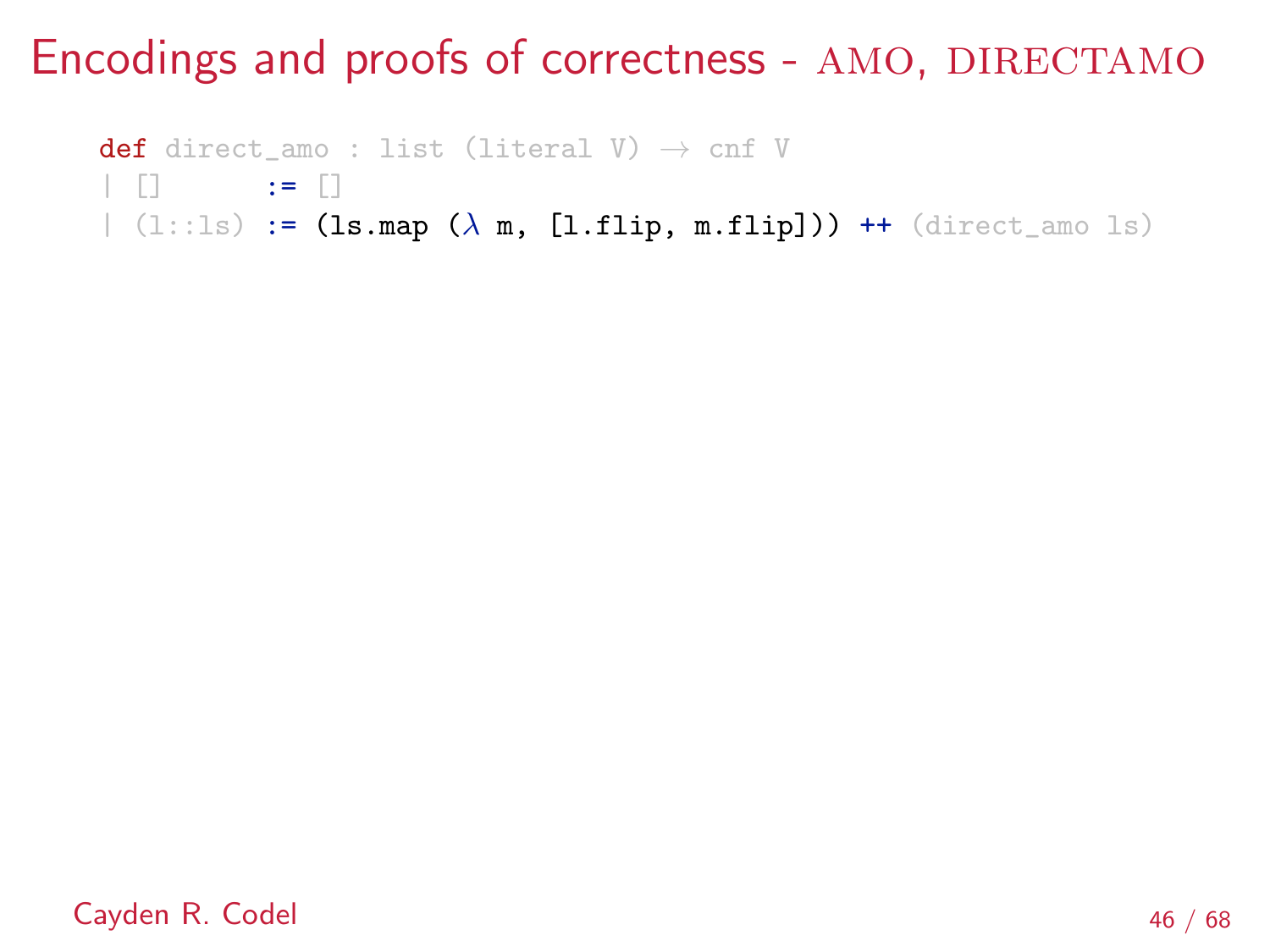def direct\_amo : list (literal V)  $\rightarrow$  cnf V  $\Box$   $:=$   $\Box$ |  $(1::ls) := (lsmap (\lambda m, [l.flip, m.flip])) + (direct_name ls)$ 

Recursive in nature, but global definition possible too

Cayden R. Codel 47 / 68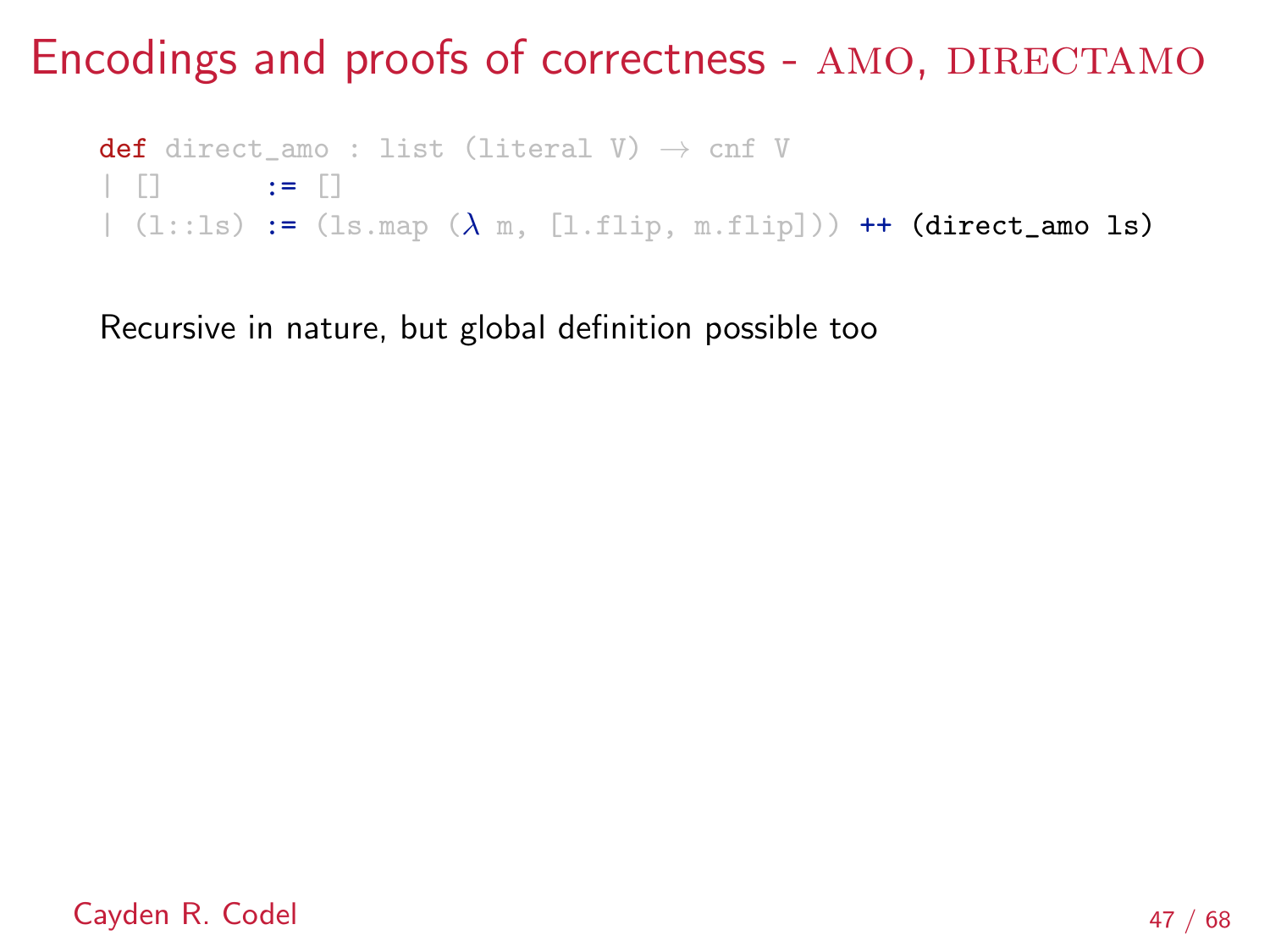def direct\_amo : list (literal V)  $\rightarrow$  cnf V  $\Box$   $\Box$   $\Box$  $|(1::ls)| := (lsmap (\lambda m, [1.fitip, m.fitip])) + (direct_amo ls)$ 

Recursive in nature, but global definition possible too

Correctness proof analogous to DIRECTXOR.

Developed distinct object to relate to semantics - crucial for proof.

Cayden R. Codel 47 / 68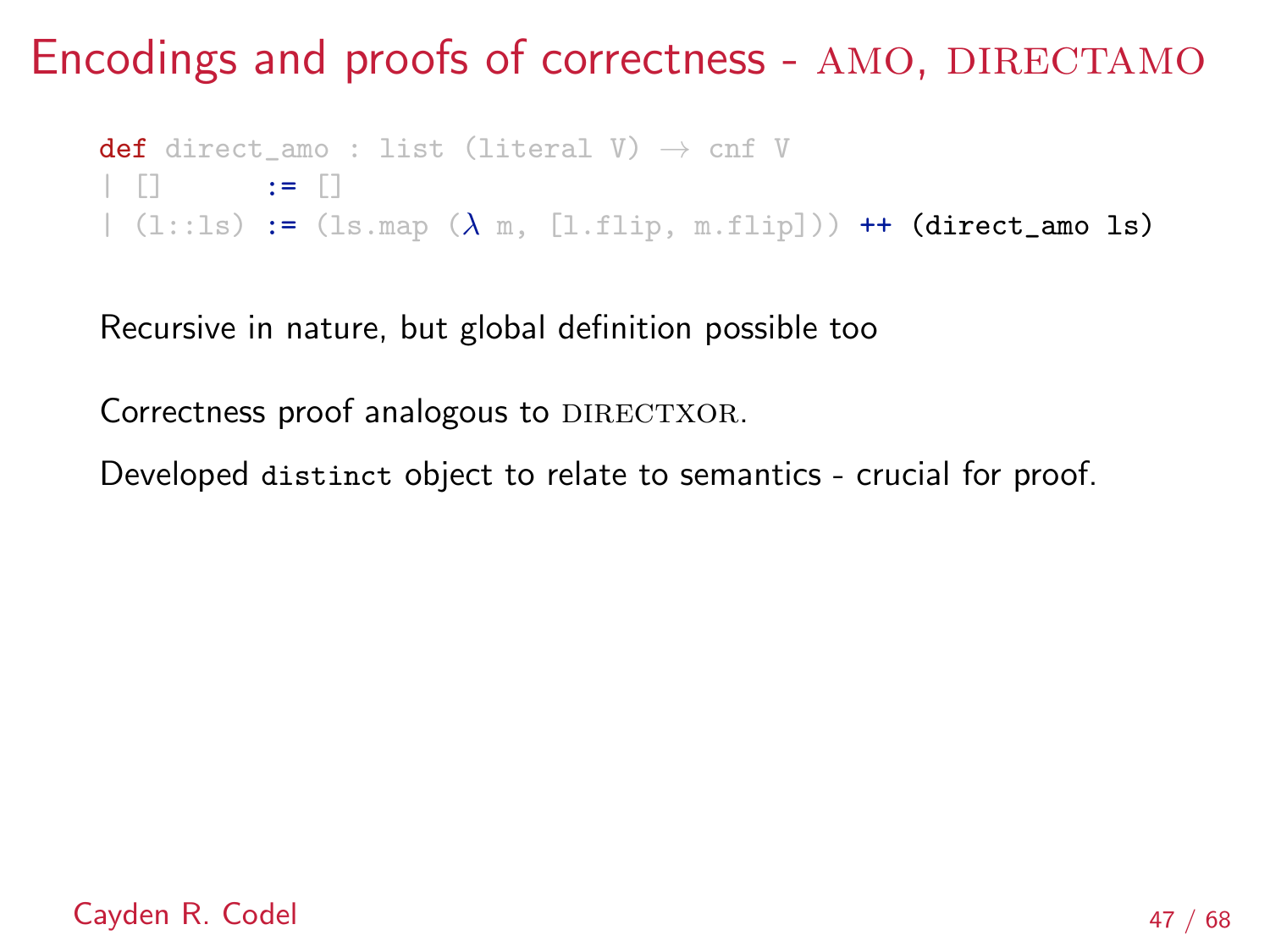$$
\mathrm{SINZAMO}(x_1,\ldots,x_n) = \\ \left(\bigwedge_{i=1}^{n-1} (\overline{x}_i \vee s_i)\right) \wedge \left(\bigwedge_{i=1}^{n-1} (\overline{s}_i \vee \overline{x}_{i+1})\right) \wedge \left(\bigwedge_{i=1}^{n-2} (\overline{s}_i \vee s_{i+1})\right)
$$

Cayden R. Codel 48 / 68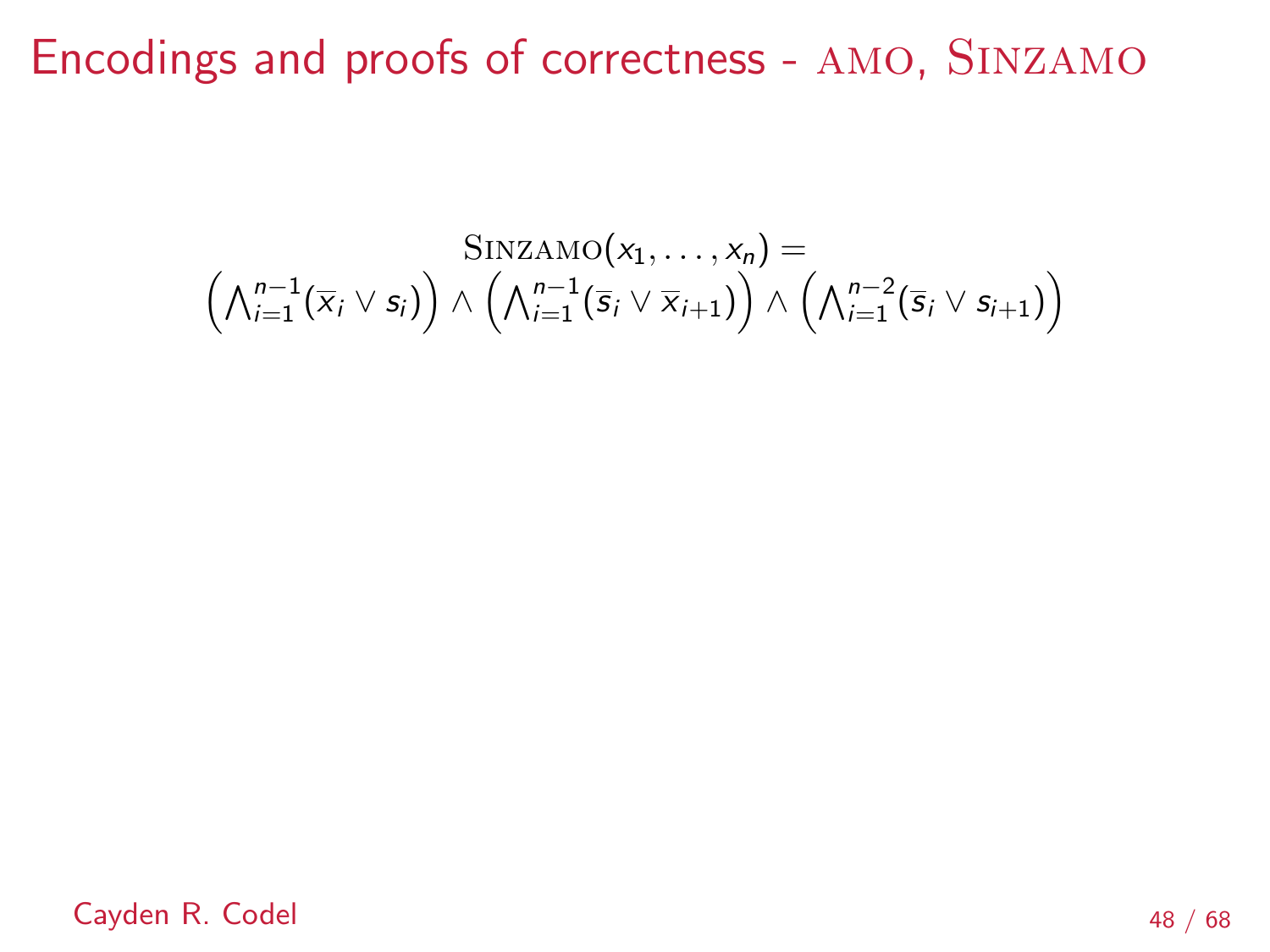$$
\mathrm{SINZAMO}(x_1,\ldots,x_n) = \\ \left(\bigwedge_{i=1}^{n-1} (\overline{x}_i \vee s_i) \right) \wedge \left(\bigwedge_{i=1}^{n-1} (\overline{s}_i \vee \overline{x}_{i+1}) \right) \wedge \left(\bigwedge_{i=1}^{n-2} (\overline{s}_i \vee s_{i+1}) \right)
$$

Generates  $3n - 4$  clauses, requires  $n - 2$  fresh variables.

Cayden R. Codel 48 / 68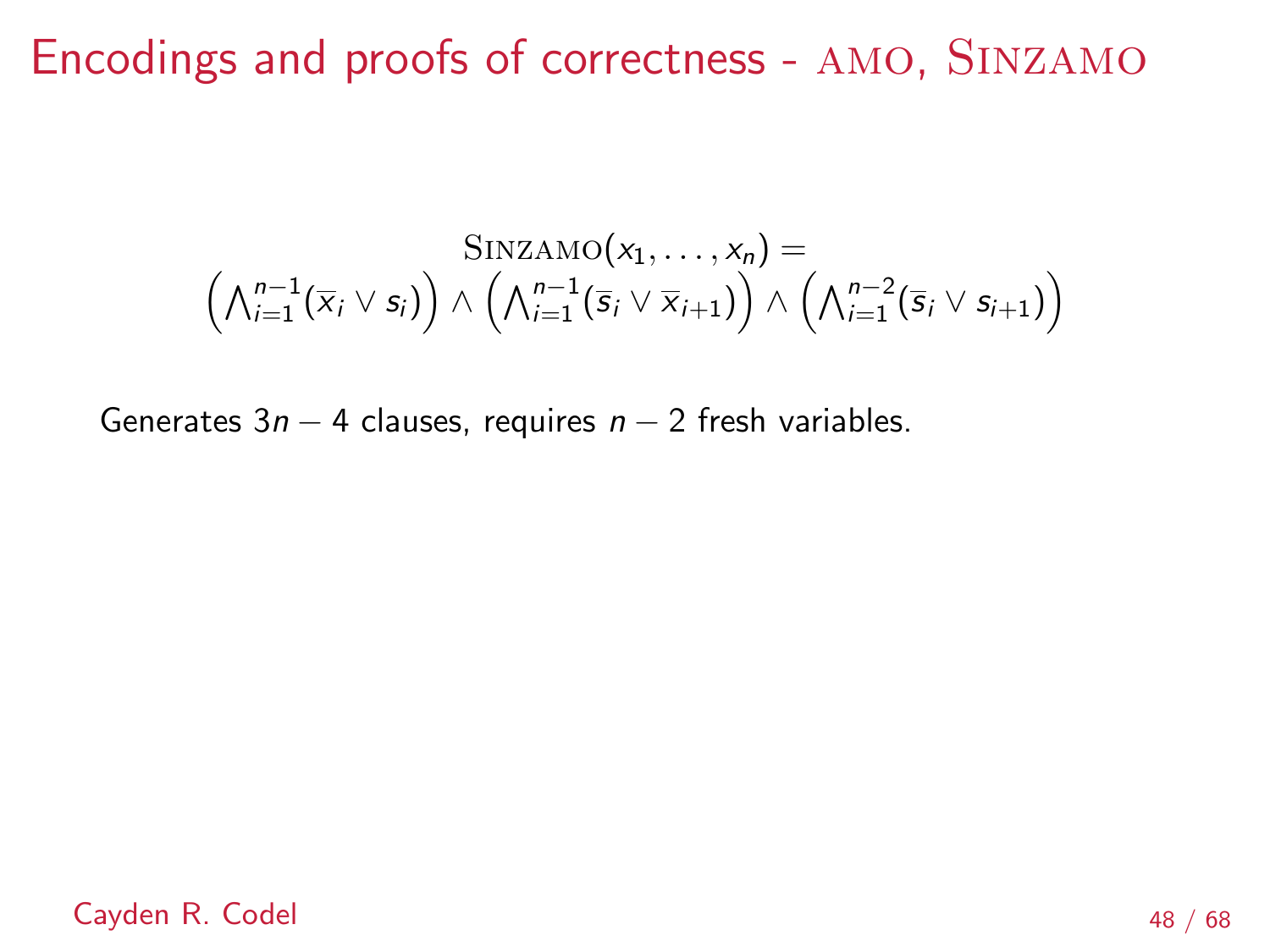$$
\mathrm{SINZAMO}(x_1,\ldots,x_n) = \\ \left(\bigwedge_{i=1}^{n-1} (\overline{x}_i \vee s_i) \right) \wedge \left(\bigwedge_{i=1}^{n-1} (\overline{s}_i \vee \overline{x}_{i+1}) \right) \wedge \left(\bigwedge_{i=1}^{n-2} (\overline{s}_i \vee s_{i+1}) \right)
$$

Generates  $3n - 4$  clauses, requires  $n - 2$  fresh variables.



Cayden R. Codel 48 / 68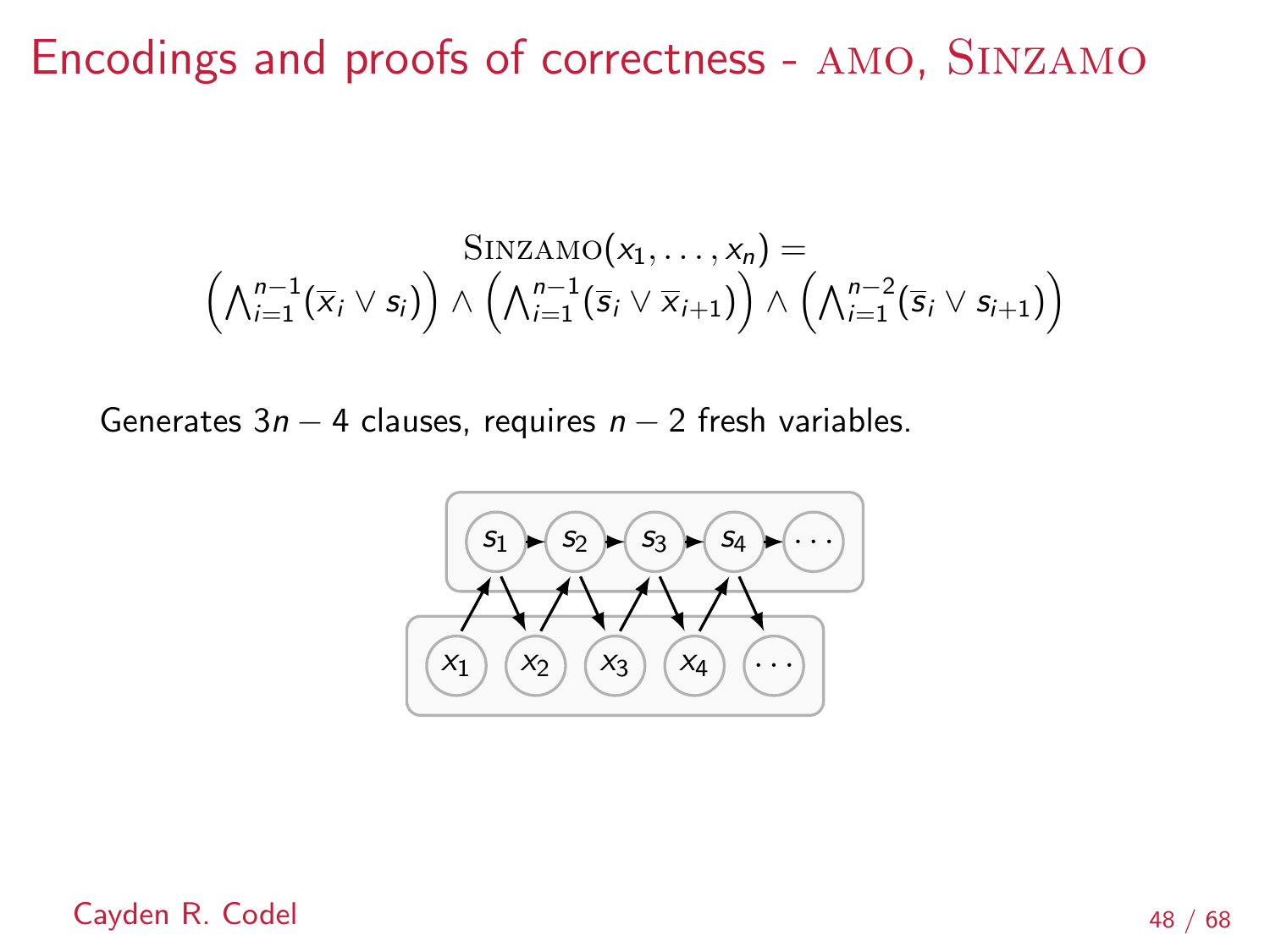$$
\mathrm{SINZAMO}(x_1,\ldots,x_n) = \\ \left(\bigwedge_{i=1}^{n-1} (\overline{x}_i \vee s_i) \right) \wedge \left(\bigwedge_{i=1}^{n-1} (\overline{s}_i \vee \overline{x}_{i+1}) \right) \wedge \left(\bigwedge_{i=1}^{n-2} (\overline{s}_i \vee s_{i+1}) \right)
$$

Generates  $3n - 4$  clauses, requires  $n - 2$  fresh variables.



Cayden R. Codel **49** / 68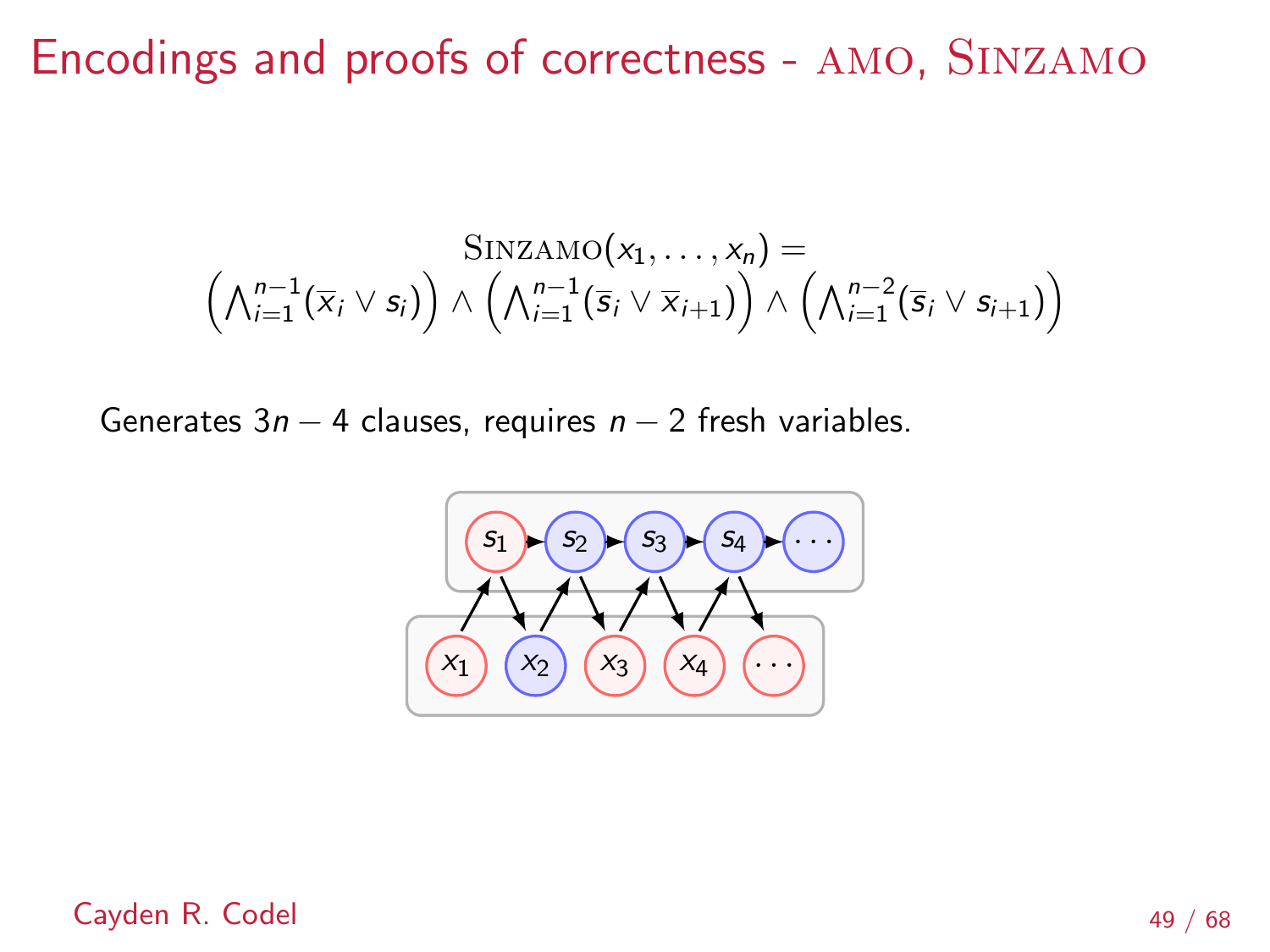def xi\_to\_si (g : gensym V) (n i : nat) (lit : literal V) := ite  $(i \leq n - 1)$  [[lit.flip, Pos  $(g.nth i)$ ]] []

def si\_to\_next\_si  $(g : gensym V)$   $(n i : nat) :=$ ite  $(i < n - 2)$  [[Neg (g.nth i), Pos (g.nth  $(i + 1)$ ]] []

```
def si_to_next_xi (g : gensym V) (n i : nat) (lit : literal V) :=
 ite (0 < i) [[Neg (g.nth (i - 1)), lit]] []
```

```
def sinz (1 : list (literal V)) (g : genus W) :=ite (hl : length 1 < 2) \Boxjoin (map_with_index (\lambda (idx : nat) (lit : literal V),
   xi_to_si g (length l) idx lit ++
   si_to_next_si g (length l) idx ++
   si_to_next_xi g (length l) idx lit) l)
```
### Cayden R. Codel 50 / 68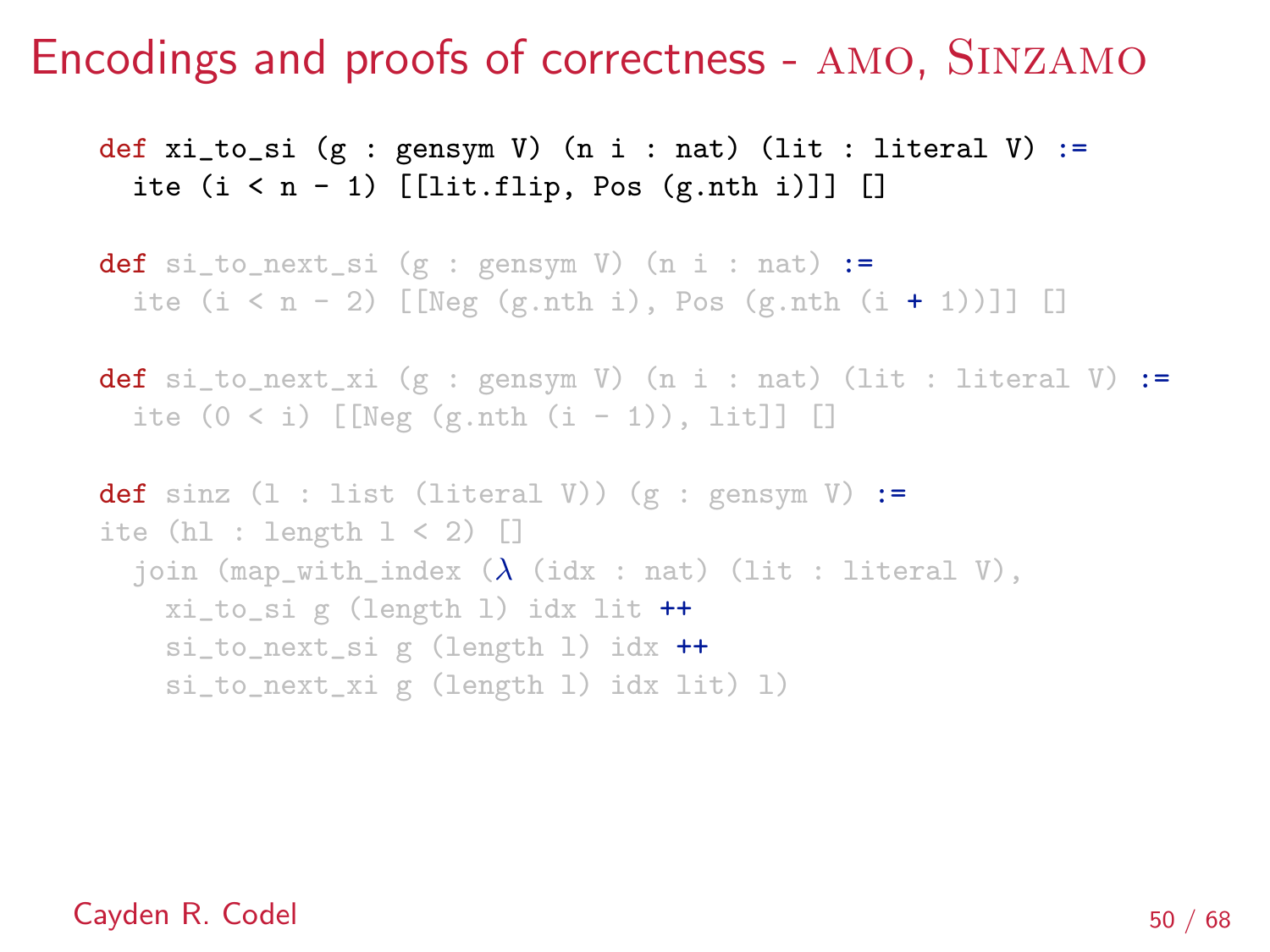**def**  $xi_t$  to\_si (g : gensym V) (n i : nat) (l : literal V) := ite  $(i \leq n - 1)$  [[l.flip, Pos  $(g.nth i)$ ]] []

```
def si_to_next_si (g : gensym V) (n i : nat) :=ite (i < n - 2) [[Neg (g.nth i), Pos (g.nth (i + 1)]] []
```

```
def si_to_next_xi (g : gensym V) (n i : nat) (lit : literal V) :=
 ite (0 < i) [[Neg (g.nth (i - 1)), lit]] []
```

```
def sinz (1 : list (literal V)) (g : genus W) :=ite (hl : length 1 < 2) \Boxjoin (map_with_index (\lambda (idx : nat) (lit : literal V),
   xi_to_si g (length l) idx lit ++
   si_to_next_si g (length l) idx ++
   si_to_next_xi g (length l) idx lit) l)
```
#### Cayden R. Codel 51 / 68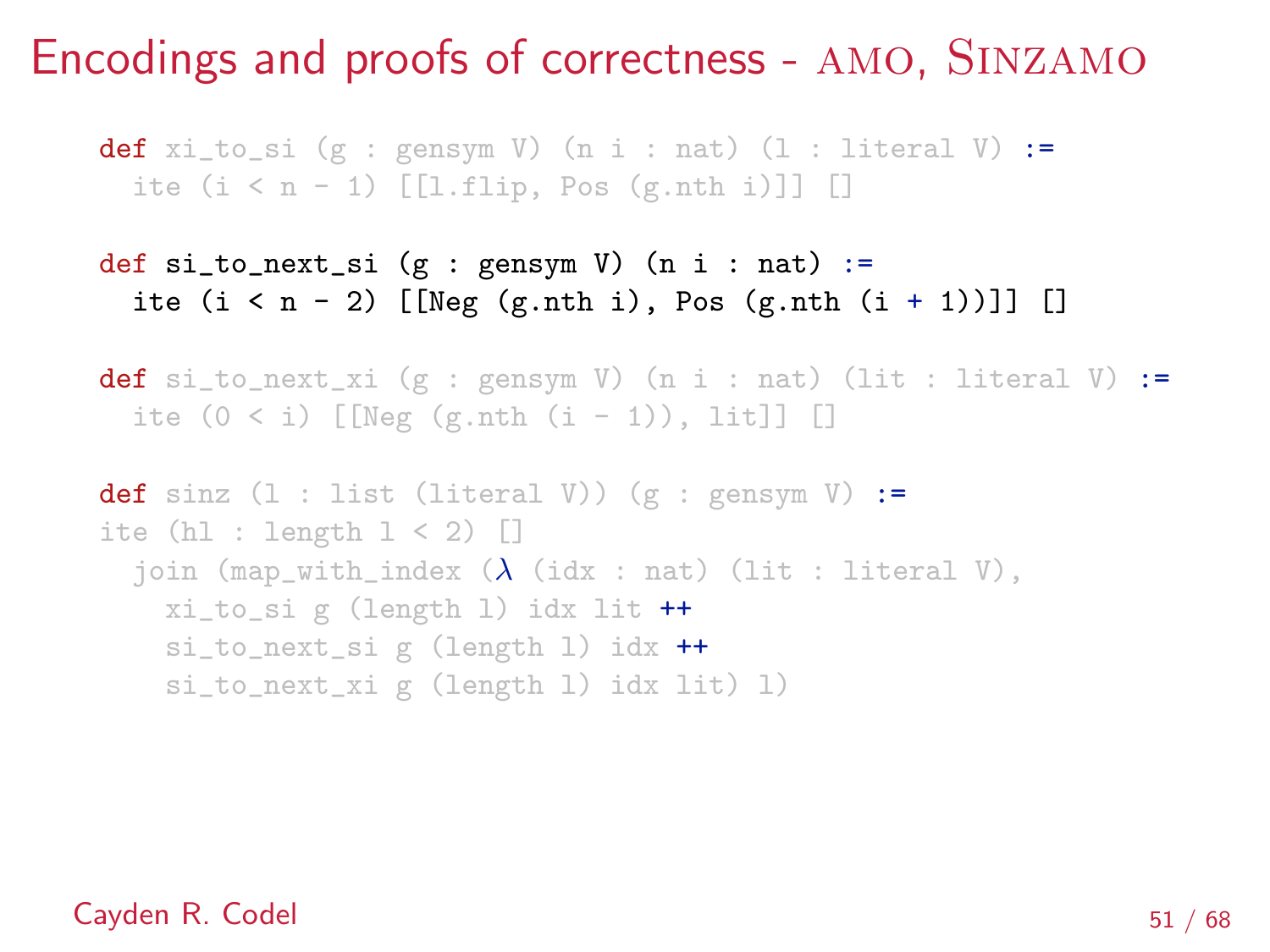**def** xi\_to\_si (g : gensym V) (n i : nat) (lit : literal V) := ite  $(i \leq n - 1)$  [[lit.flip, Pos  $(g.nth i)$ ]] []

def si\_to\_next\_si  $(g : gensym V)$   $(n i : nat) :=$ ite  $(i < n - 2)$  [[Neg (g.nth i), Pos (g.nth  $(i + 1)$ ]] []

def si\_to\_next\_xi (g : gensym V) (n i : nat) (lit : literal V) := ite  $(0 < i)$  [[Neg  $(g.nth (i - 1))$ , lit]] []

def sinz  $(1 : list (literal V)) (g : genus W) :=$ ite (hl : length  $1 < 2$ )  $\Box$ join (map\_with\_index  $(\lambda$  (idx : nat) (lit : literal V), xi\_to\_si g (length l) idx lit ++ si\_to\_next\_si g (length l) idx ++ si\_to\_next\_xi g (length l) idx lit) l)

#### Cayden R. Codel 52 / 68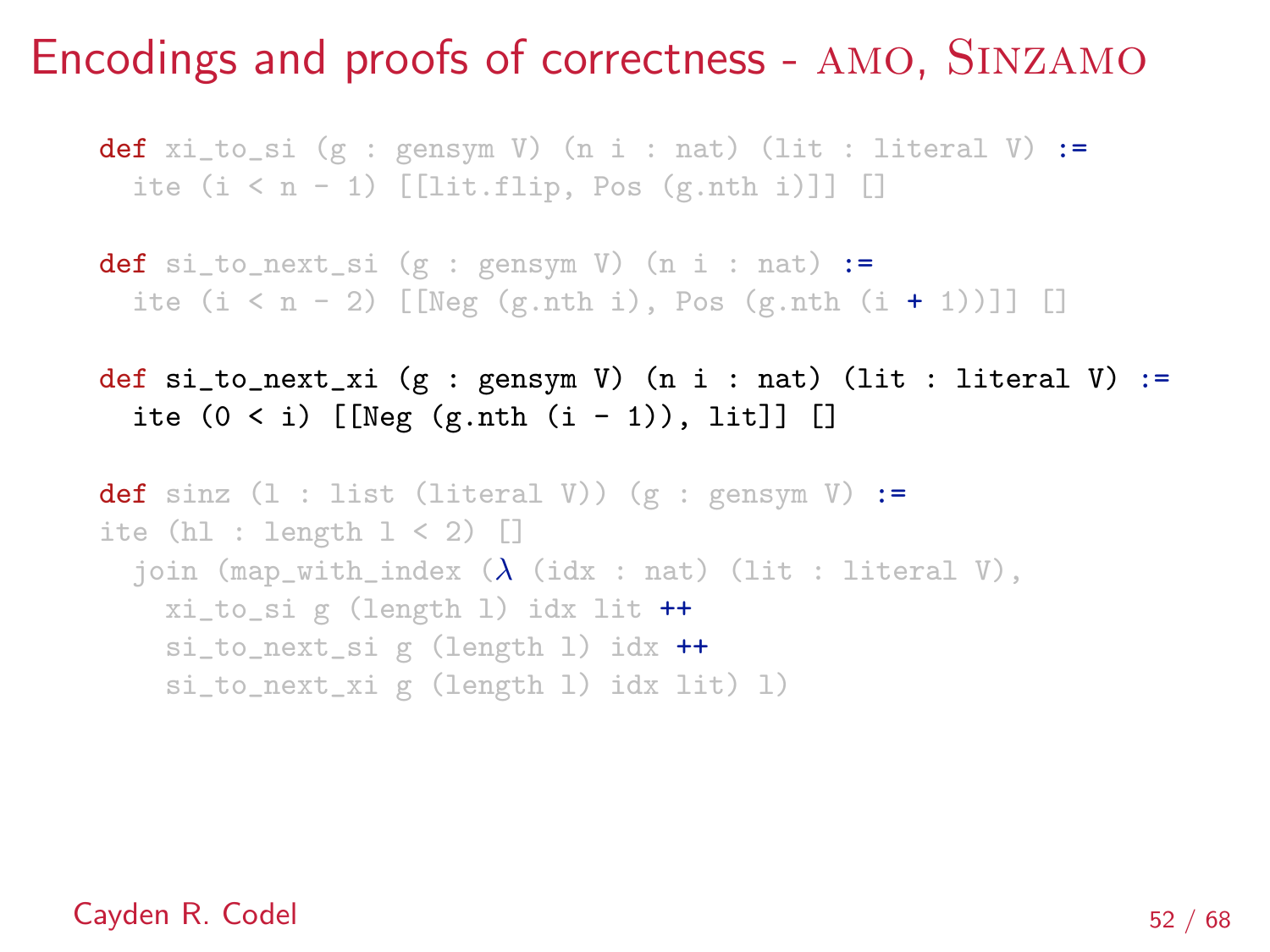**def** xi\_to\_si (g : gensym V) (n i : nat) (lit : literal V) := ite  $(i \leq n - 1)$  [[lit.flip, Pos  $(g.nth i)$ ]] []

def si\_to\_next\_si  $(g : gensym V)$   $(n i : nat) :=$ ite  $(i \le n - 2)$  [[Neg (g.nth i), Pos (g.nth  $(i + 1)$ ]] []

**def** si\_to\_next\_xi (g : gensym V) (n i : nat) (lit : literal V) := ite  $(0 < i)$  [[Neg  $(g.nth (i - 1))$ , lit]] []

def sinz  $(1 : list (literal V)) (g : genus W) :=$ ite  $(h1 : length 1 < 2)$ join (map\_with\_index  $(\lambda$  (idx : nat) (lit : literal V), xi\_to\_si g (length l) idx lit ++ si\_to\_next\_si g (length l) idx ++ si\_to\_next\_xi g (length l) idx lit) l)

#### Cayden R. Codel 53 / 68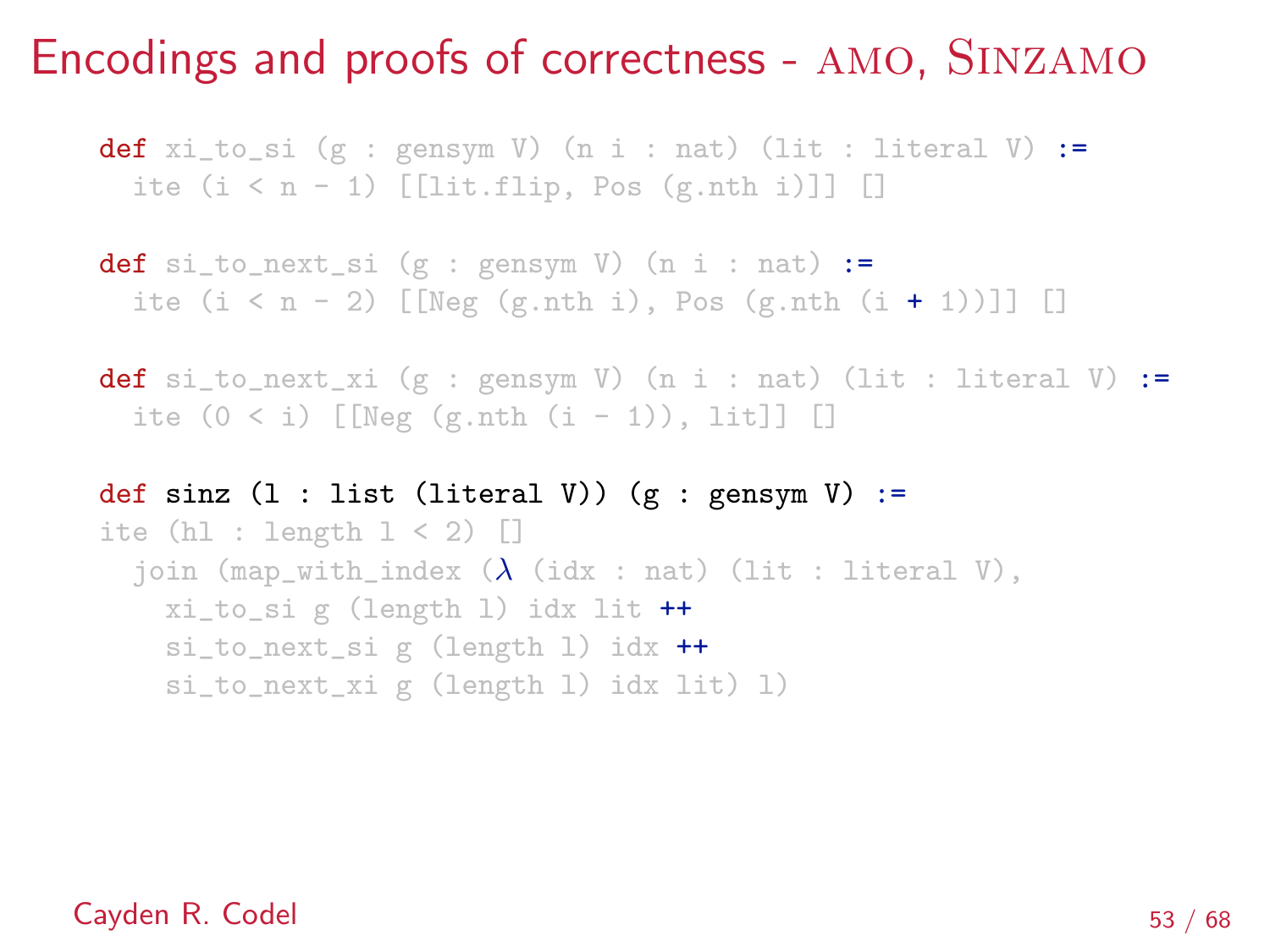**def** xi\_to\_si (g : gensym V) (n i : nat) (lit : literal V) := ite  $(i \leq n - 1)$  [[lit.flip, Pos  $(g.nth i)$ ]] []

def si\_to\_next\_si  $(g : gensym V)$   $(n i : nat) :=$ ite  $(i \le n - 2)$  [[Neg  $(g.nth i)$ , Pos  $(g.nth (i + 1))$ ]] []

```
def si_to_next_xi (g : gensym V) (n i : nat) (lit : literal V) :=
 ite (0 < i) [[Neg (g.nth (i - 1)), lit]] []
```

```
def sinz (1 : list (literal V)) (g : genus W) :=ite (hl : length 1 < 2) []
  join (map_with_index (\lambda (idx : nat) (lit : literal V),
   xi_to_si g (length l) idx lit ++
   si_to_next_si g (length l) idx ++
   si_to_next_xi g (length l) idx lit) l)
```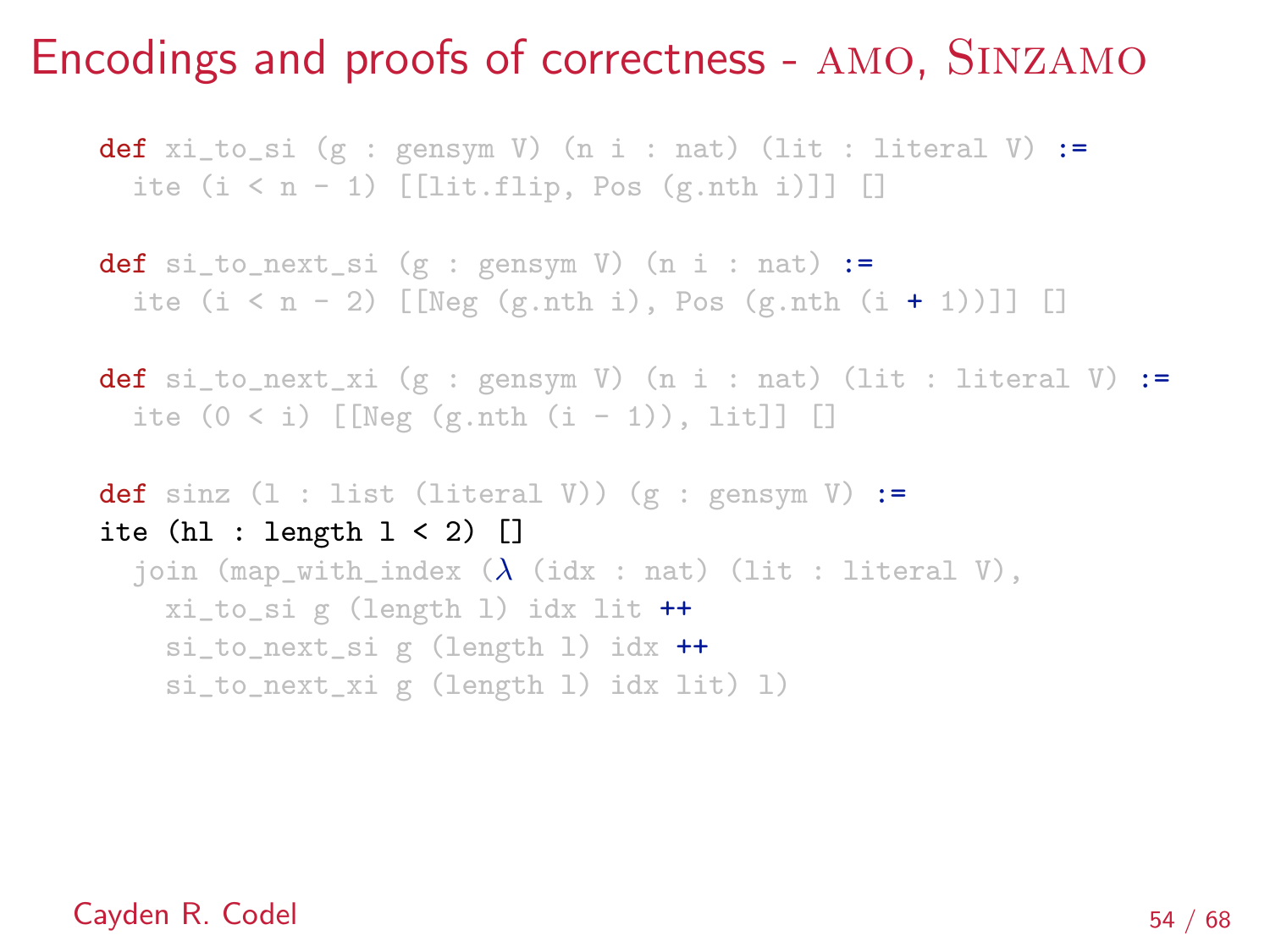**def** xi\_to\_si (g : gensym V) (n i : nat) (lit : literal V) := ite  $(i \leq n - 1)$  [[lit.flip, Pos  $(g.nth i)$ ]] []

def si\_to\_next\_si  $(g : gensym V)$   $(n i : nat) :=$ ite  $(i \le n - 2)$  [[Neg (g.nth i), Pos (g.nth  $(i + 1)$ ]] []

**def** si\_to\_next\_xi (g : gensym V) (n i : nat) (lit : literal V) := ite  $(0 < i)$  [[Neg  $(g.nth (i - 1))$ , lit]] []

def sinz  $(1 : list (literal V)) (g : genus W) :=$ ite  $(h1 : length 1 < 2)$ join (map\_with\_index  $(\lambda$  (idx : nat) (lit : literal V), xi\_to\_si g (length l) idx lit ++ si\_to\_next\_si g (length l) idx ++ si\_to\_next\_xi g (length l) idx lit) l)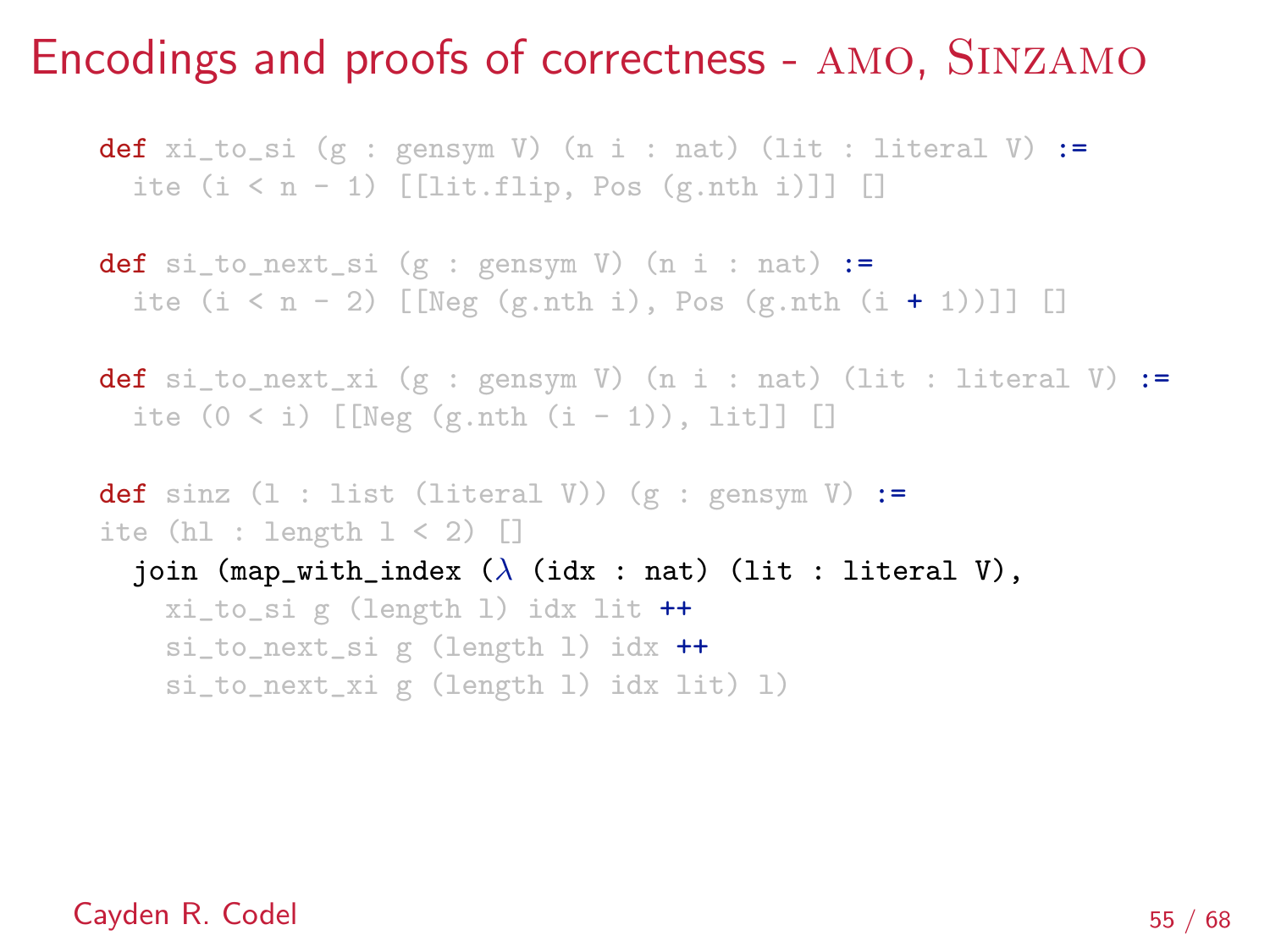**def** xi\_to\_si (g : gensym V) (n i : nat) (lit : literal V) := ite  $(i \leq n - 1)$  [[lit.flip, Pos  $(g.nth i)$ ]] []

def si\_to\_next\_si  $(g : gensym V)$   $(n i : nat) :=$ ite  $(i \le n - 2)$  [[Neg (g.nth i), Pos (g.nth  $(i + 1)$ ]] []

```
def si_to_next_xi (g : gensym V) (n i : nat) (lit : literal V) :=
 ite (0 < i) [[Neg (g.nth (i - 1)), lit]] []
```

```
def sinz (1 : list (literal V)) (g : genus W) :=ite (h1 : length 1 < 2)join (map_with_index (\lambda (idx : nat) (lit : literal V),
    xi_to_si g (length l) idx lit ++
    si_to_next_si g (length l) idx ++
    si_to_next_xi g (length l) idx lit) l)
```
### Cayden R. Codel 56 / 68 and 56 / 68 and 56 / 68 and 56 / 68 and 56 / 68 and 56 / 68 and 56 / 68 and 56 / 68 and 56 / 68 and 56 / 68 and 56 / 68 and 56 / 68 and 56 / 68 and 56 / 56  $\pm$  56 / 68 and 56  $\pm$  56 / 68 and 56  $\$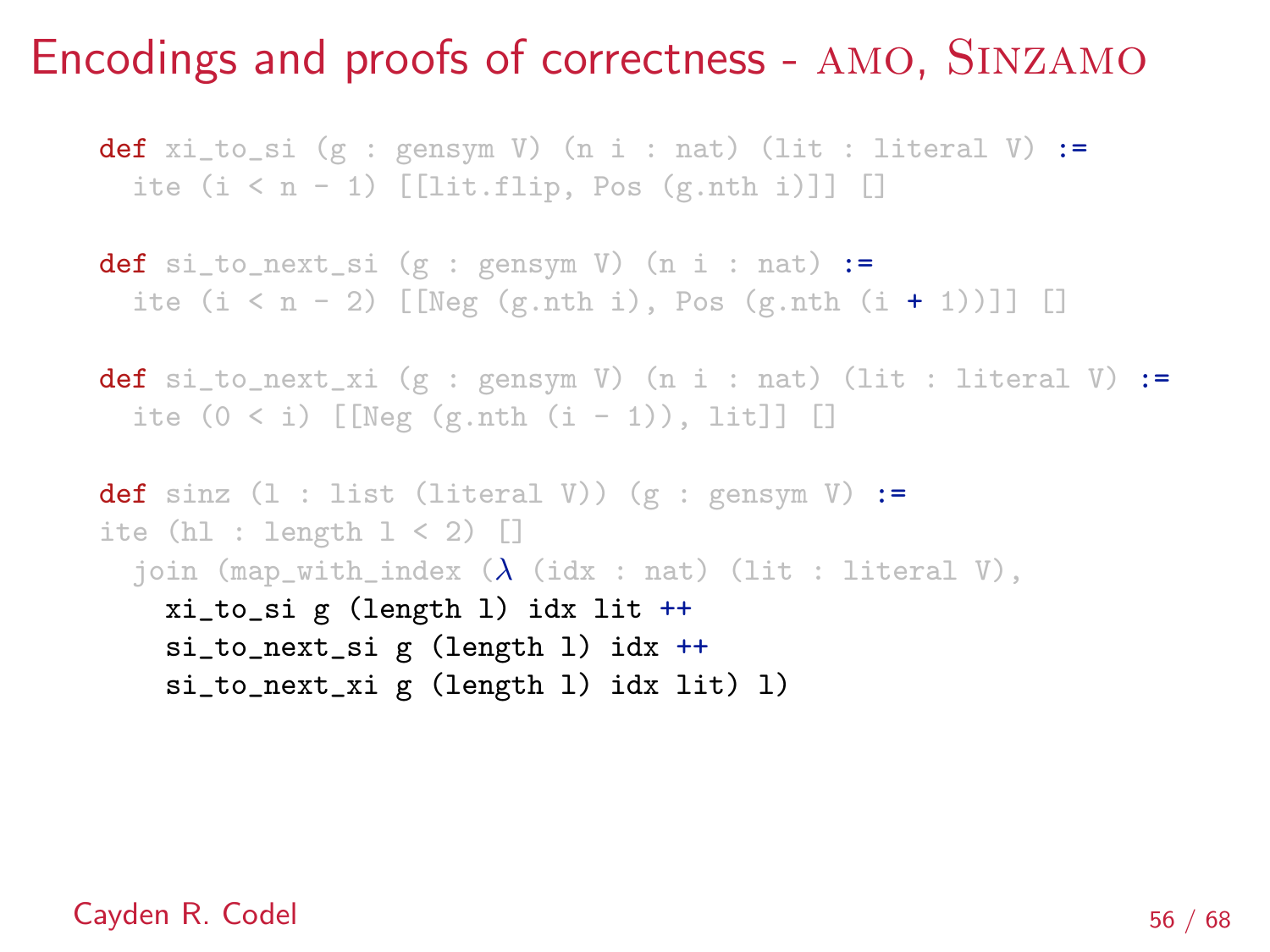**def** xi\_to\_si (g : gensym V) (n i : nat) (lit : literal V) := ite  $(i \leq n - 1)$  [[lit.flip, Pos  $(g.nth i)$ ]] []

def si\_to\_next\_si  $(g : gensym V)$   $(n i : nat) :=$ ite  $(i < n - 2)$  [[Neg (g.nth i), Pos (g.nth  $(i + 1)$ ]] []

```
def si_to_next_xi (g : gensym V) (n i : nat) (lit : literal V) :=
 ite (0 < i) [[Neg (g.nth (i - 1)), lit]] []
```

```
def sinz (1 : list (literal V)) (g : genus W) :=ite (h1 : length 1 < 2)join (map_with_index (\lambda (idx : nat) (lit : literal V),
    xi_to_si g (length l) idx lit ++
    si_to_next_si g (length l) idx ++
    si_to_next_xi g (length l) idx lit) l)
```
Non-recursive definition - better for capturing global behavior.

Use nth instead of fresh to generate variables.

### Cayden R. Codel 56 / 68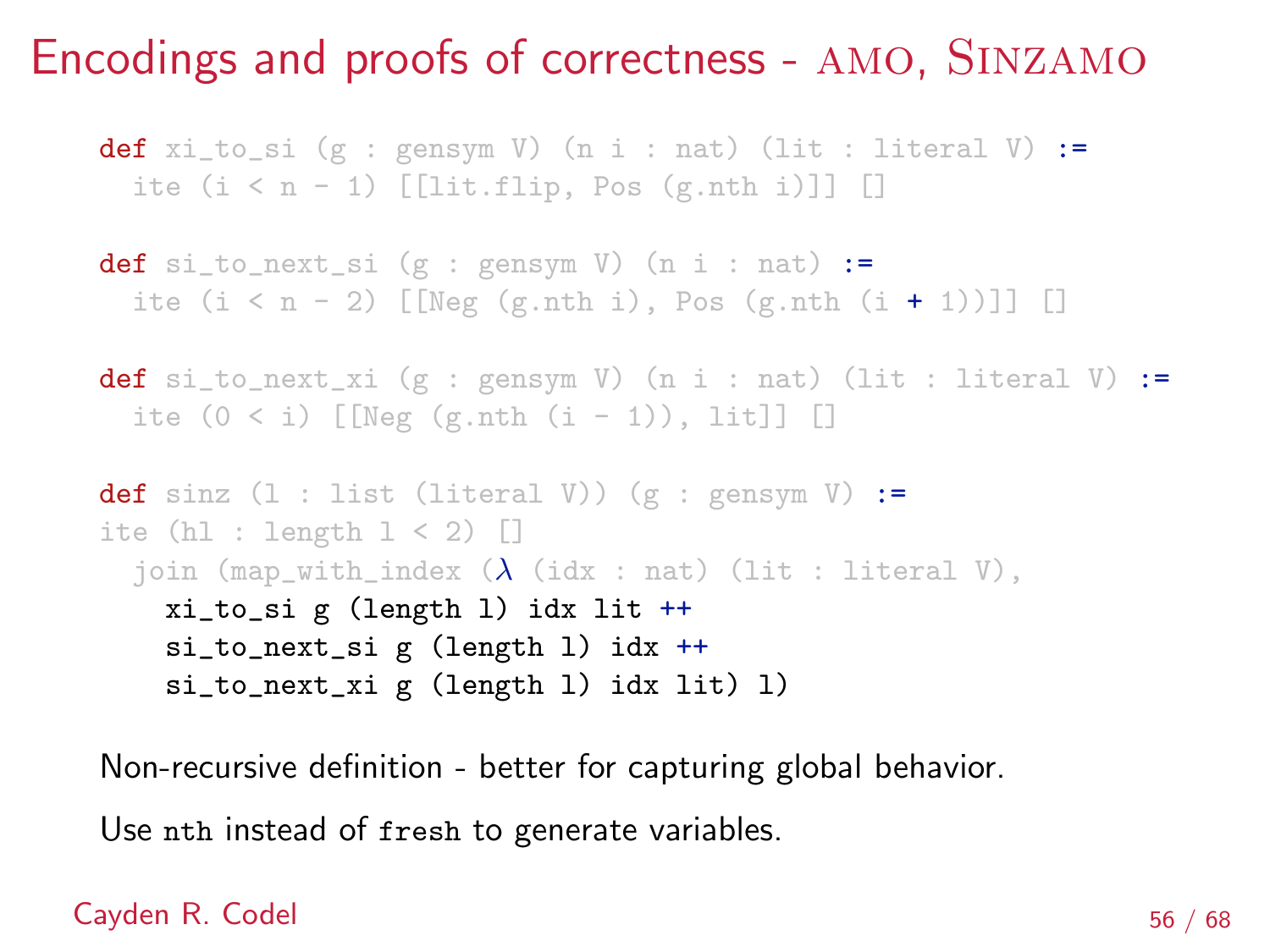Theorem: Sinzamo encodes amo

Proof.

Provide explicit truth assignment. Give semantic meaning to each fresh variable.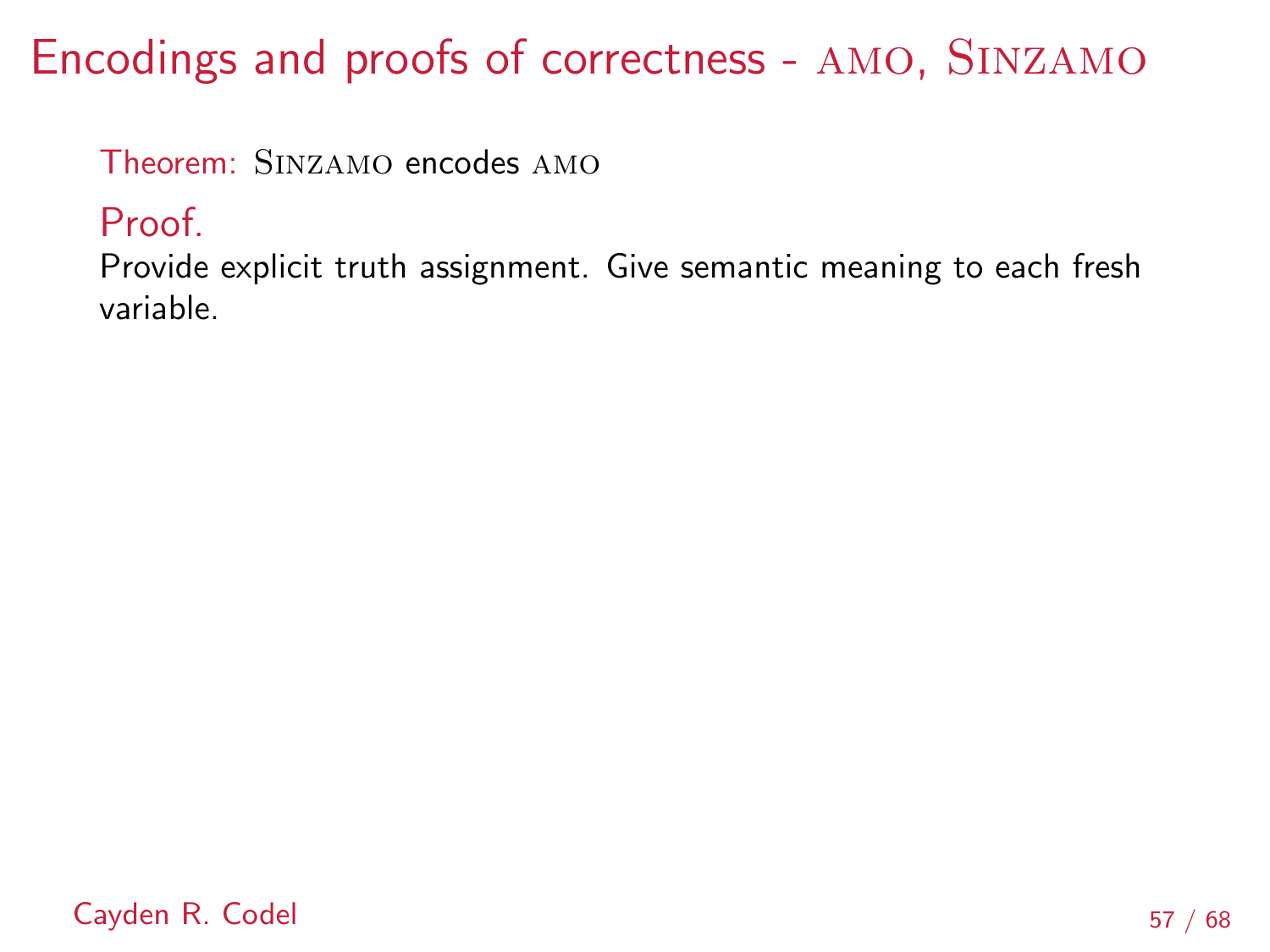Theorem: Sinzamo encodes amo

### Proof.

Provide explicit truth assignment. Give semantic meaning to each fresh variable.

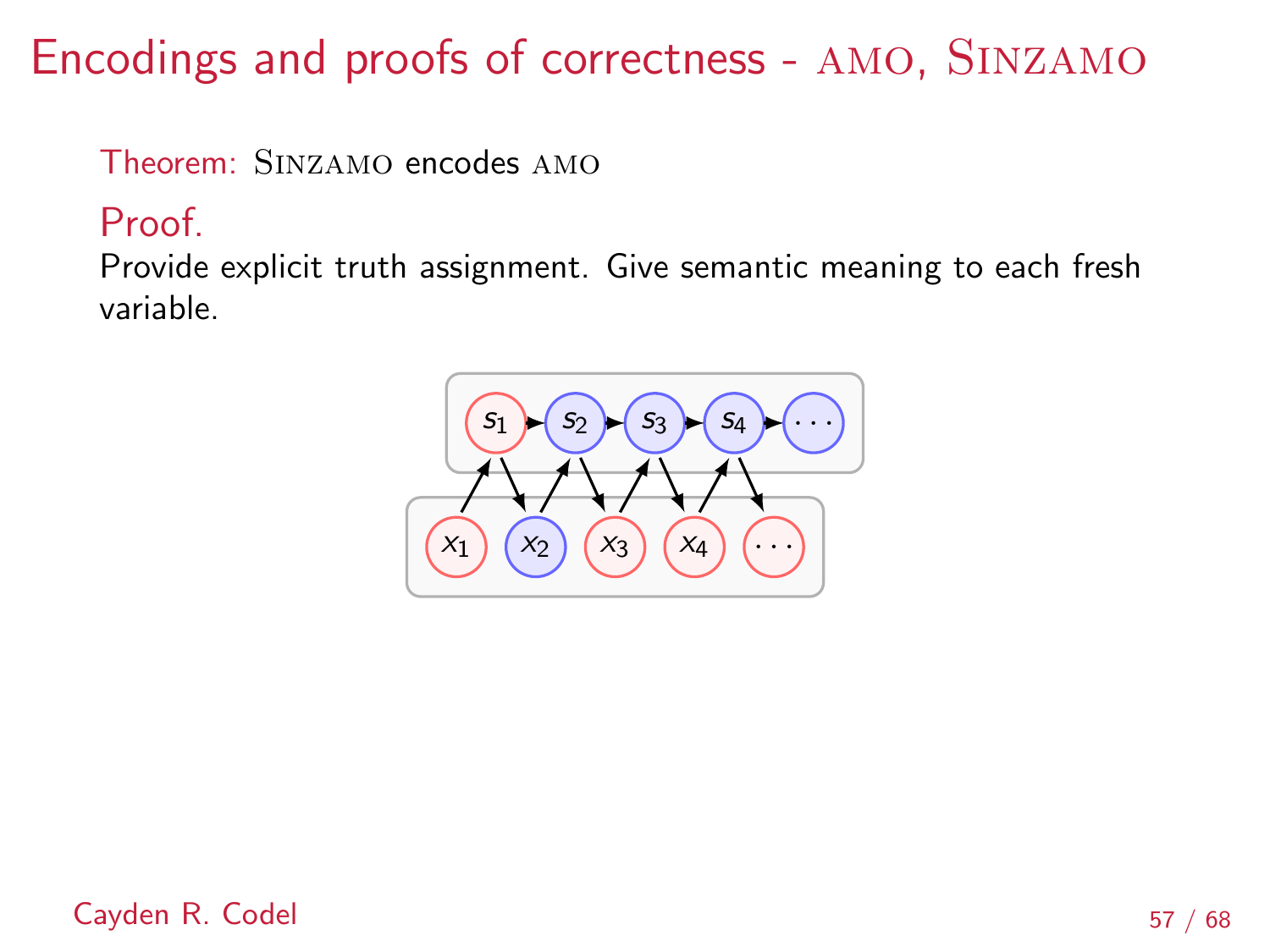Theorem: Sinzamo encodes amo

### Proof.

Provide explicit truth assignment. Give semantic meaning to each fresh variable.



For reverse direction, take  $\sigma$  and show this explicit assignment works.  $\Box$ 

### Cayden R. Codel 57 / 68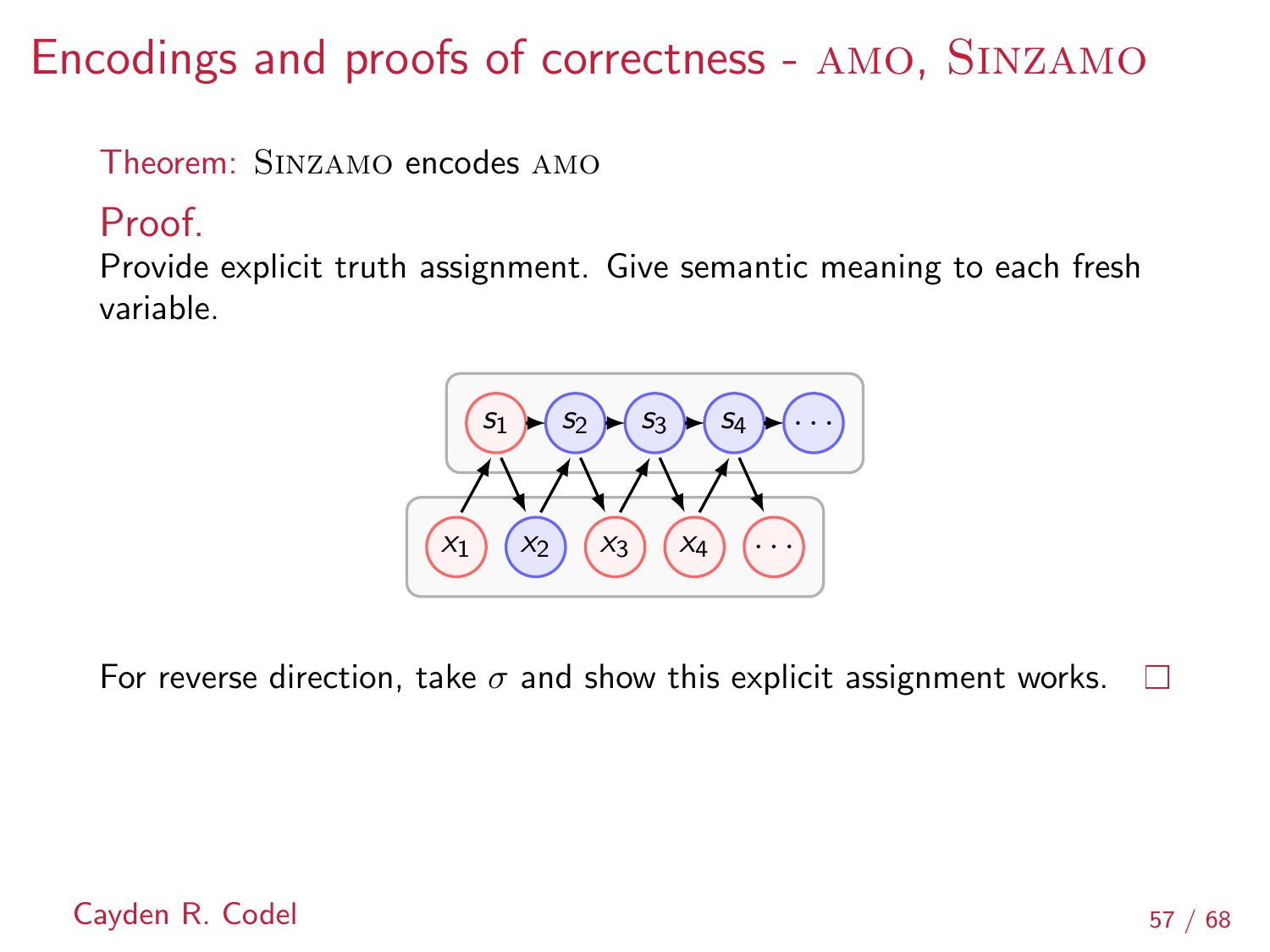Theorem: Sinzamo encodes amo

### Proof.

Provide explicit truth assignment. Give semantic meaning to each fresh variable.



For reverse direction, take  $\sigma$  and show this explicit assignment works.  $\Box$ 

Takeaway: For encoding with global behavior, tie the introduced variables to a semantic definition, and hard-code in a satisfying assignment

### Cayden R. Codel 57 / 68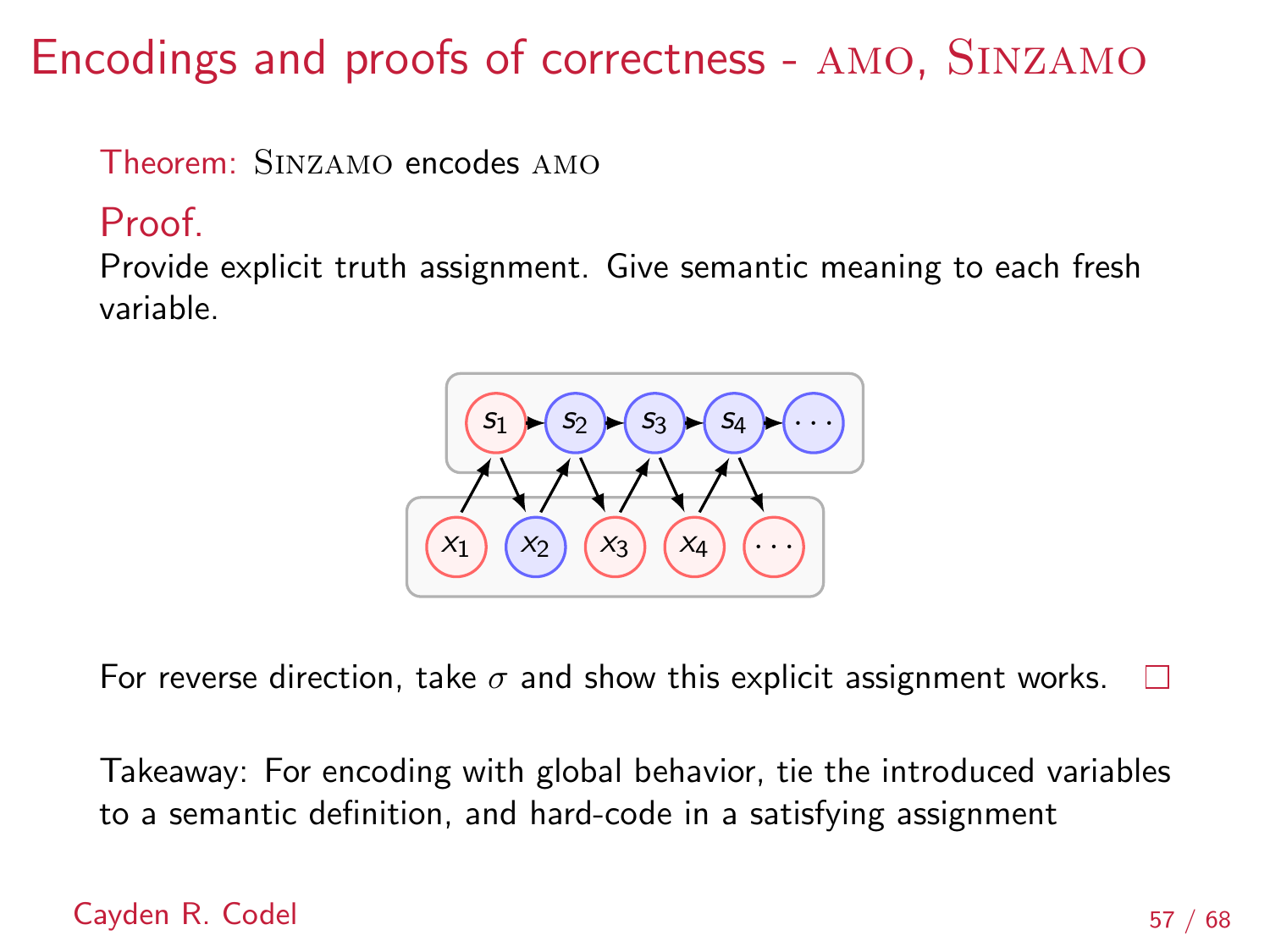$$
\text{SINZAMK}(x_1,\ldots,x_n) = \left(\bigwedge_{i=1}^n (\overline{x}_i \vee s_{i,1})\right) \wedge \left(\bigwedge_{i=1}^{n-1} \bigwedge_{j=1}^{k+1} (\overline{s}_{i,j} \vee s_{i+1,j})\right) \wedge \left(\bigwedge_{i=1}^{n-1} \bigwedge_{j=1}^k (\overline{x}_{i+1} \vee \overline{s}_{i,j} \vee s_{i+1,j+1})\right) \wedge \overline{s}_{n,k+1}
$$

Cayden R. Codel 58 / 68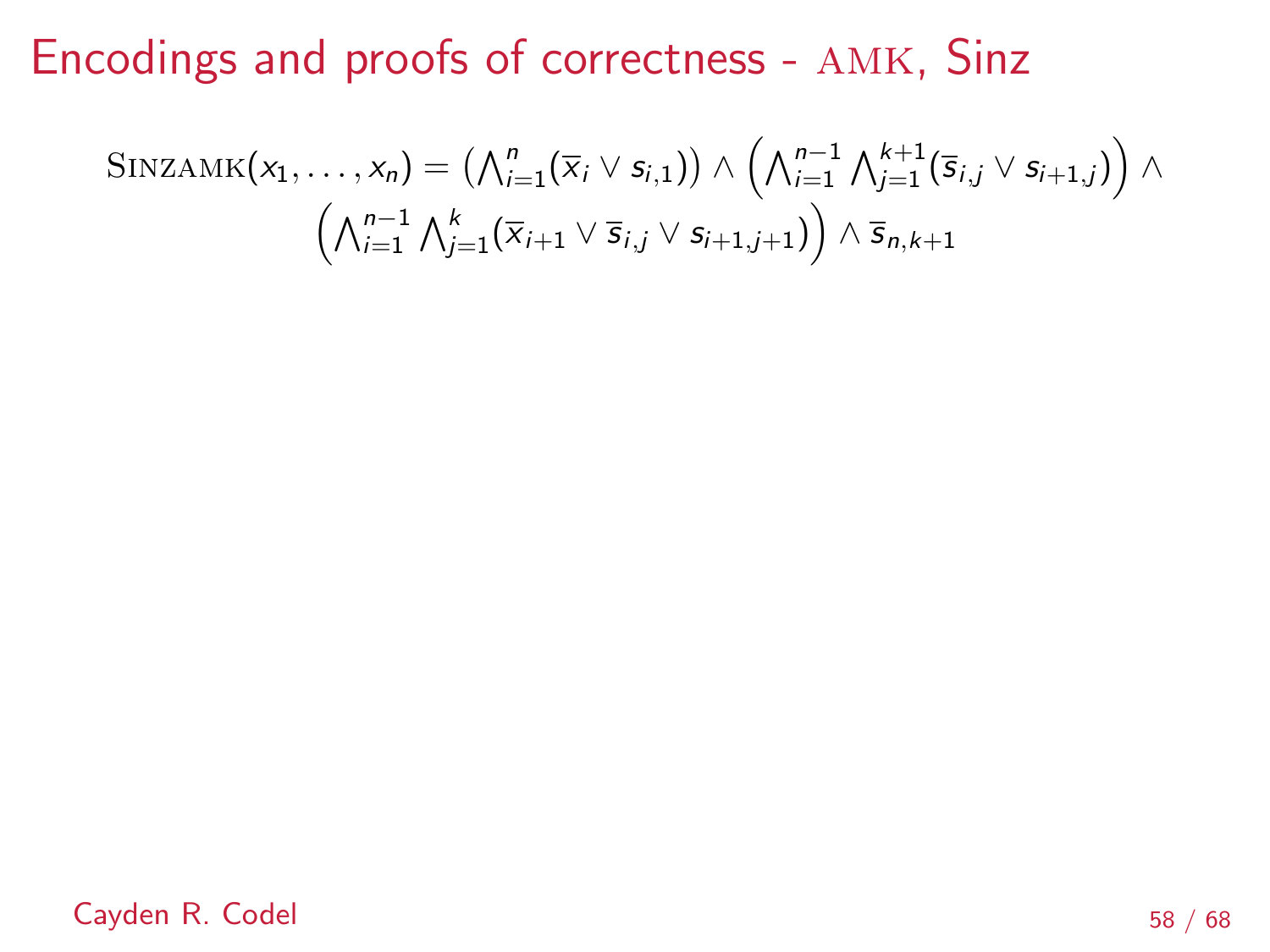$$
\mathrm{SINZAMK}(x_1,\ldots,x_n) = \left(\bigwedge_{i=1}^n (\overline{x}_i \vee s_{i,1})\right) \wedge \left(\bigwedge_{i=1}^{n-1} \bigwedge_{j=1}^{k+1} (\overline{s}_{i,j} \vee s_{i+1,j})\right) \wedge \left(\bigwedge_{i=1}^{n-1} \bigwedge_{j=1}^k (\overline{x}_{i+1} \vee \overline{s}_{i,j} \vee s_{i+1,j+1})\right) \wedge \overline{s}_{n,k+1}
$$



Cayden R. Codel 58 / 68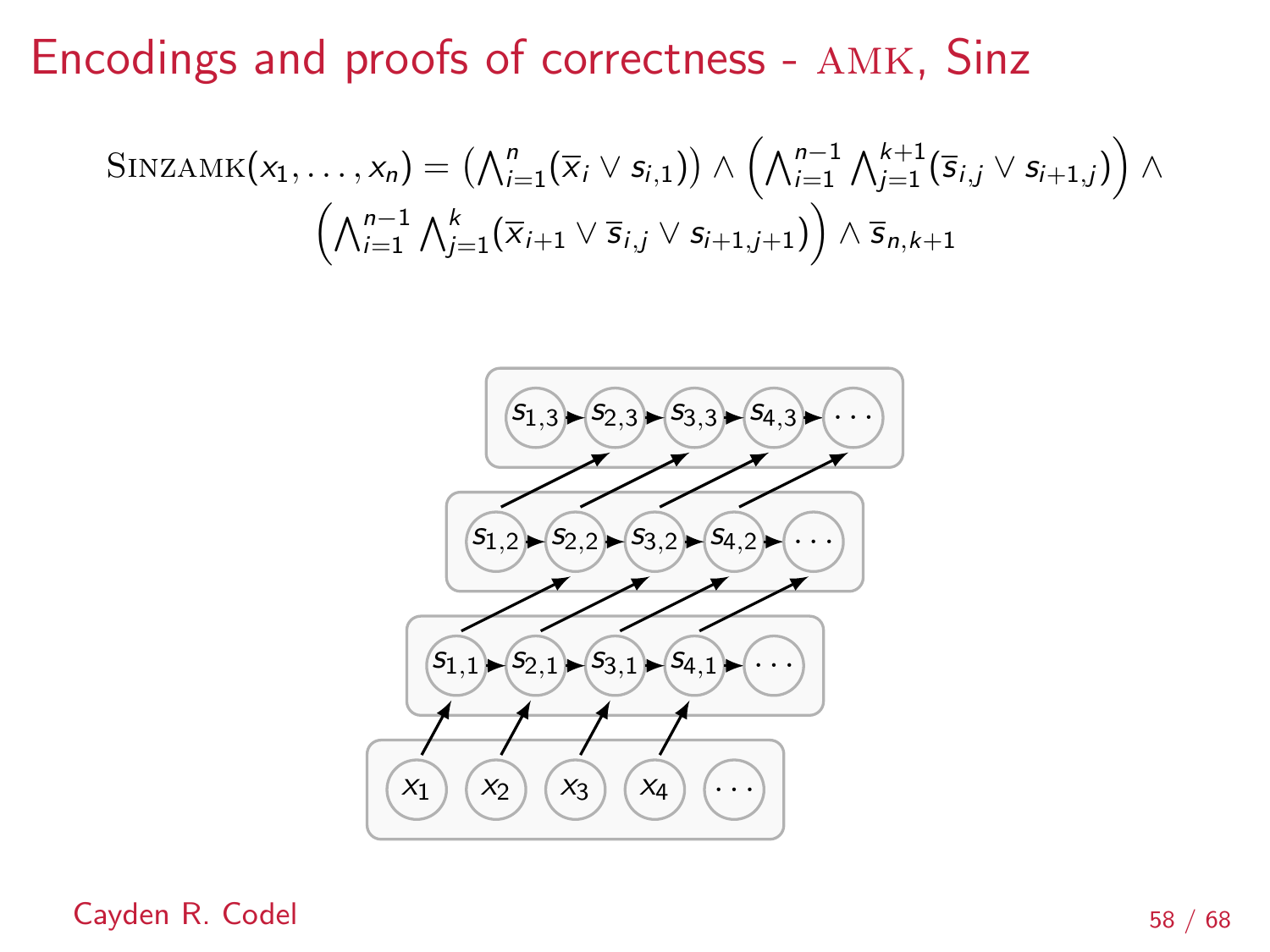$$
\text{SINZAMK}(x_1,\ldots,x_n) = \left(\bigwedge_{i=1}^n (\overline{x}_i \vee s_{i,1})\right) \wedge \left(\bigwedge_{i=1}^{n-1} \bigwedge_{j=1}^{k+1} (\overline{s}_{i,j} \vee s_{i+1,j})\right) \wedge \left(\bigwedge_{i=1}^{n-1} \bigwedge_{j=1}^k (\overline{x}_{i+1} \vee \overline{s}_{i,j} \vee s_{i+1,j+1})\right) \wedge \overline{s}_{n,k+1}
$$



Cayden R. Codel 59 / 68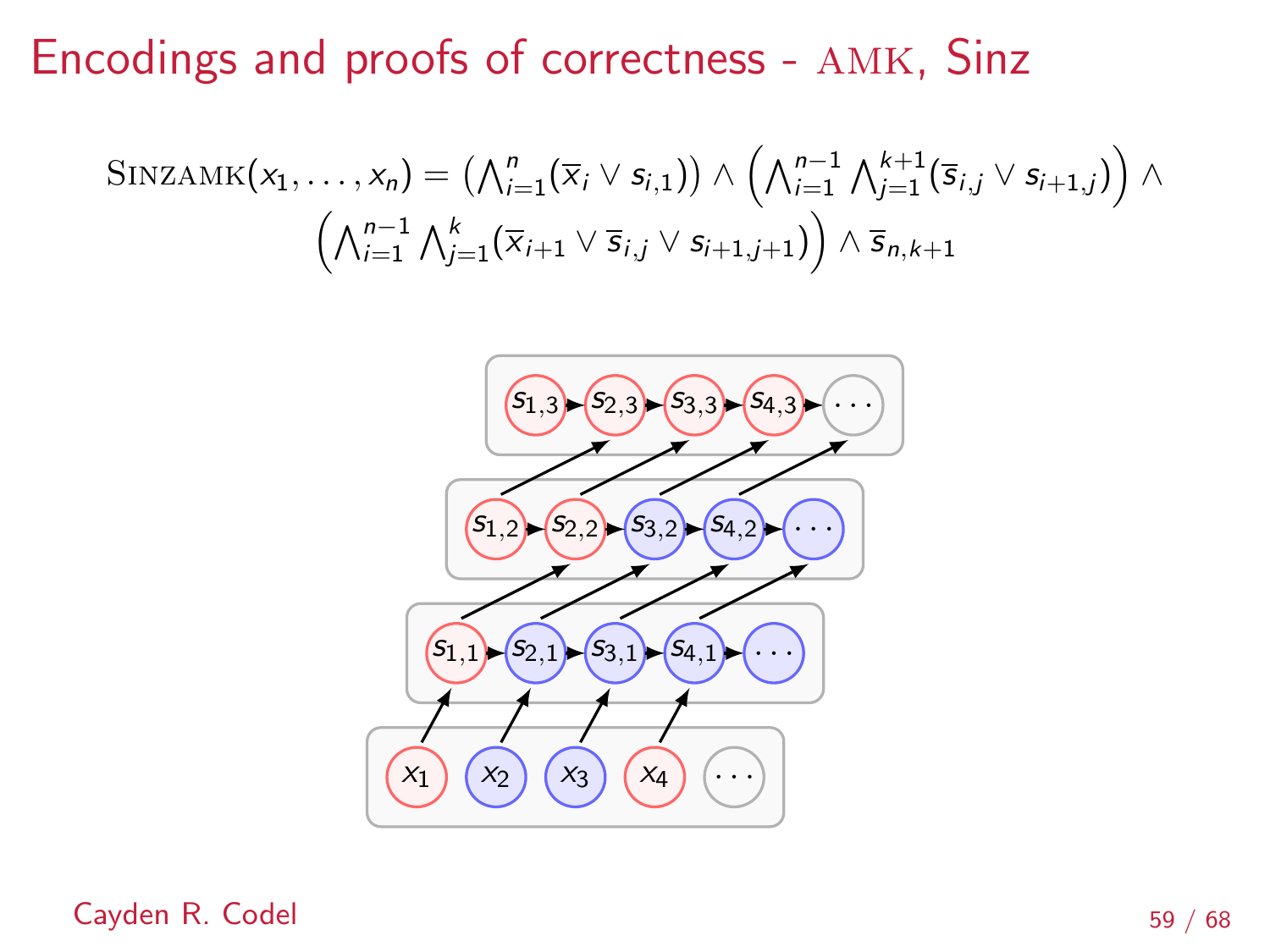variables (l : list (literal V)) (g : gensym V) (r c : nat)

```
def S := g.nth ((r * length 1) + c)
```

```
def inc_prop (hc : c < length 1) := ite (c > 0 \land r > 0)
  [[(nth_le l c hc).flip,
     Neg (S g 1 (r - 1) (c - 1)),Pos (S g l r c) ]] []
```

```
def sinz amk (k : nat) := ite (1 = [] ) []
join ((range (k + 1)).map (\lambda i, i)((range (length 1)).map (\lambda j,
      signal_row_prop g l i j +first_prop g 1 i j +inc_prop g \perp i j ++
      neg_unit g \, 1 \, k \, i \, j )) ))
```
### Cayden R. Codel 60 / 68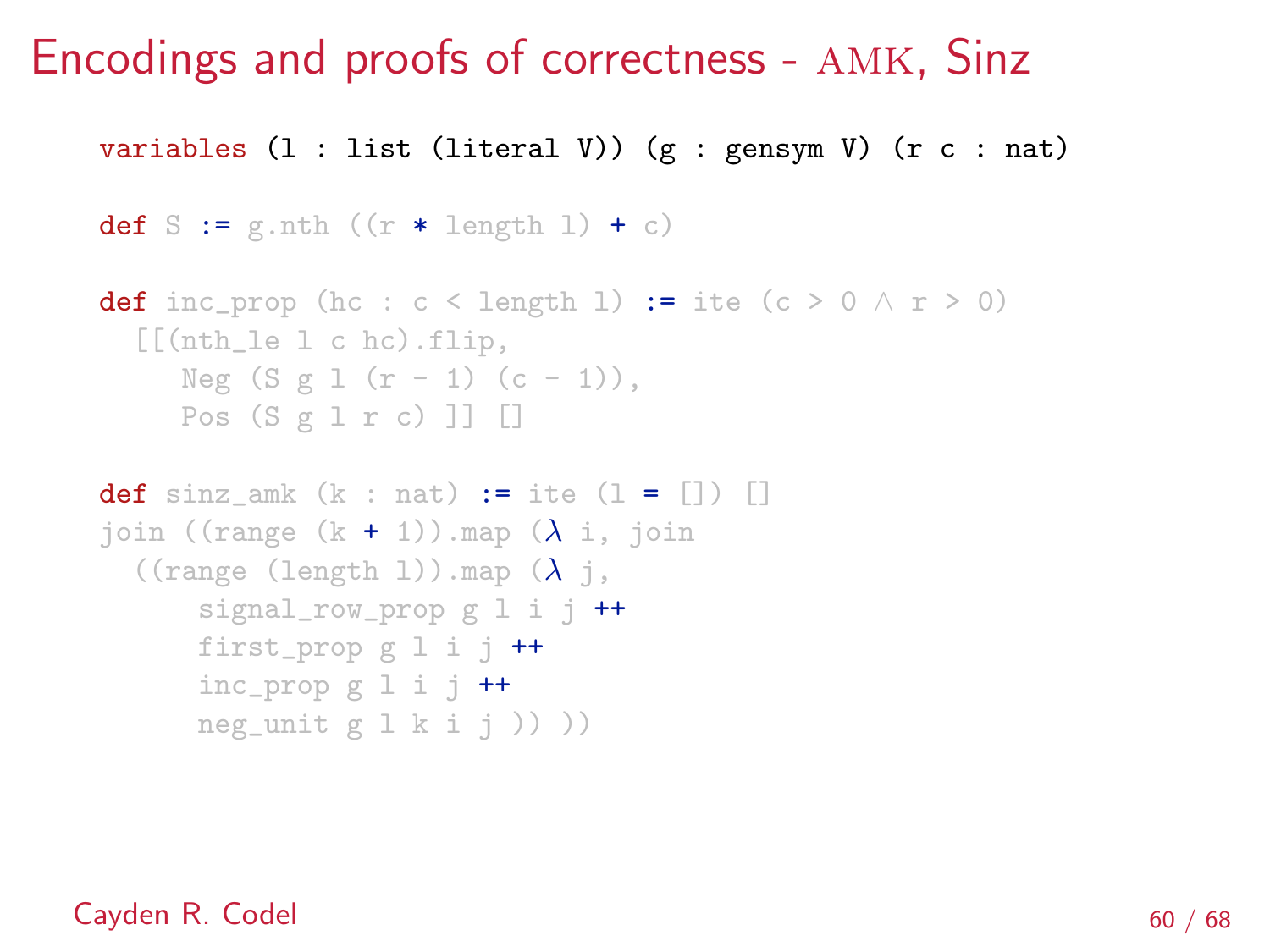**variables**  $(1 : list (literal V)) (g : genus V) (r c : nat)$ 

```
def S := g.nth ((r * length 1) + c)
```

```
def inc_prop (hc : c < length 1) := ite (c > 0 \land r > 0)
  [[(\text{nth}\_le 1 \ c \ \text{hc}) \cdot \text{flip},Neg (S g 1 (r - 1) (c - 1)),Pos (S g l r c) ]] []
```

```
def sinz amk (k : nat) := ite (1 = [] ) []
join ((range (k + 1)).map (\lambda i, i)((range (length 1)).map (\lambda j,
      signal_row_prop g l i j +first_prop g 1 i j +inc_prop g \perp i j ++
      neg_unit g \, 1 \, k \, i \, j )) ))
```
#### Cayden R. Codel 61 / 68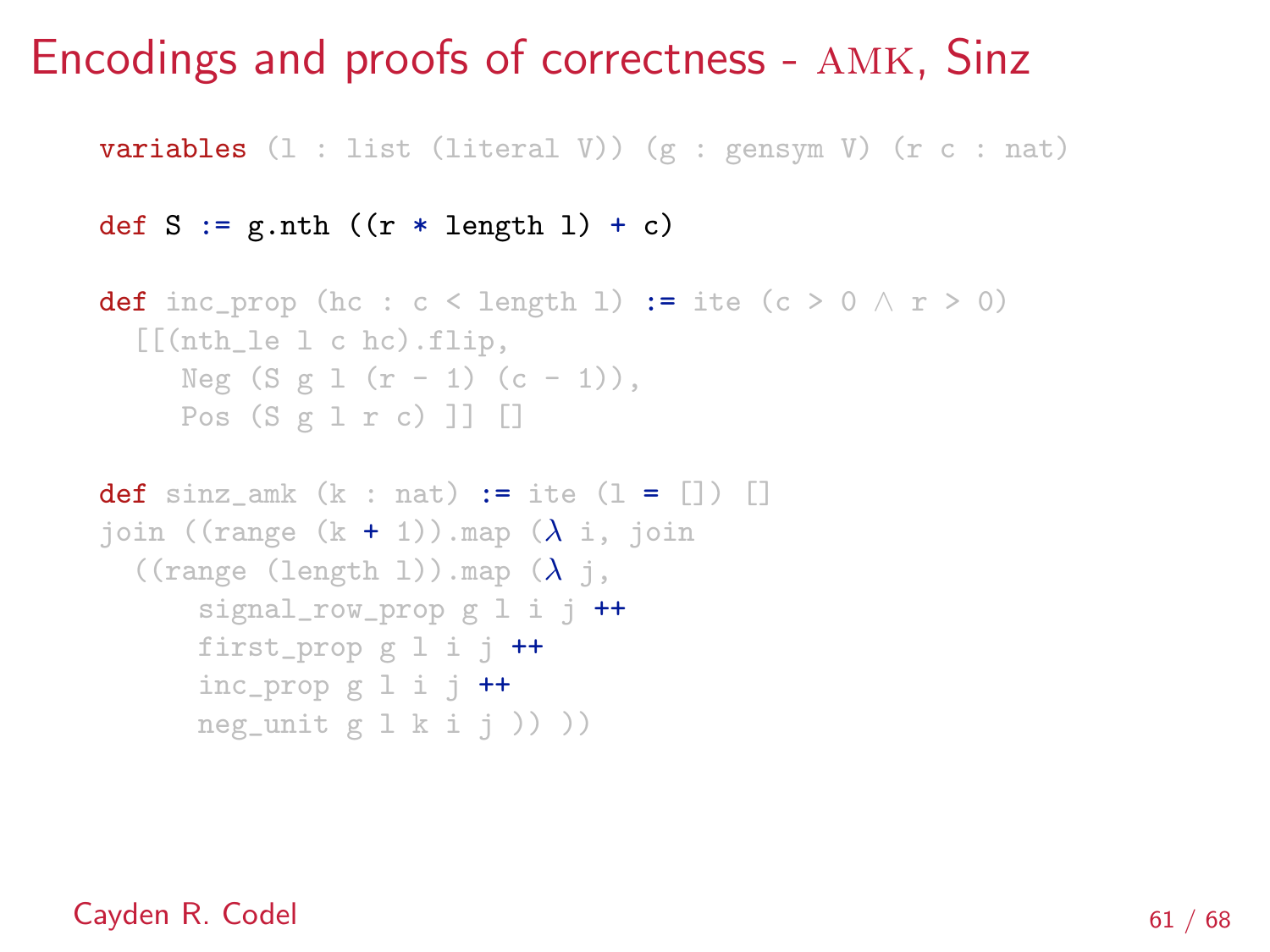**variables**  $(1 : list (literal V)) (g : genus V) (r c : nat)$ 

```
def S := g.nth ((r * length 1) + c)
```

```
def inc_prop (hc : c < length 1) := ite (c > 0 \land r > 0)
  [[(\text{nth}\_1\text{e}\_1\ \text{c}\ \text{hc})\,.flip,
      Neg (S g 1 (r - 1) (c - 1)),Pos (S g l r c) ]] []
```

```
def sinz amk (k : nat) := ite (1 = [] ) []
join ((range (k + 1)).map (\lambda i, i)((range (length 1)).map (\lambda j,
      signal_row_prop g l i j +first_prop g 1 i j +inc_prop g \perp i j ++
      neg_unit g \, 1 \, k \, i \, j )) ))
```
### Cayden R. Codel 62 / 68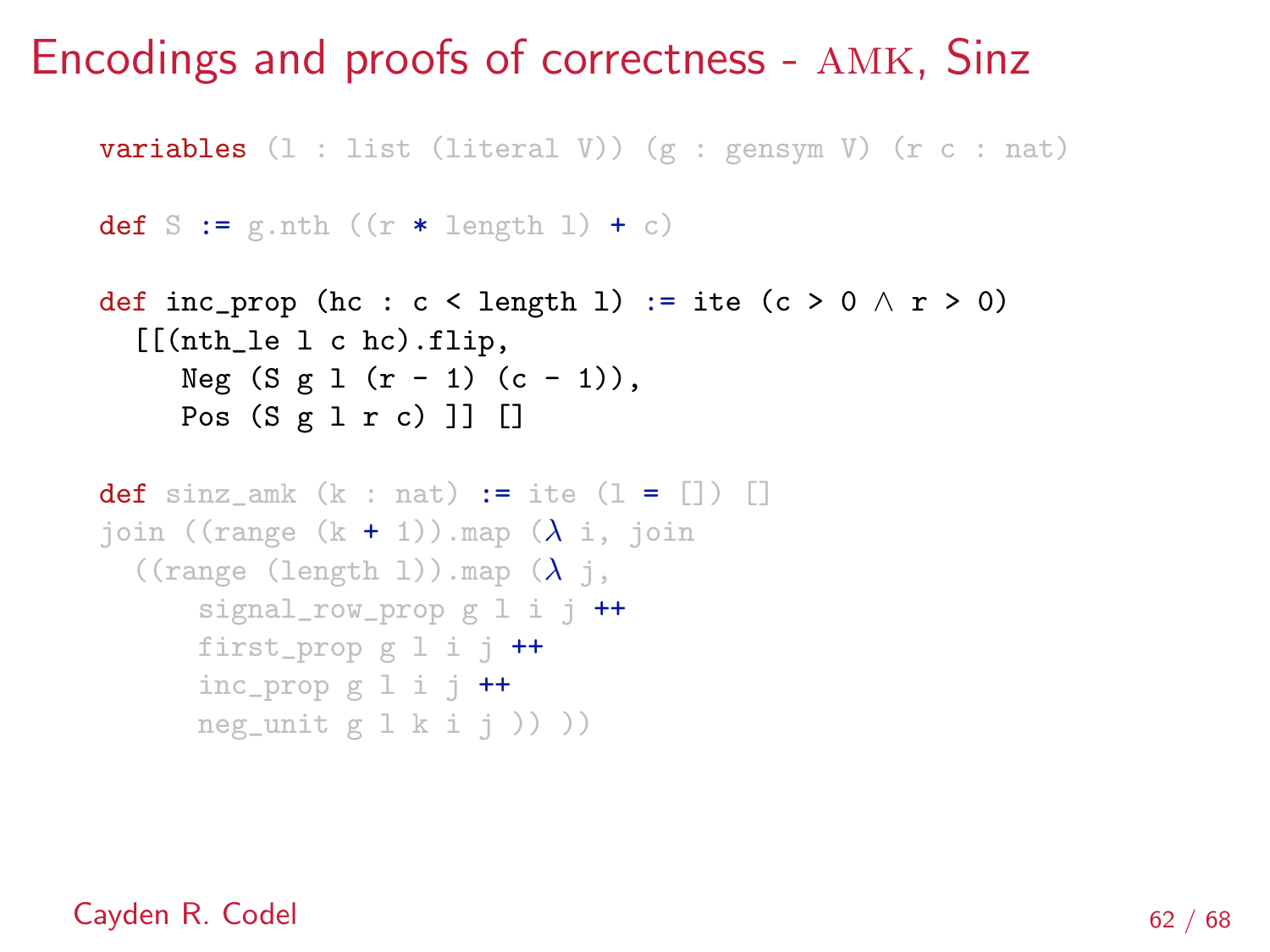**variables**  $(1 : list (literal V)) (g : genus V) (r c : nat)$ 

```
def S := g.nth ((r * length 1) + c)
```

```
def inc_prop (hc : c < length 1) := ite (c > 0 \land r > 0)
  [[(\text{nth}\_le 1 \ c \ \text{hc}) \cdot \text{flip},Neg (S g 1 (r - 1) (c - 1)),Pos (S g l r c) ]] []
```

```
def sinz amk (k : nat) := ite (1 = [] )join ((range (k + 1)).map (\lambda i, i)((range (length 1)).map (\lambda j,
      signal_row_prop g l i j +first_prop g 1 i j +inc_prop g \perp i j ++
      neg_unit g \, 1 \, k \, i \, j )) ))
```
#### Cayden R. Codel 63 / 68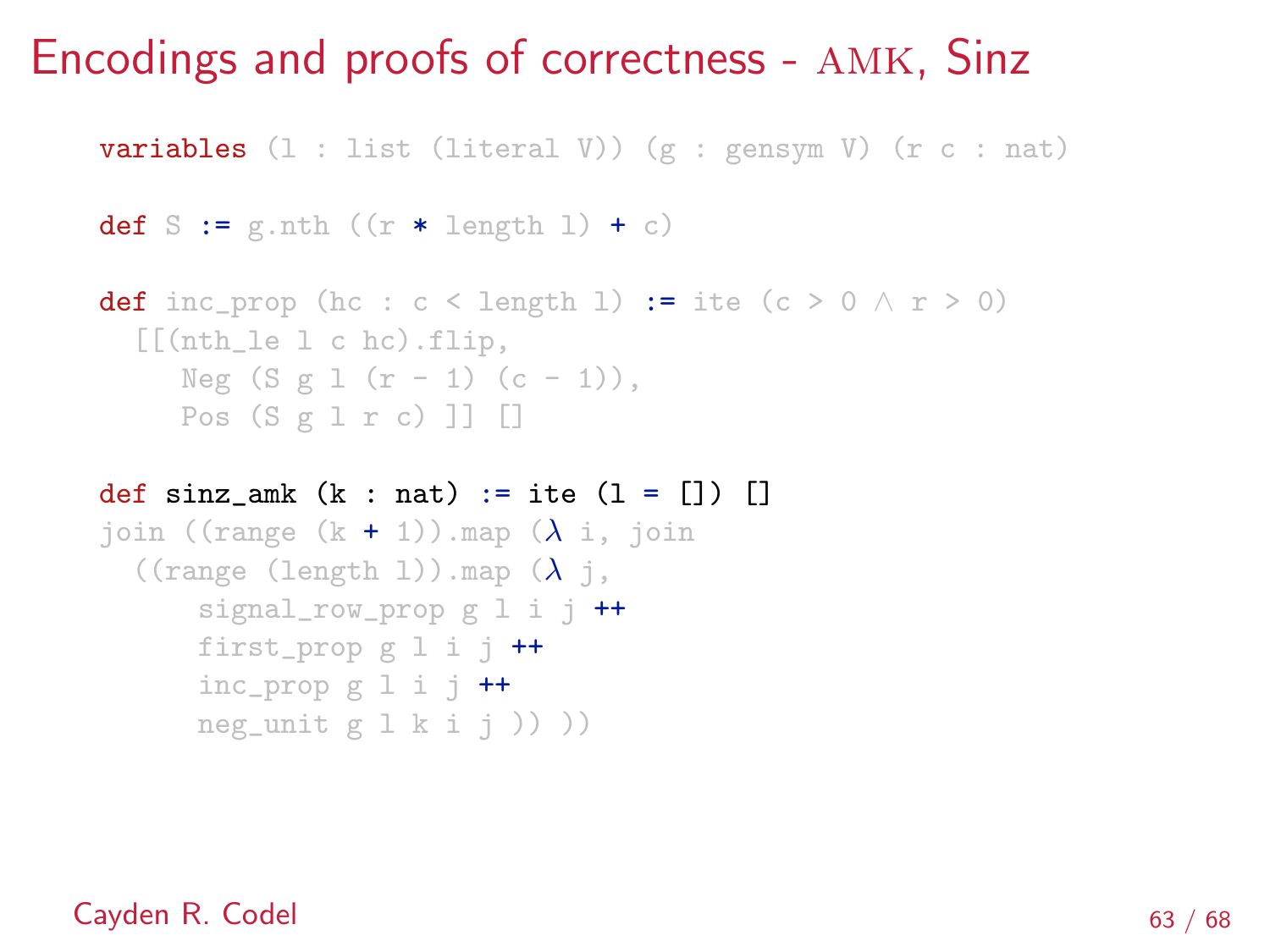**variables**  $(1 : list (literal V)) (g : genus V) (r c : nat)$ 

```
def S := g.nth ((r * length 1) + c)
```

```
def inc_prop (hc : c < length 1) := ite (c > 0 \land r > 0)
  [[(\text{nth}\_le 1 \ c \ \text{hc}) \cdot \text{flip},Neg (S g 1 (r - 1) (c - 1)),Pos (S g l r c) ]] []
```

```
def sinz amk (k : nat) := ite (1 = [] )join ((range (k + 1)).map (\lambda i, j \text{oin})((range (length 1)).map (\lambda j,
       signal_row_prop g l i j +first_prop g 1 i j +inc_prop g \perp i j ++
      neg_unit g \, 1 \, k \, i \, j )) ))
```
#### Cayden R. Codel 64 / 68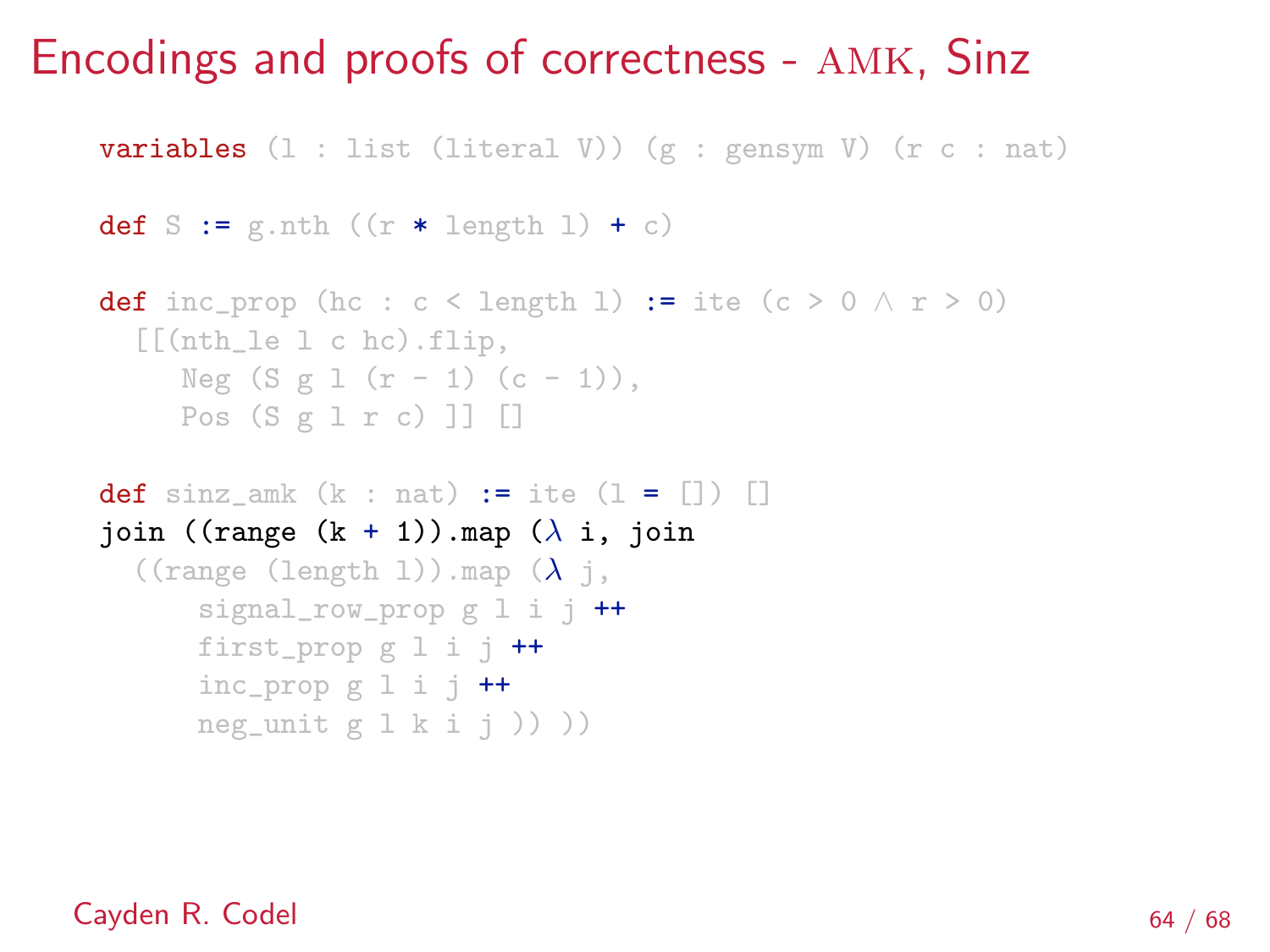**variables**  $(1 : list (literal V)) (g : genus V) (r c : nat)$ 

```
def S := g.nth ((r * length 1) + c)
```

```
def inc_prop (hc : c < length 1) := ite (c > 0 \land r > 0)
  [[(nth_le l c hc).flip,
     Neg (S g 1 (r - 1) (c - 1)),Pos (S g l r c) ]] []
```

```
def sinz_amk (k : nat) := ite (1 = []join ((range (k + 1)).map (\lambda i, i)((range (length 1)).map (\lambda j,
      signal_row_prop g l i j ++
      first_prop g l i j ++
      inc_prop g l i j ++
      neg_unit g \, 1 \, k \, i \, j ) )
```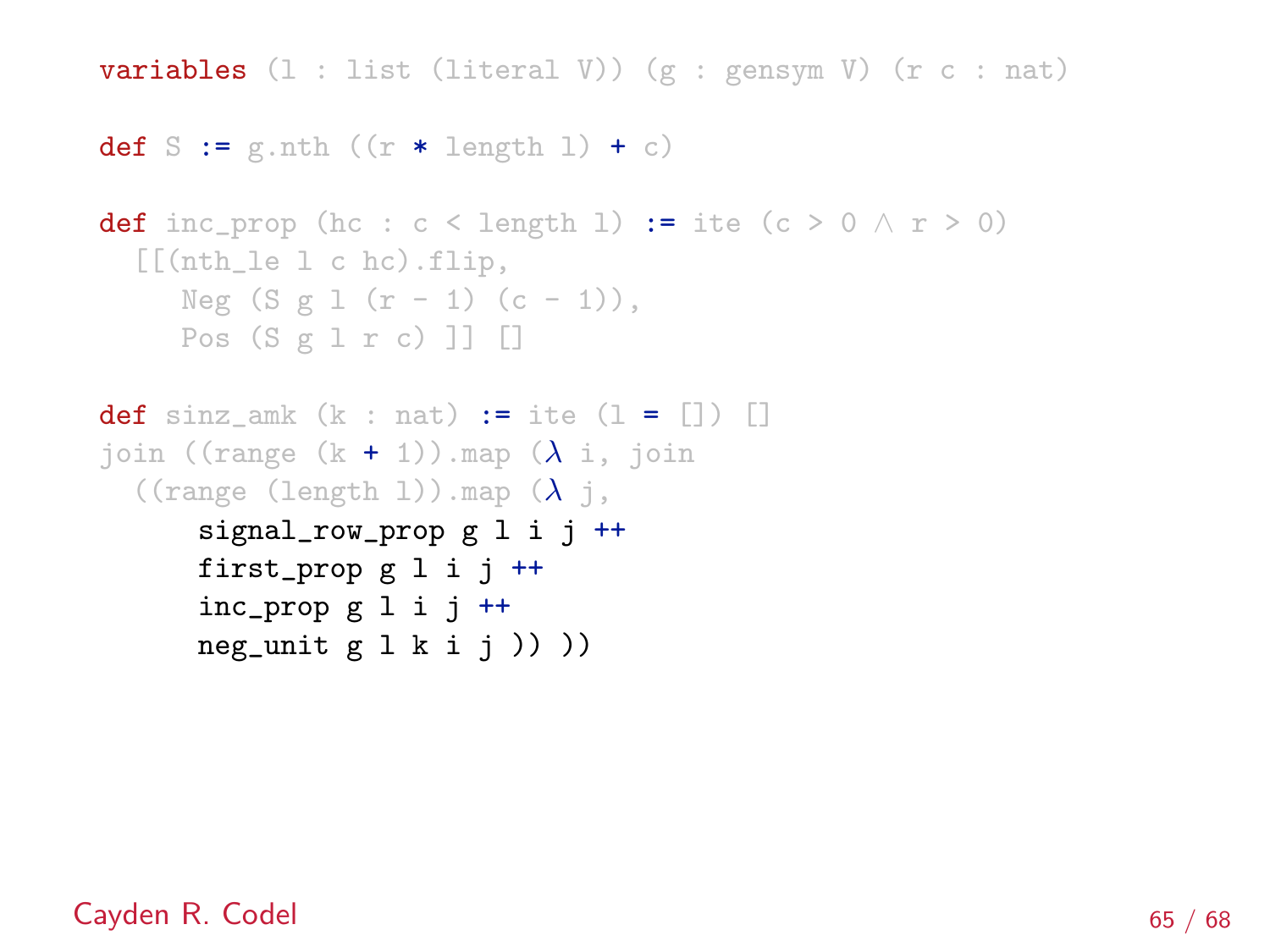Theorem: Sinzamk encodes amk

Proof.

Analogous to the amo case, but with more bookkeeping.

Cayden R. Codel 66 / 68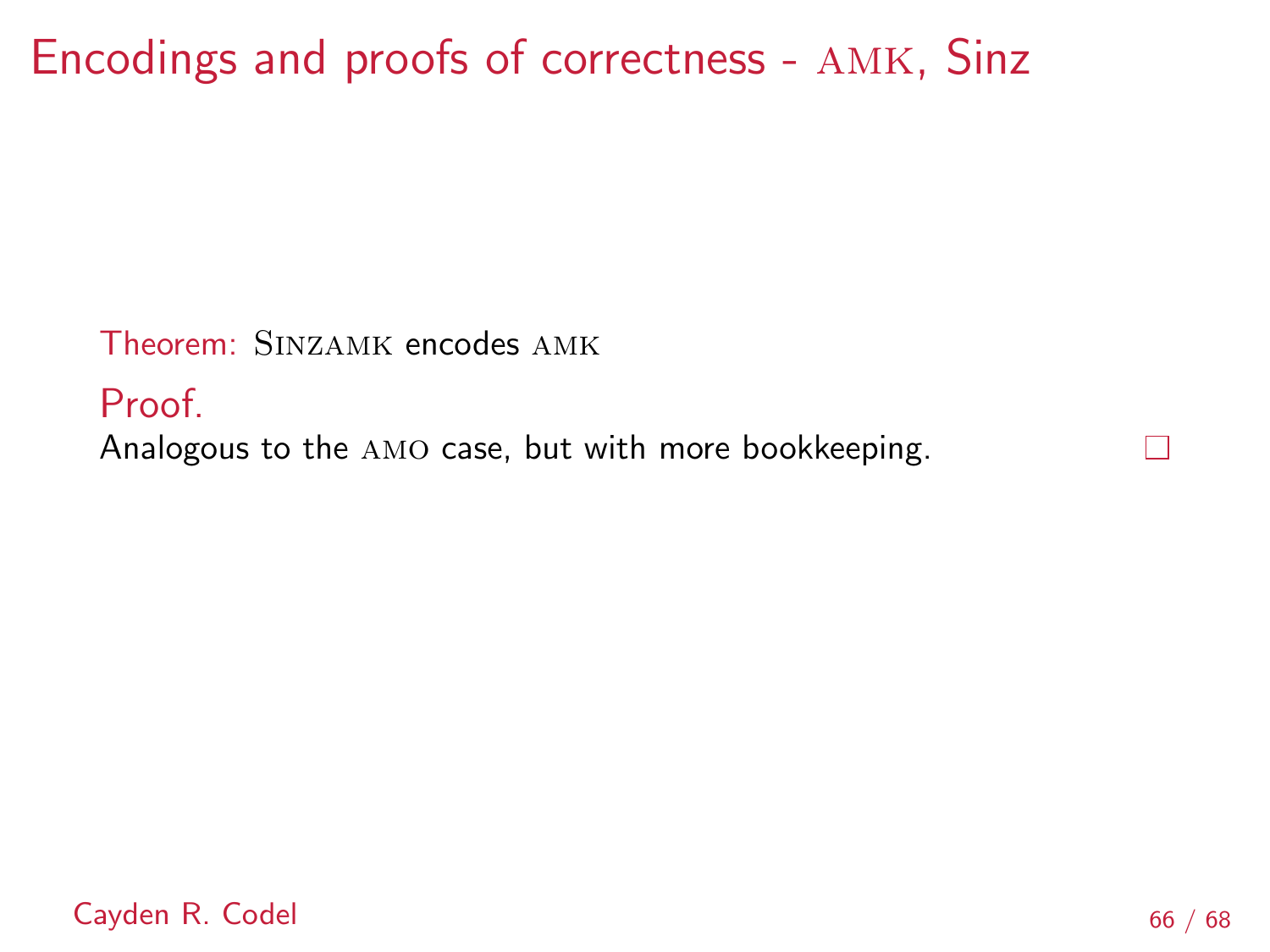Theorem: Sinzamk encodes amk

Proof.

Analogous to the amo case, but with more bookkeeping.

Takeaway: Again, tie fresh variables to semantic meaning.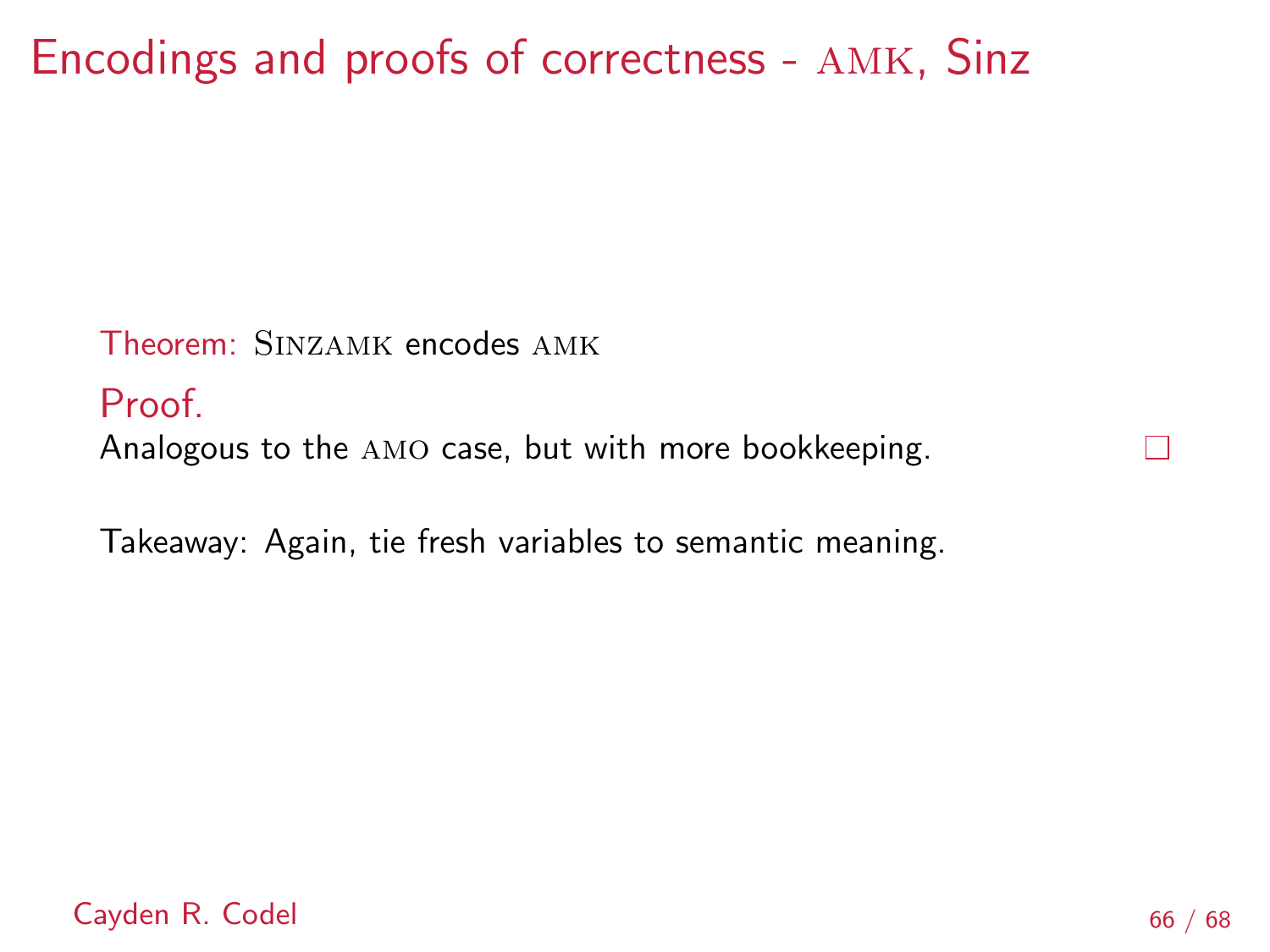<span id="page-103-0"></span>[What is an encoding?](#page-7-0)

[The Lean theorem prover](#page-20-0)

[Encoding verification library](#page-24-0)

[Encodings and proofs of correctness](#page-37-0)

**[Conclusion](#page-103-0)** 

Cayden R. Codel 67 / 68